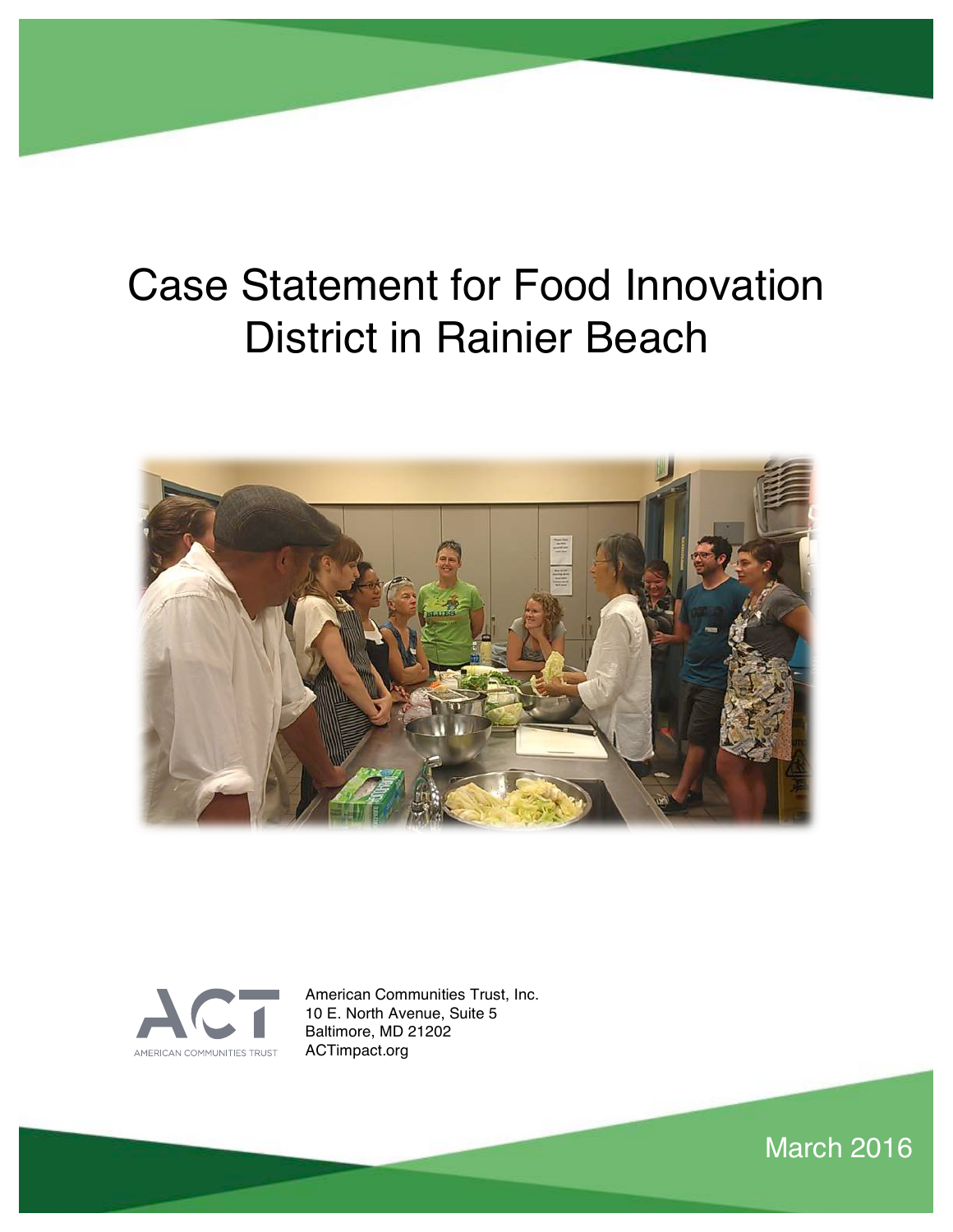### **Table of Contents**

| Case Study: The Cleveland Model: Greater University Circle and Evergreen Cooperatives 24 |  |
|------------------------------------------------------------------------------------------|--|
|                                                                                          |  |
|                                                                                          |  |
|                                                                                          |  |
|                                                                                          |  |
|                                                                                          |  |
|                                                                                          |  |
|                                                                                          |  |
|                                                                                          |  |
|                                                                                          |  |
|                                                                                          |  |

### Cover Photo: Kimchi-Making Class at Rainier Beach Community Center

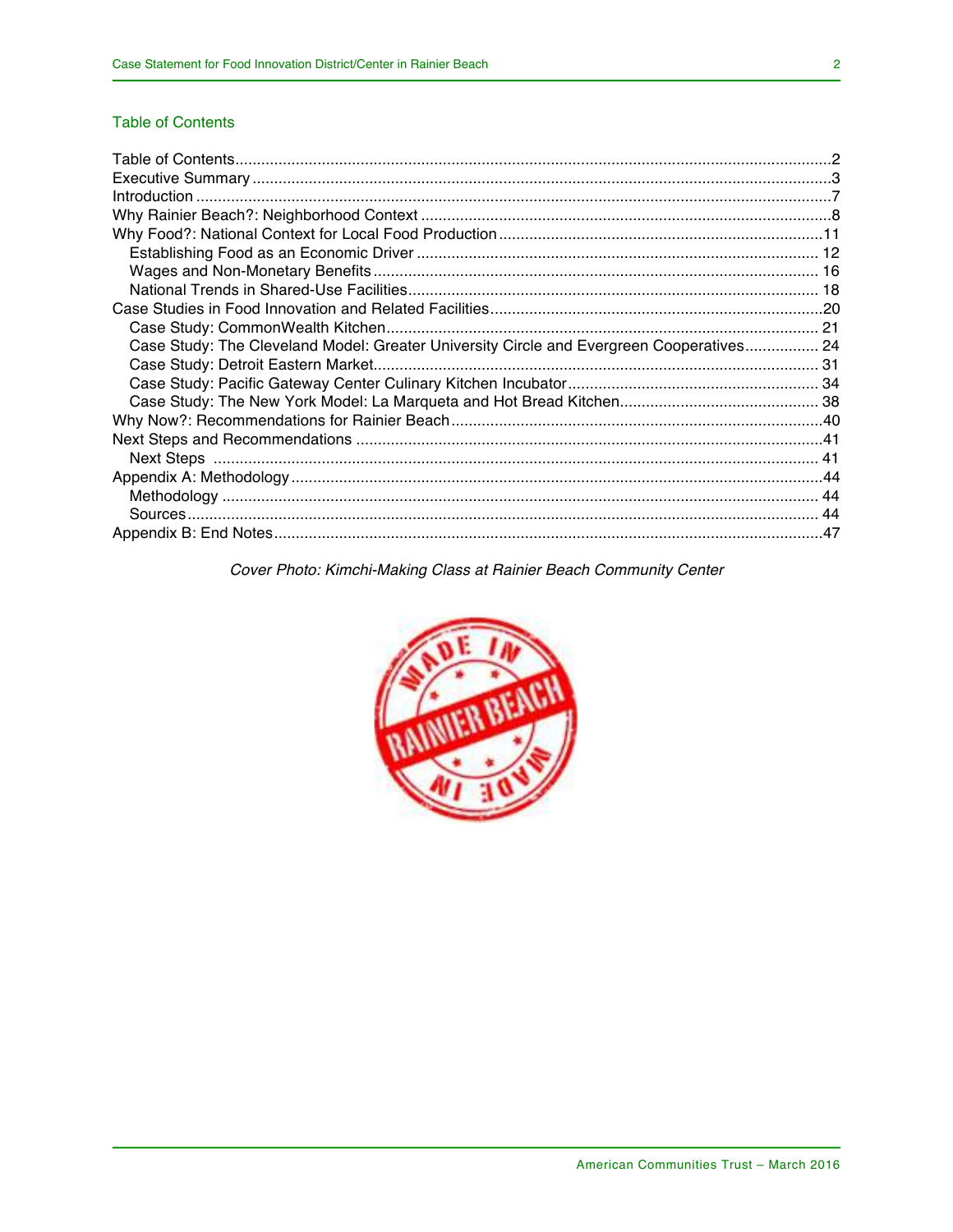### Executive Summary

Across the U.S. cities and communities are developing food-system projects in order to capture the tremendous economic potential of this sector:

- According to U.S. Bureau of Labor Statistics, food preparation is one of the top industries for predicted job growth between 2014-2024.<sup>1</sup>
- The specialty food industry grew 21% between 2012 and 2014 into over a \$100 billion industry.<sup>2</sup>
- The "food industry" is accessible to people with limited education and has a range of pay scales. Jobs in sub-sectors like packaging, warehousing, distribution, manufacturing and processing can have salary ranges that are well above living wage.<sup>3</sup>
- There are now over 200 kitchen incubators and over 300 food hubs in the U.S. $4$

In October 2015, the city of Seattle's Office of Planning and Community Development engaged American Communities Trust (ACT) to examine the potential of a food innovation district (FID)—a concentration of food-oriented businesses, services, and community activities—as an equitable development strategy for the Rainier Beach community. ACT has worked on over a dozen food system projects across the U.S.

With a significant immigrant population and unemployment more than twice that of the city, Rainier Beach needs jobs with low barriers to entry in industries that allow pathways for new citizens to both enter the workforce and become entrepreneurs. A food innovation district has the potential to satisfy these needs, and if properly planned and capitalized, would be a smart investment for the City of Seattle in the future of Rainier Beach and its people. This initiative has been sufficiently studied, and that the players and stakeholders are in place and ready to move forward in the next steps of feasibility and predevelopment.

#### **Project Background**

In 2012, Rainier Beach residents updated the neighborhood plan to include a vision centered on food as a catalyst to spur economic and workforce development, culminating in the desire for a FID. The proposed FID in Rainier Beach aligns with Mayor Ed Murray's vision for equitable growth that transforms communities while providing opportunities for residents<sup>5</sup>. Multiple planning efforts have engaged the community to refine and shape this vision. A 2013 Development Strategy Study by Jonathan Rose Companies asserted that the project "has all the qualities necessary to become a catalytic project in the TOD area," that the project has "champions within the community," and that "There are several national and local models of multi-tenant food facilities that can be looked to as examples."

The community's proximity to light rail and residential, commercial, and light industrial districts can attract businesses that need relatively low-cost industrial space close to retail, workforce or customers. The community is home to two food enterprises: Rainier Beach Urban Farm & Wetlands food production and the 5,000 SF Rainier Beach Farm & Food Hub, a local food production and distribution operation that is home to Seattle Tilth, Juicebox, Seattle Food Co-op, Seattle Farm Co-op and Rainier Beach Action Coalition. This latter project was developed and is operated by Southeast Effective Development (SEED).

http://d3n8a8pro7vhmx.cloudfront.net/gleaners/legacy\_url/226/DETROIT\_book\_r6\_8\_29\_14\_lowres.pdf\_docID\_9962?1443223248  $^4$  American Communities Trust, Econosult Solutions, and Urbane Development, "U.S. Kitchen Incubators—an Industry Update," 2016:

 $1$  U.S. Bureau of Labor Statistics: http://www.bls.gov/emp/ep\_table\_104.htm

<sup>&</sup>lt;sup>2</sup> "The State of the Specialty Food Industry 2015," Specialty Food Association, April 7, 2015,

 $2$  "The State of the Specialty Food Industry 2015," Specialty Food Association, April 7, 2015, https://www.specialtyfood.com/news/article/state-specialty-food-industry-2015.

See for example pages 24-25 of Econsult Solutions, "Economic Analysis of Detroit's Food System," 2014:

http://www.actimpact.org/wp-content/uploads/2016/03/U.S.-Kitchen-Incubators-An-Industry-Update\_Final.pdf; National Good Food Network: http://www.ngfn.org/resources/food-hubs#section-14

<sup>5&</sup>lt;br>As stated in his 2015 State of the City address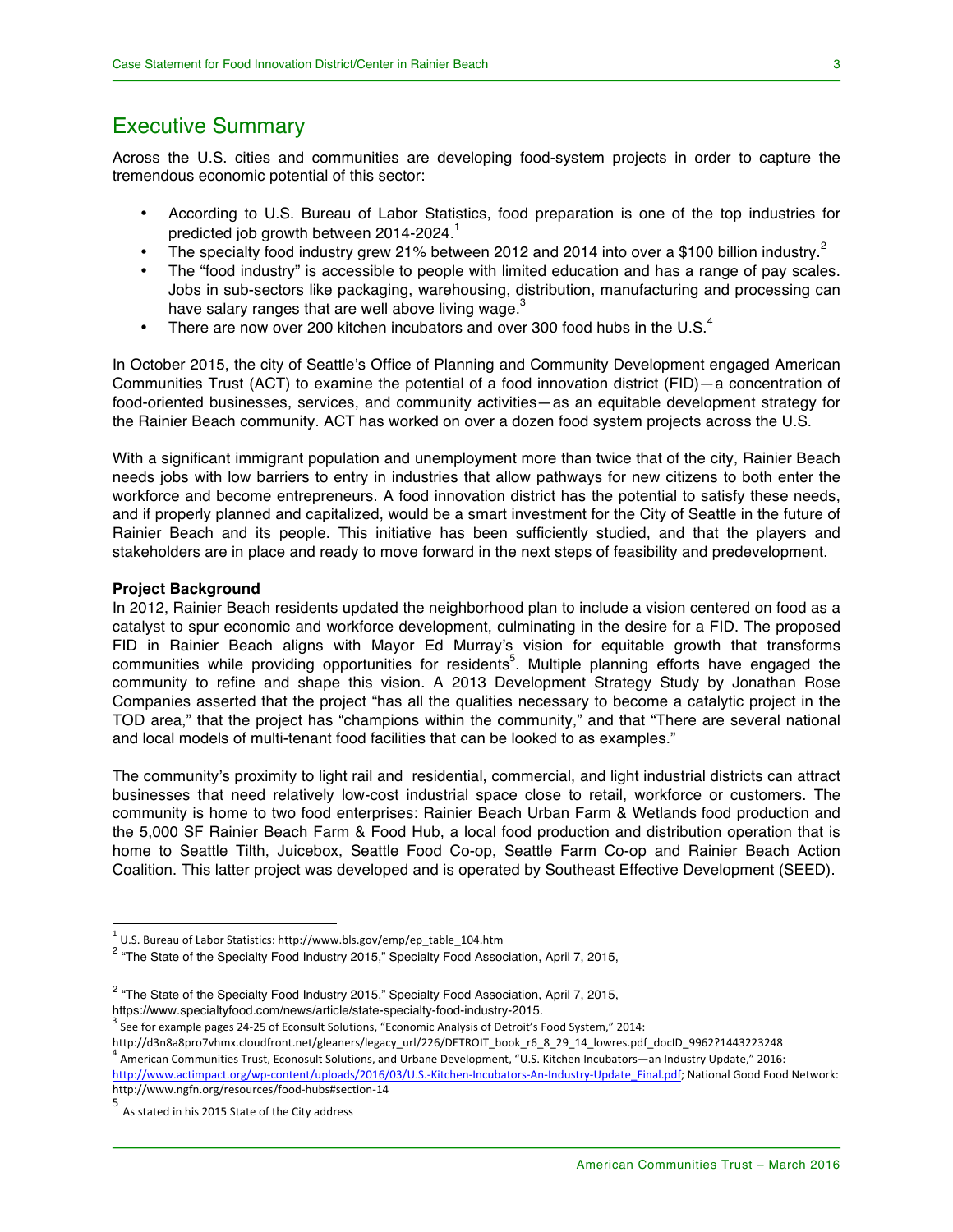Driven by the Communities of Opportunity Initiative, community coalitions are mobilized in a co-design process to shape the FID. A multi-purpose facility, or group of facilities, would cluster these elements to create opportunities in education, training, job creation, food production and community connection:

- Large and medium-sized private food businesses as anchor tenants, with linkages to job training programs and a commitment for local hiring and procurement;
- Commercial kitchens to support local entrepreneurs and a potential food-production social enterprise;
- Other food innovation uses such as an expanded food hub or copacking operation;
- Classroom space for courses on food delivery, preparation, production nutrition, ESL, and business skills; and
- Supportive services including technical assistance to individuals and businesses, immigrant support, resume writing, soft-skills training, small business development, and childcare.

The Rainier Beach Action Coalition (RBAC), which supports development of the district, has worked with VIA Architecture and the Jonathan Rose Companies to further develop the use program and to create preliminary design concepts.

#### **National Context**

ACT identified pertinent national data and highlights models of similar projects with lessons that are directly applicable to Rainier Beach and the type of FID that the community desires in Rainier Beach.

Industry trends suggest continued expansion of the food subsectors nationally and in Seattle, indicating a climate ripe for a FID in Rainier Beach. Nationally, the food industry is growing in the number of establishments (+6%) and employees (+3%), increases accompanied by a rise in labor income (+14%)<sup>6</sup>. Evidence of demand for food products in Seattle is clear in the growth of the Food Retail subsector (+2%) and growth in the Food Manufacturing and Processing subsector (+9%). Currently, hourly median wages for food occupations in Seattle range from \$11 to more than \$25, and skills can transfer to other occupations and sectors. Supportive services that often accompany job-training programs can help to develop food entrepreneurs, spurring further job creation and opportunities for wealth building.

The state of the industry around shared-use food production facilities has matured significantly over the past two decades and is still rapidly evolving. Recent models demonstrate new diversity and creativity in approaches including access to business and supportive services that enhance programs to assist not only in creating longevity and success of food businesses, but also in building life skills for individuals. FIDs or clusters are an emerging trend across the U.S. These districts seek to permanently co-locate businesses to create efficiencies, build community, and foster the sharing economy.

ACT examined five programs/models across strong and weak economies to capture best practices for informing the Rainier Beach project:

• **CommonWealth Kitchen**: Located in southeast Boston, CommonWeatlh Kitchen includes shared commercial kitchen facilities, storage, and office space, and provides business assistance to help food businesses expand and grow beyond the incubator space. The incubator's 45 businesses range from food trucks and caterers to wholesalers, and 68% are minority and/or women-owned businesses. CWK works with culinary training programs to hire graduates to work for the contract-manufacturing program, where graduates learn transferrable manufacturing skills and earn \$10-\$14/ hour. The project required \$15M in initial capital and is 95% owned by the Dorchester Bay Economic Development Corporation. More than half of the facility's \$1.2 M annual budget is from earned income.

6 Source: 2008-2013 U.S. Census Bureau County Business Patterns (NAICS). Retrieved from http://censtats.census.gov/cgibin/msanaic/msasect.pl between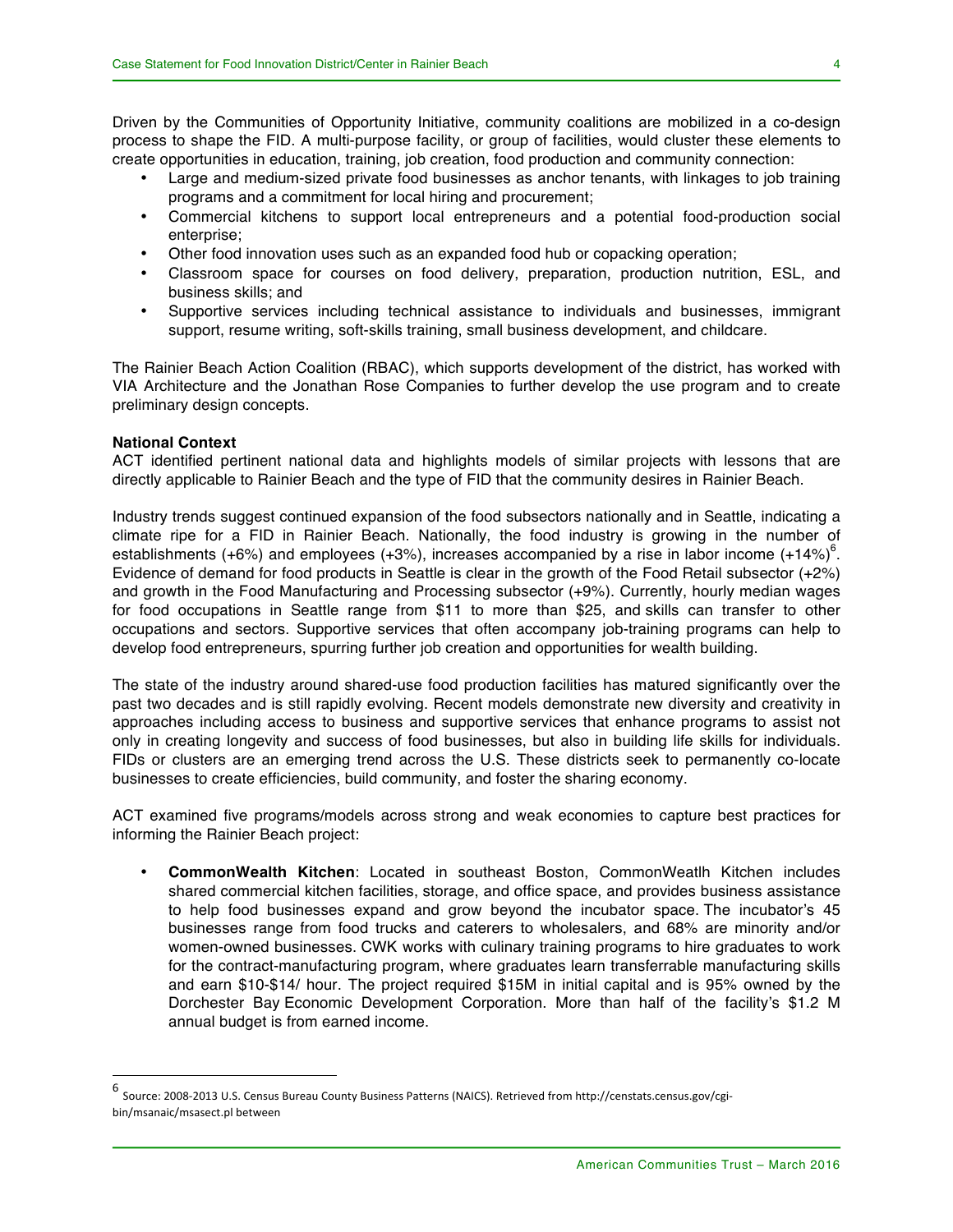- **The Cleveland Model: Greater University Circle Initiative**: The Greater University Circle Initiative (GUCI) is a multi-intervention approach to community and economic development. The model leverages the procurement needs of anchor institutions through a network of communitybased cooperatives. Among the cooperatives is Green City Growers, a hydroponic greenhouse that grows pesticide-free produce year-round, distributing to grocery stores, foodservice companies, restaurants, and major institutions. Green City Growers required an initial capital investment of \$17M. GCGs 31 employees average \$10.55/hour plus profit sharing.
- **Detroit Eastern Market**: Detroit Eastern Market is the nation's oldest and largest public market. The city holds the title of the properties in the 4.5-acre market district and Eastern Market Corporation operates programming and facilities including a kitchen incubator, production kitchens, entrepreneurial and youth programs. EMC's food businesses currently employ 1,300 permanent employees and sold over \$360M in wholesale food in 2015.
- **Pacific Gateway Center Culinary Kitchen Incubator**: Pacific Gateway Center (PGC) is a nonprofit that primarily serves recent immigrants and refugees. PGC's programs are tailored to help these populations achieve self-sufficiency through education and training. PGC's Culinary Kitchen Incubator has 12 certified commercial kitchens in a 20,000 SF facility for emerging food businesses, particularly low-income entrepreneurs. Opened in 2003, initial capital investment was \$5M. Between 400 and 500 businesses were created since the program's inception.
- **The New York Model: La Marqueta and Hot Bread Kitchen**: In this model the city owns facilities through the Economic Development Council and the Dept. of Small Business Services serves as management, lowering operating costs for small businesses. The City Council led efforts to revitalize La Marqueta in East Harlem and Hot Bread Kitchen, a social enterprise operating workforce development training and incubator programs, became the anchor tenant. Since 2011, HBK Incubates supported growth of 120 businesses, creating nearly 200 new jobs.

#### **Next Steps and Recommendations**

ACT found substantial support for a food innovation district from community organizations and stakeholders, but it's clear that participants have planning fatigue and are ready to move this project forward. The national context for local food production suggests that food is a major driver of jobs and economic development in strong and weak-market cities. The following are next steps for advancing the FID:

#### **Next Steps:**

1. City leadership to support FID in Rainier Beach

Support from the City's leadership is needed as the project progresses to ensure its success, longevity, and ability to have a meaningful impact for the residents of Rainier Beach and the city of Seattle as a whole. Without the City's continued support this project will not advance from planning concept to implementation.

2. Economic feasibility modeling

The most immediate next step is to undergo some economic feasibility modeling. Despite all of the excellent plans and studies to-date, it appears that none has actually put pen to paper to model what this project could look from a financial perspective. A key next step is to create an order-of-magnitude construction budget, sources/uses, and operating pro forma. This step will allow everyone to understand what degree of subsidy the project may need on the capital side, and to identify the most efficient ways to integrate the subsidy. There is additional study required before anyone is able to reach a go/no go decision, and this next phase of work would explore the most effective and efficient financing mechanisms in order to give the project the greatest chance of success and to reduce project risk.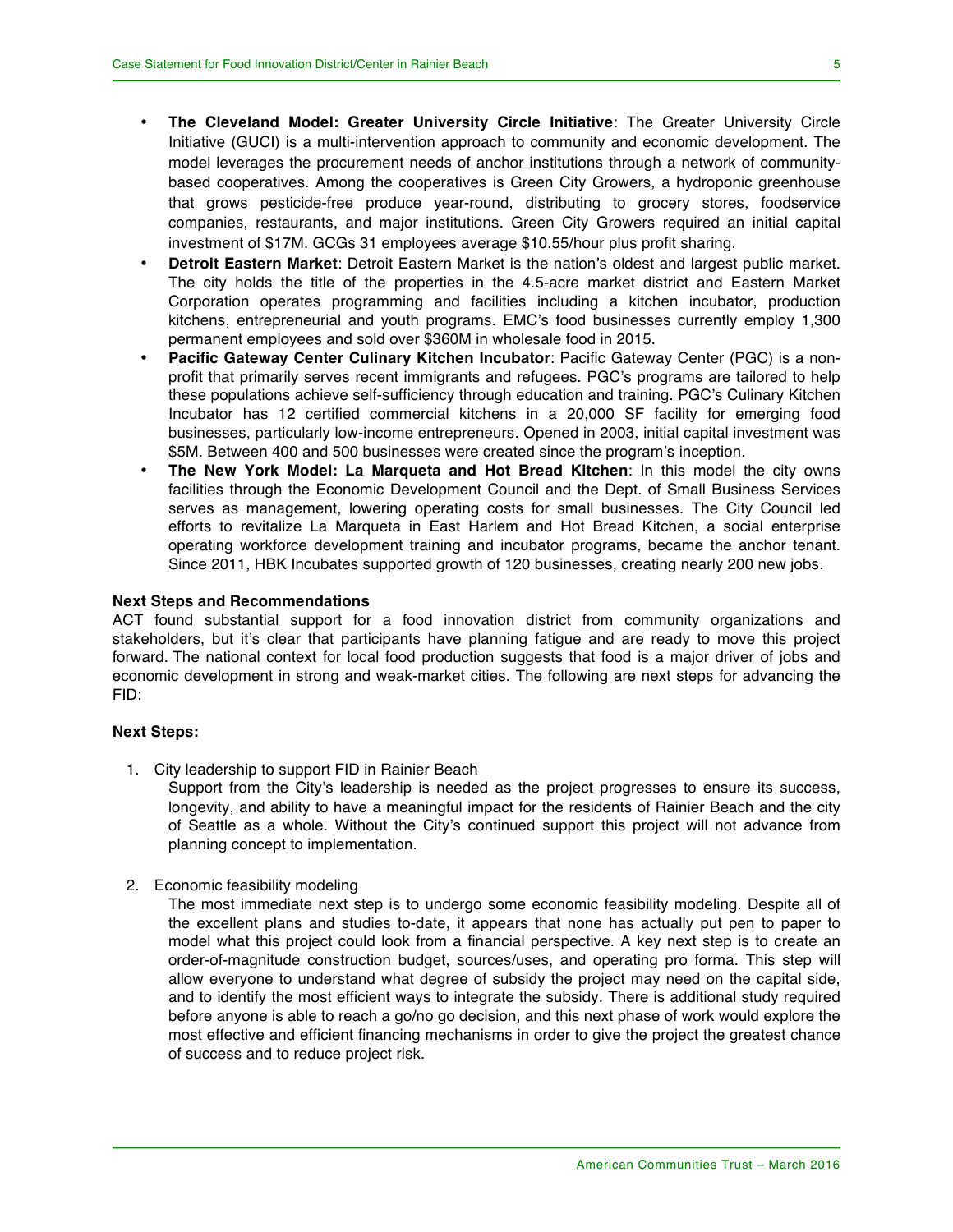3. Select developer/operator

Draft RFQ and select a developer/operator to conduct economic modeling and other tasksF. The role of the developer/operator is to assume the risk in project and program implementation and manage the creation of and day-to-day operations of facilities within the food innovation district. Qualified developer/operators will have experience building and operating food-related facilities and/or large-scale projects. The RFQ should specify the level of experience desired.

4. Secure site control

To move ahead, it will be important for the project team to secure land. The developer/operator would identify parcels that it believes would be a good fit for the project; these should be evaluated further and reserved for future development.

5. Continue to partner with RBAC and other community organizations The City should continue to partner with RBAC and other community organizations.

#### Recommendations:

As the project advances, key lessons include:

- Planning for incremental growth, providing opportunity for businesses to scale up
- Building sufficient operating reserves for lean times
- Including back-office business services as part of the program (e.g. accounting, marketing)
- Assessing market demand for space and skills available within the community
- Tailoring business development programs to real world opportunities
- Incorporating community feedback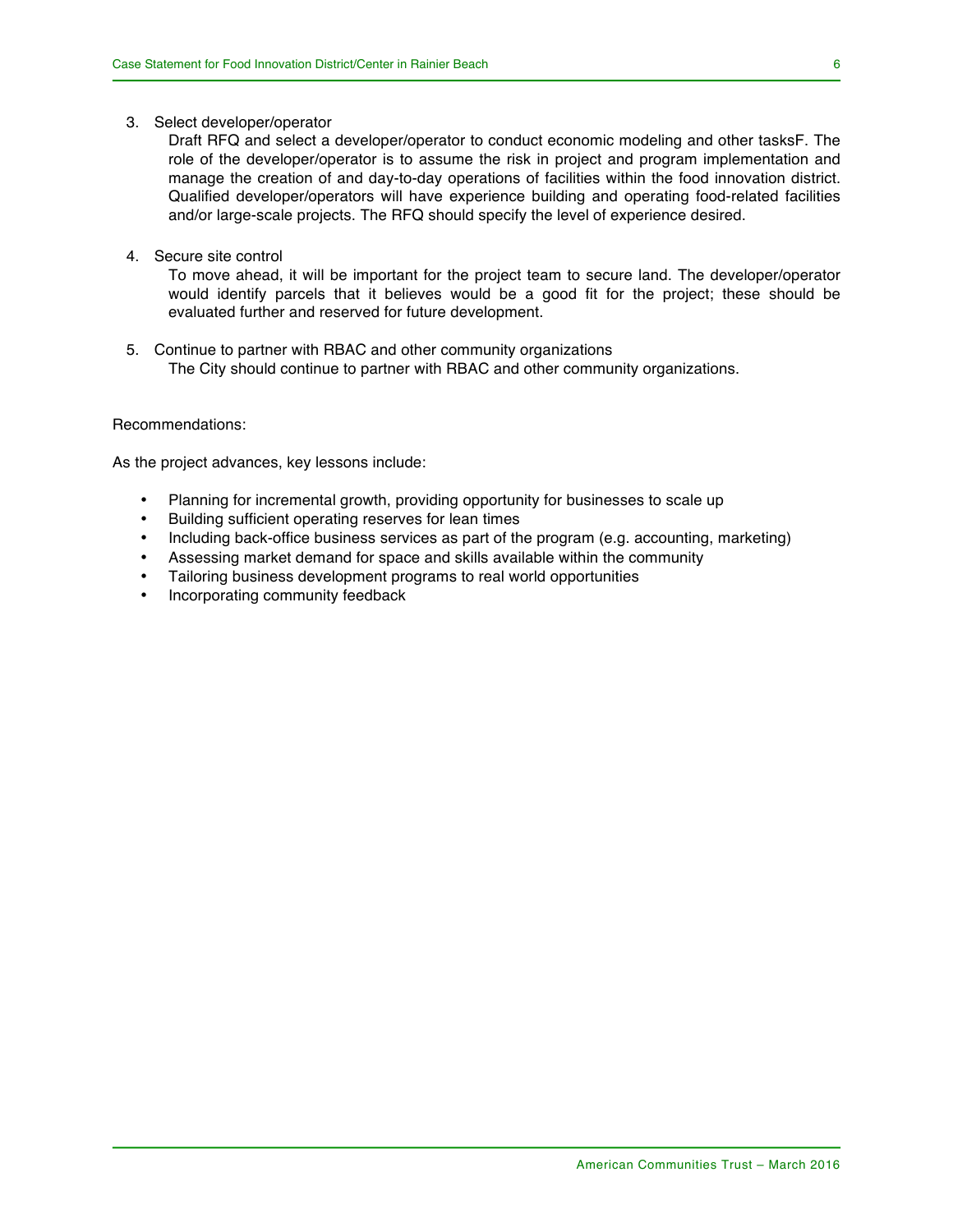### **Introduction**

A cross-departmental effort led by the City of Seattle's Office of Planning and Community Development (OPCD) seeks to advance the implementation of a Rainier Beach Food Innovation District (RBFID) as a driver of jobs and local economic development. Local food production facilities found in an innovation district could provide kitchen space for small batch production, production space for restaurants and other food businesses with prep needs, training space for culinary arts and hospitality programs, on-site retail space and even marketplace centers.

For a number of years, government and community groups have commissioned or produced a host of studies and reports that include some form of the food innovation district concept. OPCD engaged American Communities Trust (ACT), a national social impact real estate consultant, to draft a case statement to stress the argument of Why Rainier Beach, Why Food and Why Now. This engagement began in late October 2015 and involved research into the national context for local food related production, case studies of successful programs across the country (in both strong and weak economies), and recommendations on how to move forward. In large part, ACT's work builds on the market analysis and recommendations from a 2013 Development Strategy Study conducted by the Jonathan Rose Companies—which is the most concrete report to address the RBFID concept, the creation of a network of shared-use food facilities to create a food innovation district.

The Rainier Beach Food Innovation District, as a concept, is at a critical point in its existence where it needs additional support to move the project forward. The City of Seattle is working interdepartmentally (OPCD, OED, OSE, HSD), along with community coalitions, towards implementation as well as other vision and support partners from the non-profit, business, and foundation communities. Additionally, King County supports the Rainier Beach Food Innovation District, seeing it as a regional asset, and included the district as part of its Communities of Opportunities Initiative, a place-based initiative that aims to improve race, health and socio-economic equity by providing grant funding and technical assistance.

Seattle's Office of Planning and Community Development engaged ACT to investigate programs and facilities across the nation, in both strong and weak economies, that encapsulate the vision and can serve as best practices to aid in implementation of a successful Food Innovation District in Rainier Beach. This work included first taking a look at the neighborhood context in Rainier Beach to evaluate existing assets, examining the national context for local food production (with an emphasis on shared-use facilities), providing case studies on similar programs and facilities, using those examples to make recommendations for Rainier Beach, and providing next steps on how to move forward.

This document is a case statement to further inform what it will take to propel this project forward and a look at what potential challenges lie ahead.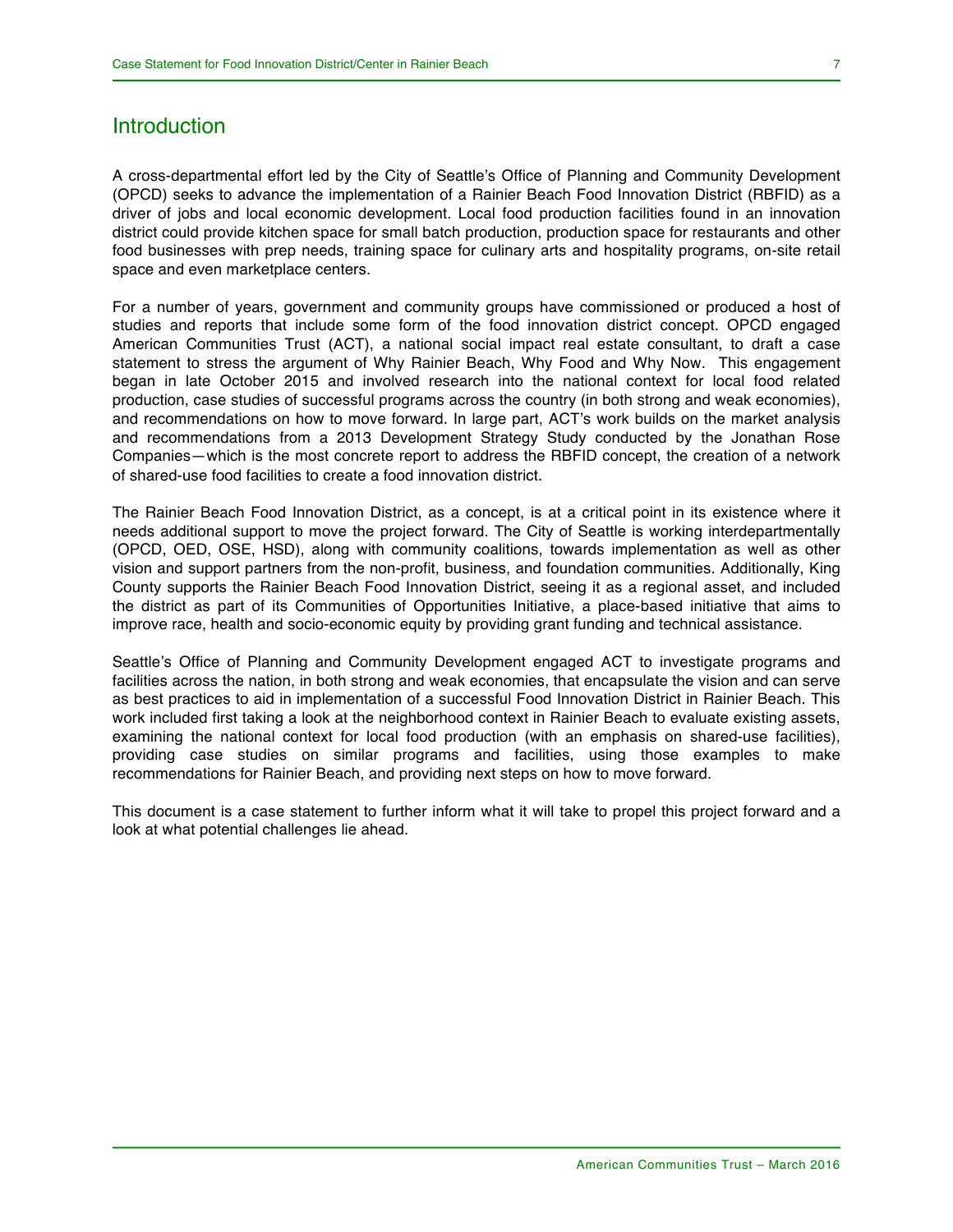Why Rainier Beach?: Neighborhood Context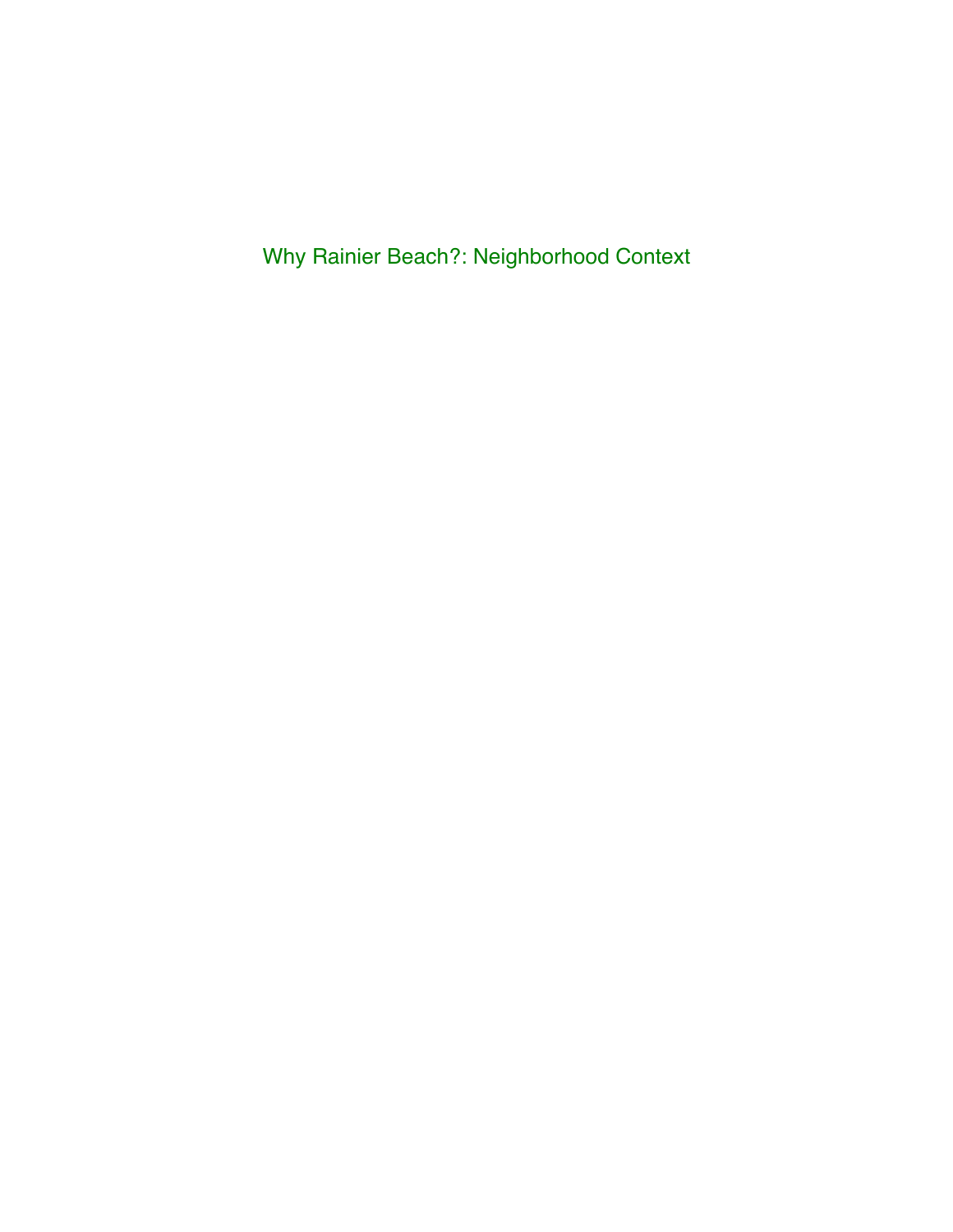In his 2015 State of the City Address, Mayor Ed Murray championed equitable growth and cited Rainier Beach, a neighborhood at three times the City's unemployment rate, as a place where "we must plan for growth in jobs as we plan for growth in population." The Mayor went on to describe his vision for equitable growth as "placing without displacing" and called to "develop new equity goals and practices, and build in public accountability through more inclusive stewardship."

Rainier Beach stands out among Seattle's many neighborhoods because of its unique and distinctive assets, its racial and ethnic diversity, and its potential opportunities for innovative and equitable development. Rainier Beach is the southernmost neighborhood in the city of Seattle, situated between Lake Washington and Interstate-5 and centered on the historic Rainier Valley. Rainier Beach was a historically important place to the original settlers of the region in that it provided easy access to the salmon-rich lake and adjacent bountiful wetlands. Its cultural importance, as an accepting and accessible place to live, has resonated with successive generations of migrants and immigrants as many continue to call it home.

#### **Demographic and Community Information**

Rainier Beach is a neighborhood of great diversity and rich cultural heritage. With significant immigrant populations from Africa and Asia, 87% of Rainier Beach residents are people of color, compared with 33% for the City of Seattle as a whole, and 34% of households speak only English at home.

As addressed in the Mayor's speech, unemployment in Rainier Beach, recently estimated at 16%, is significantly higher than the 7% rate for the City as a whole. That citywide number increases when isolated to persons of color whose recently estimated unemployment rate is at 23%. According to a recent report, 30% of Rainier Beach households are below the poverty level and 14% of jobs located within the neighborhood were lost between 2000 and 2008.

#### **Existing Conditions**

Rainier Beach is situated along the light rail line at the intersection of residential, commercial, and light industrial districts. Rainier Beach provides a unique opportunity to attract businesses who may require access to industrial building stock that also need an adjacent retail outlet as well as access to the light rail for customers, clients and/or its workforce. As one of the few remaining areas within Seattle city limits offering relatively affordable land values and development opportunities, Rainier Beach presents a lower cost option than sites in other manufacturing districts throughout the city. However, available industrial land is in short supply, so the acquisition of parcels must be timely.

#### **Existing Food-Oriented Activity**

In 2011, Seattle Tilth established the Rainier Beach Urban Farm & Wetlands on approximately 10 acres of the former Atlantic City Nursery site owned by the City of Seattle. The Urban Farm & Wetlands is actively engaged in providing opportunities for food production, classes on organic gardening, crosscultural food experiences, youth education and employment training.

Additionally, Southeast Effective Development (SEED) operates a 5,600 SF building that is home to the Rainier Community Food & Farm Hub, a local food production and distribution operation. Tenants include Seattle Tilth, Juicebox, Seattle Food Co-op, Seattle Farm Co-op and Rainier Beach Action Coalition.

#### **Community Participation and Support**

Food is a natural connection in the Rainier Beach community serving as an expression of the community's diverse heritage that is easily shared and appreciated, cross-generationally and crossculturally. The many ethnicities in Rainier Beach and South Seattle provide a valuable and untapped resource to establish an international food culture and trade in the neighborhood.

In 2012, the neighborhood plan and action plan update included a set of actions for "Growing Food to Develop Healthy Industry". These actions sought to combine the neighborhood's existing food resources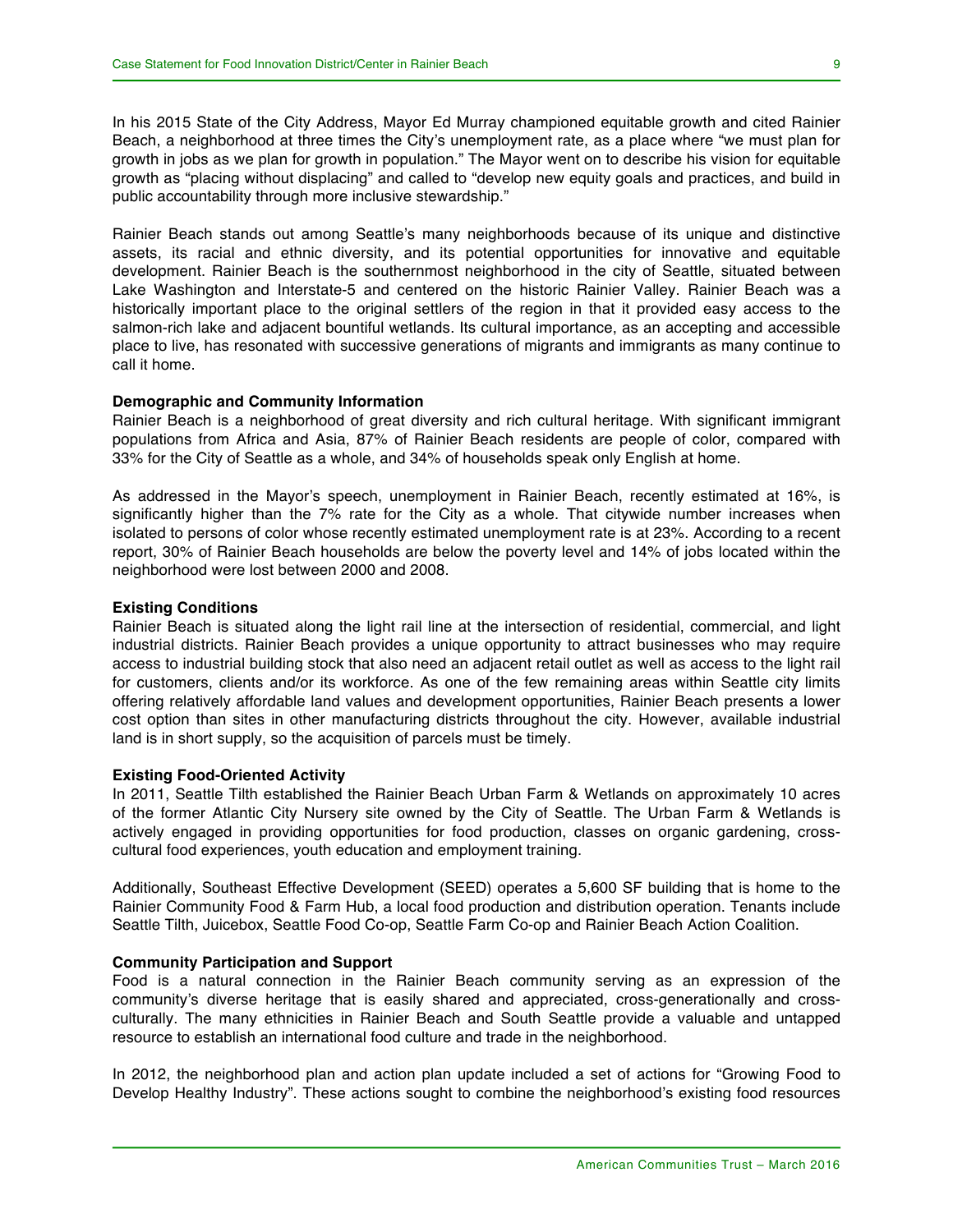and combine them with its ethnic food entrepreneurs and light industrial zone to become an innovative hub of ethnic food production with employment, education and small business opportunities.

Studies produced to-date demonstrate the potential impact of the project on local economic development. In 2013, the Department of Planning and Development commissioned a study by the Jonathan Rose Companies to outline a development strategy for an innovation district within Rainier Beach. The Jonathan Rose study laid out an initial feasibility for the project and defined a set of elements that could comprise a viable use program. The Rainier Community Food & Farm Hub demonstrates that a food production and distribution facility can be located in Rainier Beach and attract good, community minded private and nonprofit food businesses to the neighborhood. However, a qualified developer/operator will need support from the public and philanthropic sectors to successfully develop and operate a multipurpose food innovation facility on a larger scale.

The Rainier Beach Action Coalition is highly supportive of the Food Innovation District and has succinctly defined its potential use program: "The vision is to create a multi-purpose facility that combines commercial kitchen facilities for training and production, classroom space, and supportive services (computer lab, day care, public agency offices) in order to create a center that can bring together education, training, job creation, food production and community connection." This use program is similar to one expressed in the Jonathan Rose study, and VIA Architecture has already worked with RBAC to sketch out some of these concepts.

Driven by King County's Communities of Opportunity Initiative, launched in 2014, community coalitions are currently mobilized in a co-design process to shape the Food Innovation District. The vision is to create a multi-purpose facility, or group of facilities, that combine commercial kitchens for training and production, classroom space, and supportive services in order to create a cluster of opportunities in education, training, job creation, food production and community connection. Specifically, the kitchen space would serve as a food incubator program focusing on catering and/or value-add food production, as well as training space for culinary arts programs, and rentable cooking space for community members. As part of the vision, educational spaces would be programmed to provide technical assistance to individuals and businesses including courses on food delivery, preparation, production and nutrition, as well as ESL and business skills classes. Services would include immigrant support, resume writing, soft-skills training, small business development, and childcare. To complement the vision, common aspects of a food innovation district (such as kitchen incubators, co-packing facilities, urban farming operations, and food hubs) are being considered to round out the proposed district.

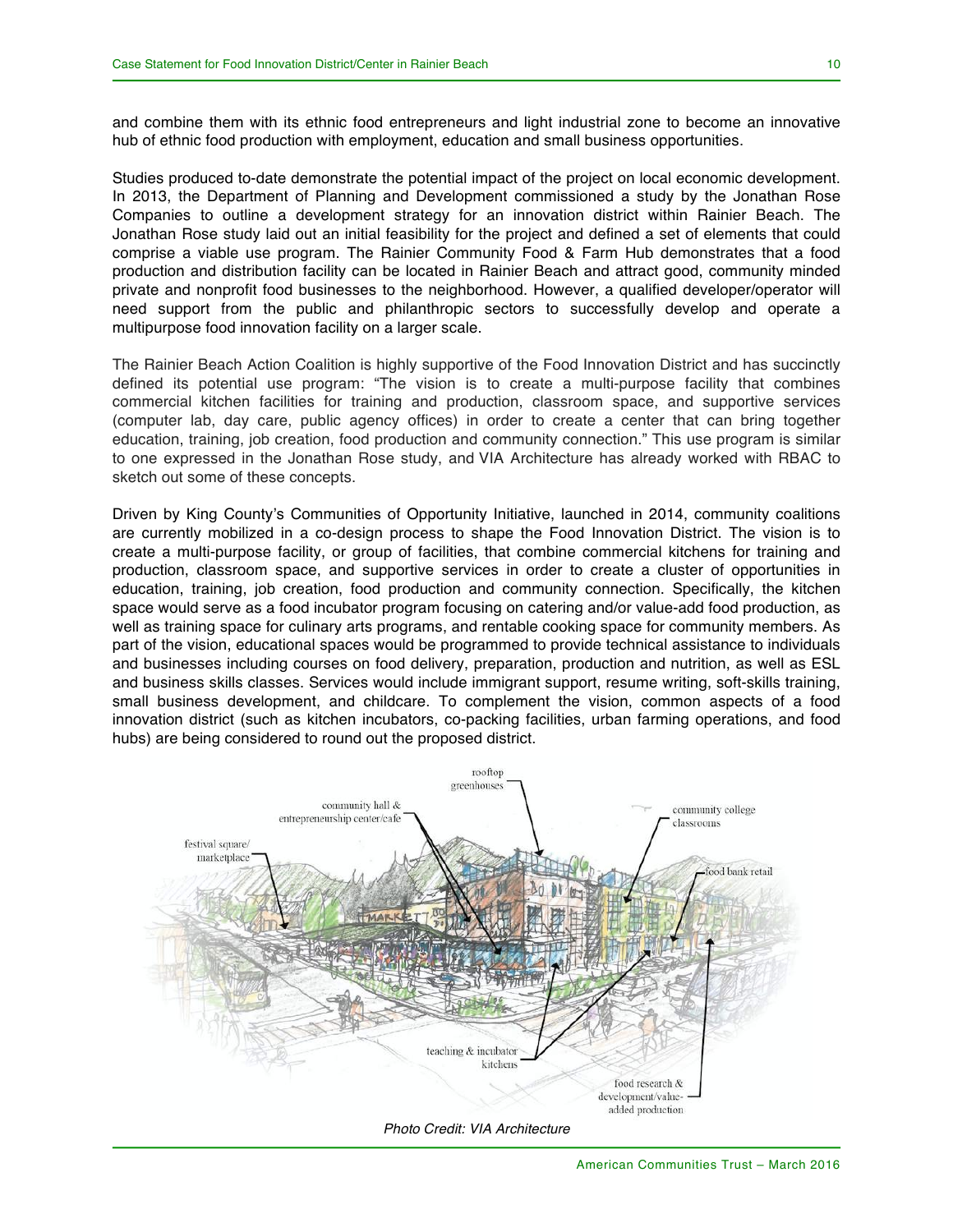Why Food?: National Context for Local Food Production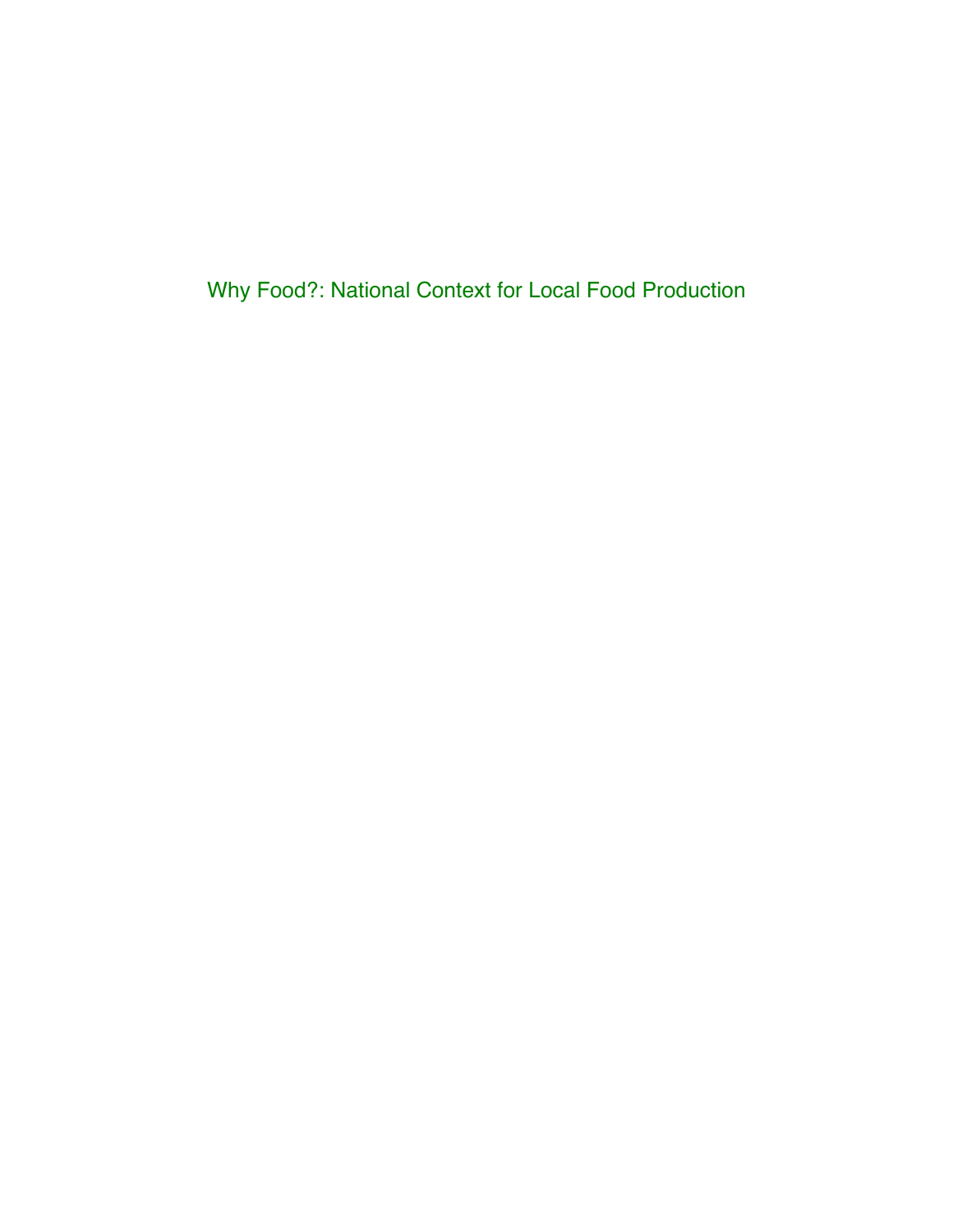Nationally, the food industry is growing as a whole in the number of establishments and employment. Between 2008 and 2013, there has been a 6% increase in the number of establishments, while the number of employees increased by 3%. With the increase in the number of both establishments and employees, labor income has increased by 14%. For small food establishments, defined as having fewer than 50 employees, there has been an increase of 6%. However, the individual sub-sectors vary in terms of growth and decline. In the Food Production and Food Manufacturing and Processing sub-sectors, there has been a decline across most of the variables with exception to the increase in Food Manufacturing and Processing's labor income by 7%.

Local food innovation (growing, production and distribution) is projected to be a top-ten growth industry over the next decade in terms of:

- Number of jobs generated
- Low barriers to entry: advanced or specialized education is not necessary for entry into the field.
- Ladder up the wage scale: High potential for individuals to climb the "wage ladder"; workers starting at the entry level can advance quickly, with experience, to higher positions or owning and operating businesses.

According to the Bureau of Labor Statistics, the number of food preparation and service workers nationally is expected to increase by 10.9% between the years 2014 and 2024. WeiserMazars LLP's U.S. Food & Beverage Industry Study reported a profitable year for the food and beverage industry in 2015, with growth in sales, profit, and employment. Industry employment is predicted to grow 13% from 2013, while average net profits were expected to increase 18% in 2015.

#### **Establishing Food as an Economic Driver**

Using data from the Census Bureau's County Business Patterns<sup>7</sup>, ACT examined the potential growth of the food industry using an aggregate of five sub-sectors: Food Production<sup>i</sup>, Food Manufacturing<sup>ii</sup> and Processing, Food Wholesale and Distribution<sup>ii</sup>, Food Retail (grocery and markets)<sup>iv</sup>, and Restaurants<sup>v</sup>. ACT examined these trends over a period of five years, from 2008 to 2013 by seven geographic areas<sup>8</sup>: nationally, in Seattle, and in five other cities: Boston, Cleveland, Detroit, Honolulu, and New York. These geographic areas represent both strong and weak economies and are home to multi-tenant food facilities that are discussed in case studies in the following section.

ACT first aggregated the numbers across all five sub-sectors, and then looked at the data individually for each sub-sector to gain a more a nuanced understanding of how the food industry is growing. Through both the aggregated and individual sub-sectors, ACT examined three variables: the number of establishments, number of employees, and labor income, in order to get an understanding of whether they have grown or declined.

 <sup>7</sup> Source: U.S. Census Bureau County Business Patterns (NAICS). Retrieved from http://censtats.census.gov/cgibin/msanaic/msasect.pl.

<sup>8</sup> Note: Data is collected for Metropolitan Statistical Areas (MSAs). For certain MSAs, the geographic definition changed between 2008 and 2013, which may result in small differences in comparisons between years.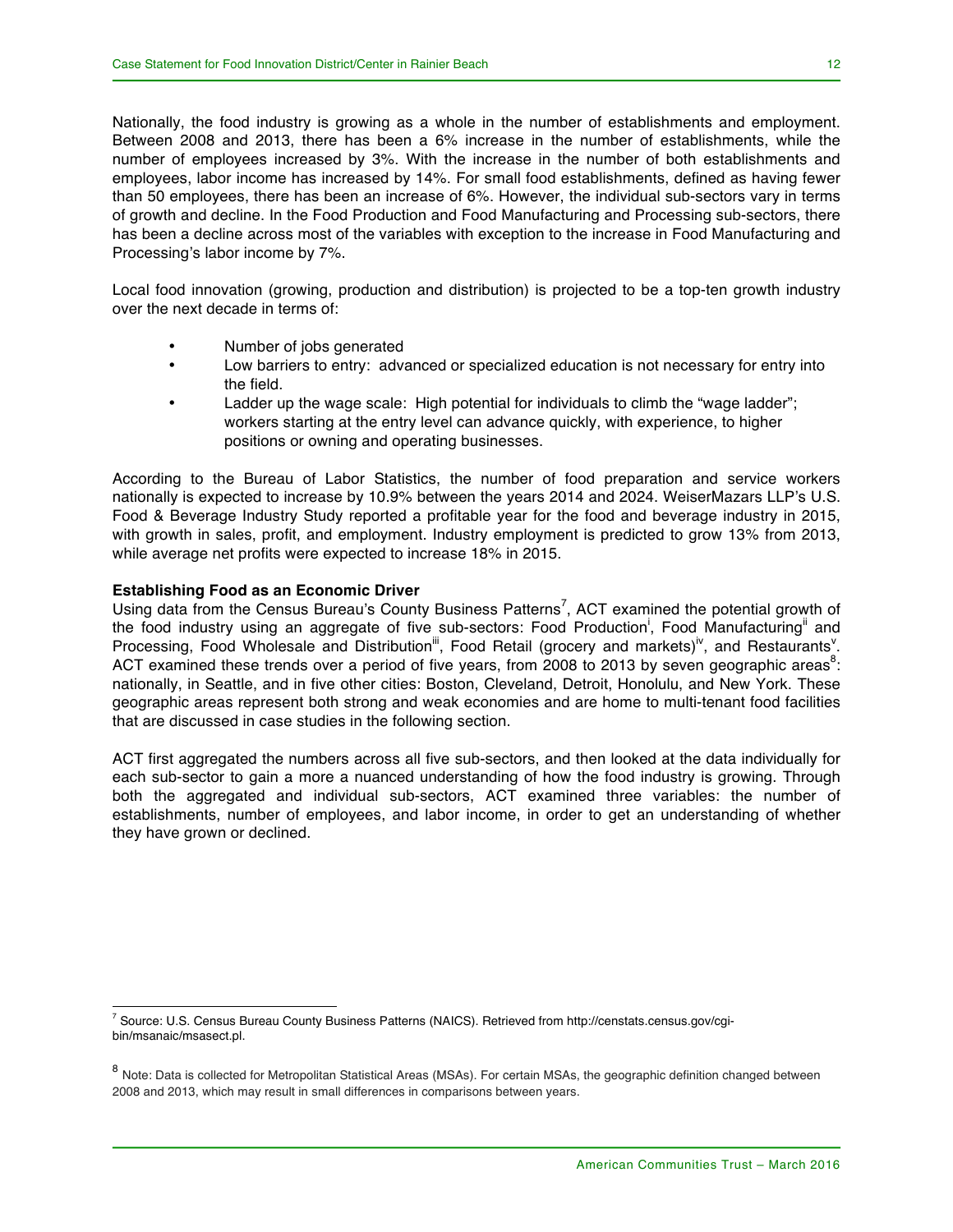#### **Boston**

In Boston, there has also been an overall positive growth in the food industry. The number of establishments increased by 7%, number of employees increased by 9%, and labor income has increased by 20%. For establishments with less than 50 employees, there has been an increase of 7%. Labor income has increased for all five sub-sectors, while the number of employees and establishments has increased for both Food Retail and Restaurants, while it has declined for both Food Production and Food Manufacturing and Processing.

|                                          | <b>Boston</b> |           |        |
|------------------------------------------|---------------|-----------|--------|
|                                          |               |           | %      |
|                                          | 2008          | 2013      | Change |
| # of Establishments                      | 14.737        | 15.817    | 7%     |
| # of Employees                           | 265,644       | 288,557   | 9%     |
| Labor Income (\$1000)<br>Firms with 1-49 | 5,497,541     | 6,575,815 | 20%    |
| Employees                                | 13,548        | 14,516    | 7%     |

#### **Cleveland**

Cleveland experienced both growth and decline in the food industry during the period between 2008 and 2013. The number of establishments declined by 1%, but the number of employees increased by 1%, and labor income increased by 17%. The number of establishments with less than 50 employees also declined (by 1%). Labor income increased for Food Manufacturing and Processing, Food Retail, and Restaurants. The only type of establishments that have shown a great increase are in Food Production sub-sector, with a 19% increase in food production-related establishments. There has also been a greater decline in the number of employees (-20%) and labor income (-7%) in the Food Wholesale and Distribution sub-sector.

|                                          | <b>Cleveland</b> |           |        |
|------------------------------------------|------------------|-----------|--------|
|                                          |                  |           | %      |
|                                          | 2008             | 2013      | Change |
| # of Establishments                      | 5,751            | 5,701     | $-1%$  |
| # of Employees                           | 102,959          | 103,853   | $1\%$  |
| Labor Income (\$1000)<br>Firms with 1-49 | 1,644,562        | 1.924.292 | 17%    |
| Employees                                | 5,265            | 5,210     | $-1\%$ |

#### **Detroit**

Detroit has also shown a both growth and decline in the food industry. The overall number of establishments declined by 2%, while the number of employees increased by 4% and the labor income increased by 15%. Establishments with less than 50 employees also declined by 2%. Across all subsectors, establishments have declined, but the number of employees increased in the sub-sectors of Food Manufacturing and Processing and Food Wholesale and Distribution. Labor income has also increased across most sub-sectors except for Food Production.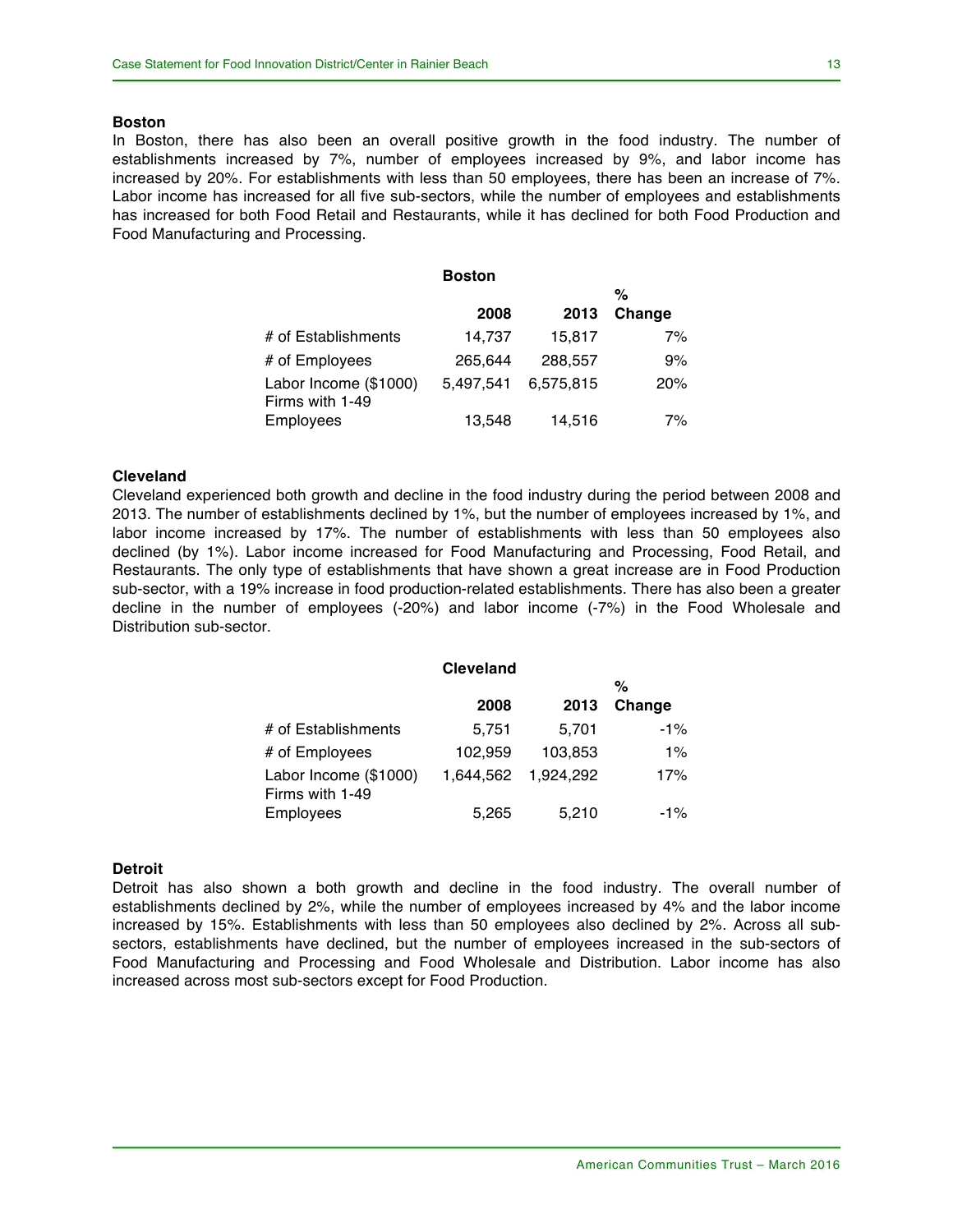|                                | <b>Detroit</b> |           |          |
|--------------------------------|----------------|-----------|----------|
|                                | 2008           | 2013      | % Change |
| # of Establishments            | 11,401         | 11,189    | $-2%$    |
| # of Employees<br>Labor Income | 185,067        | 192,051   | 4%       |
| (\$1000)                       | 3.066.292      | 3,526,198 | 15%      |
| Firms with 1-49                |                |           |          |
| Employees                      | 10.547         | 10,300    | $-2\%$   |

#### **Honolulu**

Honolulu also experienced both a growth and decline in the food industry. The number of establishments declined by 1%, while the number of employees increased by 4% and labor increased by 18%. Establishments with less than 50 employees have declined by 2%. Labor income has increased for all sub-sectors except for Food Production. The only growth in establishments is in the sub-sector, Food Retail. Number of employees also increased slightly in the Food Wholesale and Distribution, Food Retail, and Restaurants.

|                                          | <b>Honolulu</b> |           |        |
|------------------------------------------|-----------------|-----------|--------|
|                                          |                 |           | %      |
|                                          | 2008            | 2013      | Change |
| # of Establishments                      | 3,109           | 3,068     | $-1%$  |
| # of Employees                           | 56,252          | 58.643    | 4%     |
| Labor Income (\$1000)<br>Firms with 1-49 | 1,067,476       | 1.259.387 | 18%    |
| Employees                                | 2.827           | 2,763     | $-2\%$ |

#### **New York City**

In New York City, there has been a positive growth in the food industry overall. The number of establishments increased by 17%, the number of employees increased by 16%, and labor income has increased by 23%. For establishments with less than 50 employees, there has been an increase of 18%. Two sub-sectors, Food Retail and Restaurants have both shown positive increases across all three variables in number of establishments, employees, and labor income. Labor income also increased for Food Manufacturing and Processing as well as Food Wholesale Distribution. However, for the Food Production sub-sector, there has been an overall decline in these variables.

|                                          | <b>New York</b> |            |        |
|------------------------------------------|-----------------|------------|--------|
|                                          |                 |            | %      |
|                                          | 2008            | 2013       | Change |
| # of Establishments                      | 63,680          | 74.726     | 17%    |
| # of Employees                           | 782,152         | 906,667    | 16%    |
| Labor Income (\$1000)<br>Firms with 1-49 | 18.225.940      | 22,399,604 | 23%    |
| Employees                                | 60,341          | 71,081     | 18%    |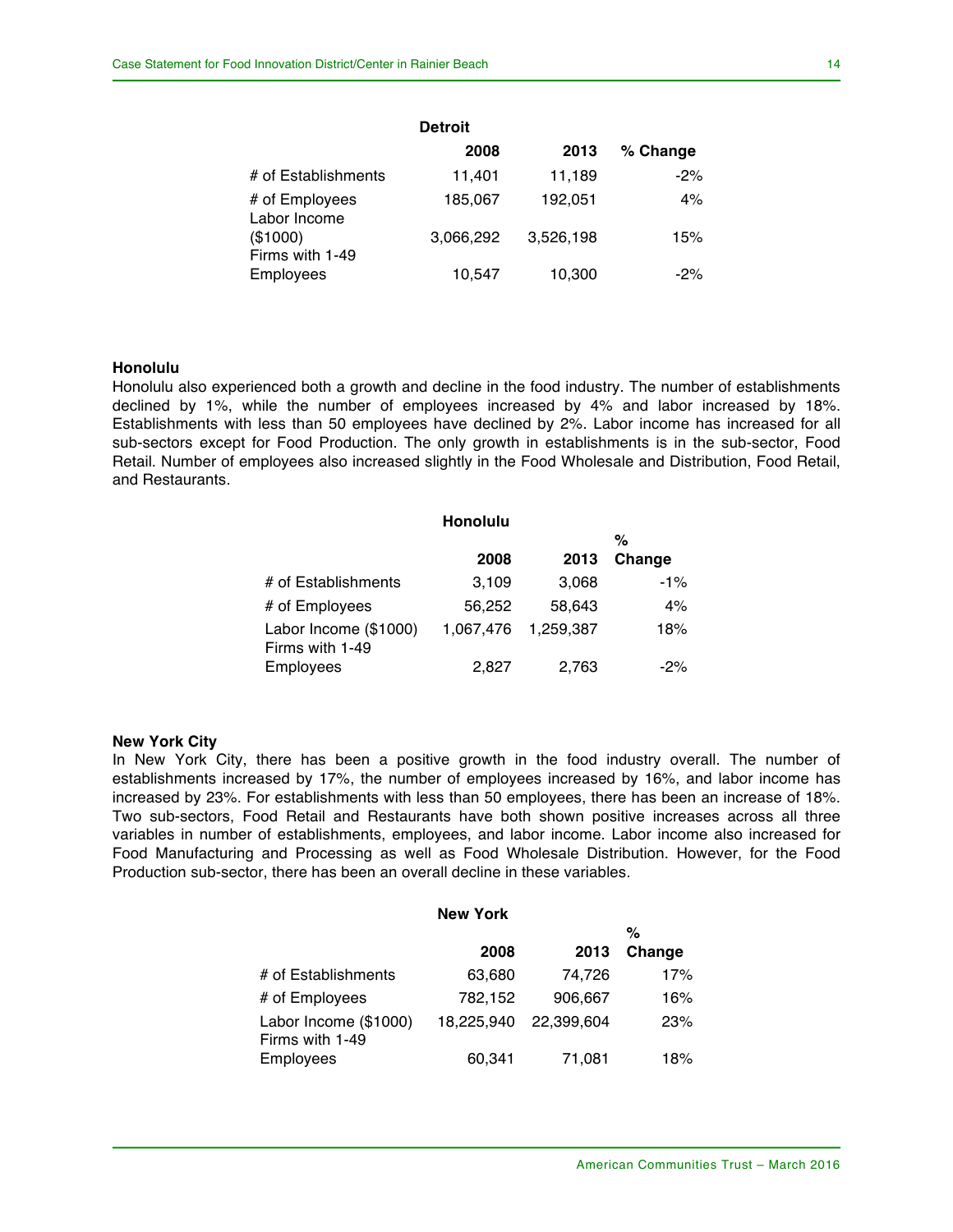#### **Seattle**

In Seattle, the food industry is slowly growing. The overall number of establishments increased by 2%, and labor income has increased by 10% (with no significant change in the number of employees between 2008 and 2013). There has also been a slight increase in the number of small firms with fewer than 50 employees, increasing by 3%. However, the number of establishments has only shown a positive growth for the sub-sectors of Food Wholesale and Distribution, Food Retail, and Restaurants. Labor income has increased for most sub-sectors except for Food Production, while the number of employees has increased for Food Manufacturing and Processing, Food Retail, and Restaurants.

|                                          | <b>Seattle</b> |           |        |
|------------------------------------------|----------------|-----------|--------|
|                                          |                |           | %      |
|                                          | 2008           | 2013      | Change |
| # of Establishments                      | 11,275         | 11,522    | 2%     |
| # of Employees                           | 184,936        | 185,327   | $0\%$  |
| Labor Income (\$1000)<br>Firms with 1-49 | 4,349,991      | 4,790,325 | 10%    |
| Employees                                | 10,467         | 10.744    | 3%     |

Evidence of demand for food products is clear in the growth of the Food Retail subsector, growth in the Food Manufacturing and Processing subsector, and nominal decline in the Restaurant subsector. While Seattle's Food Production subsector shrank dramatically – 26 percent – from 2008 to 2013, the decline is not cause for immediate concern. The subsector is broad and may be influenced by factors outside of demand, such as rising costs of land within the MSA putting pressure on land-intensive operations to relocate further from city limits. With renewed consumer interest in locally-sourced goods, this may present a strategic opportunity for those able to produce locally. Since data is available only through 2013, gains in food production may have more significantly increased as of 2015 as the BLS predictions and WeizerMazar's study suggest. Finally, the relationship between demand for food products and food production isn't cut and dry; by comparison, New York experienced an 18% decline in overall Food Production, yet experienced a 19% increase in Restaurants. .

| Percent change in Number of Employees by Geography and Industry, 2008-2013 |  |  |  |
|----------------------------------------------------------------------------|--|--|--|
|                                                                            |  |  |  |

|               | Food<br><b>Production</b> | Food<br>Manufacturing<br>and Processing | Food<br>Wholesale and<br><b>Distribution</b> | <b>Food Retail</b><br>(Grocery and<br>Markets) | <b>Restaurant</b><br>s |
|---------------|---------------------------|-----------------------------------------|----------------------------------------------|------------------------------------------------|------------------------|
| National      | $-8%$                     | $-4%$                                   | $-2%$                                        | 2%                                             | 5%                     |
| Seattle       | $-26%$                    | 9%                                      | 3%                                           | 2%                                             | $-1%$                  |
| New York      | $-18%$                    | $-1\%$                                  | 2%                                           | 17%                                            | 19%                    |
| <b>Boston</b> | $0\%$                     | $-1\%$                                  | 8%                                           | 7%                                             | 10%                    |
| Cleveland     | $-$ <sup>9</sup>          | 20%                                     | $-20%$                                       | 4%                                             | $0\%$                  |
| Honolulu      | $-20%$                    | $-3%$                                   | 3%                                           | 5%                                             | 5%                     |
| Detroit       | $-7%$                     | 6%                                      | 26%                                          | 1%                                             | 3%                     |

Source: County Business Patterns

Note: Missing data represented by '--' is a result of data withheld by the Census Bureau due to small sample sizes to avoid disclosing data for individual companies.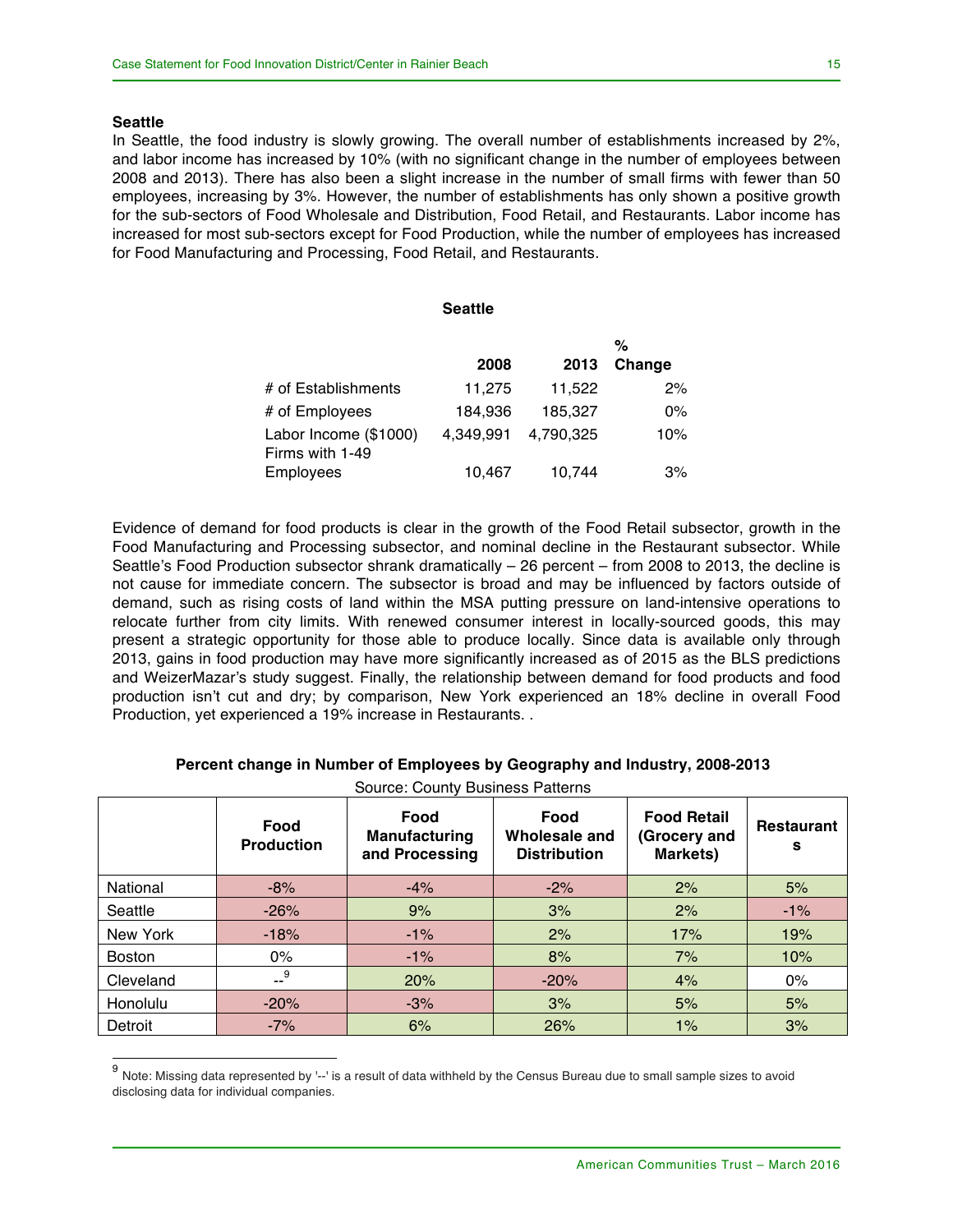### Wages and Non-Monetary Benefits

### **Wages**

Often sectors with low barriers to entry are characterized by low wages and few opportunities for wealth building and upward mobility; the food sector is no exception, but there are opportunities across the board when the sector is observed as a whole. Hourly median wages for food occupations in Seattle range from \$11.00 to more than \$25. The tables below depict hourly median wages in various occupations across markets within the sector:

|               | <b>Food Service</b><br>Managers <sup>vi</sup> | Food<br><b>Preparation</b><br>and Serving<br><b>Related</b><br>Occupations <sup>vii</sup> | <b>First-Line</b><br><b>Supervisors of</b><br>Food<br><b>Preparation and</b><br><b>Serving</b><br><b>Workers</b> <sup>viii</sup> | Food<br><b>Preparation</b><br><b>Workers</b> <sup>ix</sup> | Roasting,<br>Baking, and<br><b>Drying</b><br><b>Machine</b><br><b>Operators and</b><br>Tenders <sup>x</sup> |
|---------------|-----------------------------------------------|-------------------------------------------------------------------------------------------|----------------------------------------------------------------------------------------------------------------------------------|------------------------------------------------------------|-------------------------------------------------------------------------------------------------------------|
| National      | \$23.34                                       | \$9.20                                                                                    | \$14.21                                                                                                                          | \$9.40                                                     | \$13.31                                                                                                     |
| Seattle       | \$25.09                                       | \$11.00                                                                                   | \$16.66                                                                                                                          | \$11.05                                                    | \$15.91                                                                                                     |
| New York      | \$33.69                                       | \$10.12                                                                                   | \$18.17                                                                                                                          | \$10.86                                                    | \$13.99                                                                                                     |
| <b>Boston</b> | \$25.64                                       | \$10.78                                                                                   | \$16.28                                                                                                                          | \$11.17                                                    | \$14.16                                                                                                     |
| Cleveland     | \$22.27                                       | \$9.06                                                                                    | \$12.77                                                                                                                          | \$10.41                                                    | \$13.16                                                                                                     |
| Honolulu      | \$23.04                                       | \$10.58                                                                                   | \$17.34                                                                                                                          | \$9.61                                                     | N/A                                                                                                         |
| Detroit       | \$22.75                                       | \$9.11                                                                                    | \$14.35                                                                                                                          | \$10.74                                                    | \$12.02                                                                                                     |

|  |  |  |  | <b>Hourly Median Wage By Occupation</b> |
|--|--|--|--|-----------------------------------------|
|--|--|--|--|-----------------------------------------|

**Hourly Median Wage By Occupation (cont.)**

|               | Food<br><b>Batchmake</b><br>$rs^{xi}$ | Cooking<br><b>Machine</b><br><b>Operators</b><br>and<br>Tenders <sup>xii</sup> | Food<br><b>Processin</b><br>g Workers,<br>All Other <sup>xiii</sup> | <b>Bakers</b> | <b>Butcher</b><br>s and<br>Meat<br><b>Cutters</b> | Meat,<br>Poultry,<br>and Fish<br><b>Cutters</b><br>and<br><b>Trimmers</b> | <b>Slaughterer</b><br>s and Meat<br><b>Packers</b> |
|---------------|---------------------------------------|--------------------------------------------------------------------------------|---------------------------------------------------------------------|---------------|---------------------------------------------------|---------------------------------------------------------------------------|----------------------------------------------------|
| National      | \$12.87                               | \$13.26                                                                        | \$11.43                                                             | \$11.35       | \$13.78                                           | \$11.23                                                                   | \$12.29                                            |
| Seattle       | \$13.26                               | \$14.53                                                                        | \$12.41                                                             | \$12.43       | \$17.06                                           | \$11.36                                                                   | \$11.57                                            |
| New York      | \$10.86                               | \$10.96                                                                        | \$9.57                                                              | \$11.68       | \$18.95                                           | \$10.32                                                                   | \$10.17                                            |
| <b>Boston</b> | \$12.76                               | \$15.81                                                                        | \$13.36                                                             | \$12.74       | \$20.05                                           | \$13.77                                                                   | \$15.71                                            |
| Cleveland     | \$11.35                               | \$10.52                                                                        | \$10.26                                                             | \$11.46       | \$14.84                                           | \$13.93                                                                   | \$12.28                                            |
| Honolulu      | \$9.80                                | \$9.99                                                                         | \$9.37                                                              | \$14.26       | \$19.10                                           | \$13.03                                                                   | N/A                                                |
| Detroit       | \$12.71                               | \$10.89                                                                        | \$9.74                                                              | \$12.56       | \$14.33                                           | \$9.54                                                                    | \$11.91                                            |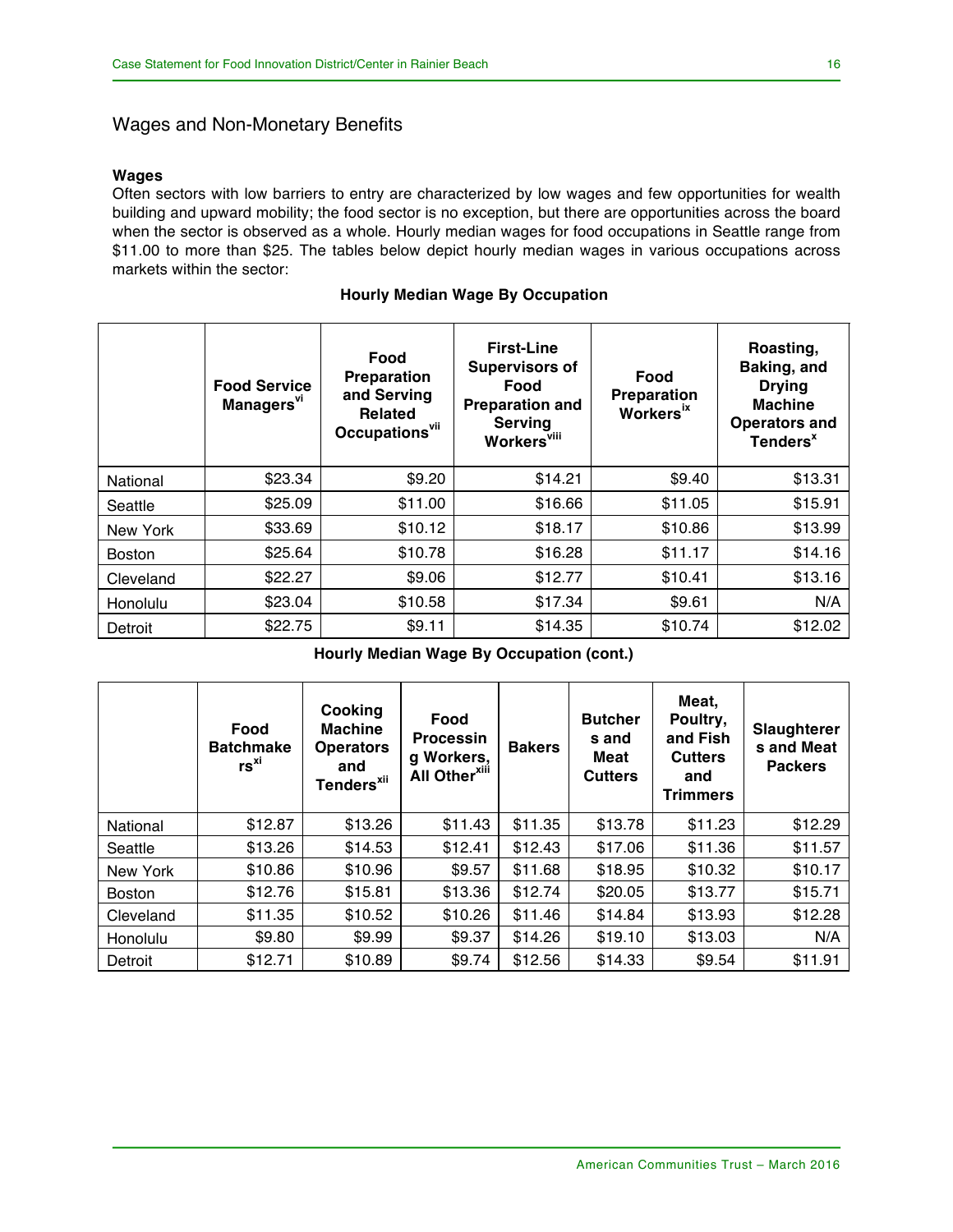#### **Non-Monetary Benefits**

Wages do not tell the whole story when evaluating the benefits to creating job opportunities with low barriers to entry. Learning both hard and soft skills, such as language, organization and timemanagement skills, which are transferrable to other occupations and sectors is of immeasurable benefit when workers are ready to pursue other employment opportunities. For example, one participant in CommonWealth Kitchen's program was able to leverage skills learned on the job to enter into a plumbing apprenticeship, offering higher pay and union benefits.

Supportive services and entrepreneurial technical assistance that typically accompany job-training programs, and will no doubt be a part of the Rainier Beach project, also help to launch careers and secure employment opportunities that lead to greater wealth-building and mobility.

### "Wages do not tell the whole story"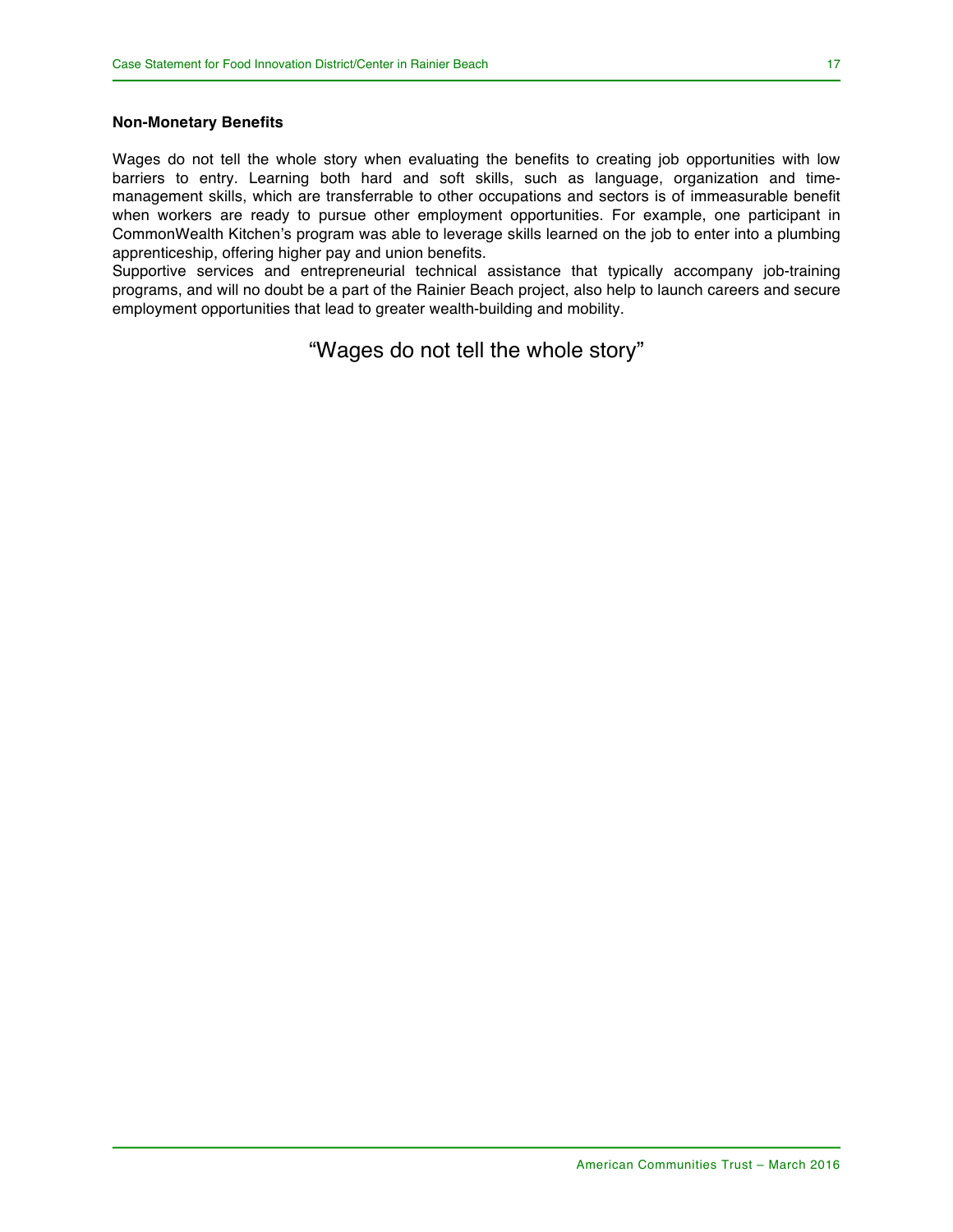### National Trends in Shared-Use Facilities

While shared-use food facilities have existed since the mid 2000s, newer facilities are also incubators in the true sense of the word, providing business assistance and classes, access to low-interest lending, and supporting entrepreneurs in obtaining sales venues, distribution, and contract opportunities.

#### **The First Generations**

The first generation of shared-use food facilities - those in existence prior to 2008 – were primarily kitchen incubators and were either small individual kitchens, or larger-scale initiatives undertaken by universities. A number of the first generation incubators closed down because they were unsustainable, for one reason or another. However, several key early adopters remain open for business and provide some valuable lessons on what works. Examples include incubators such as La Cocina in San Francisco, CommonWealth Kitchen (formerly Crop Circle Kitchen) in Boston, ACEnet in Columbus Ohio and the Food Technology Center at University of Idaho.

After 2008, there was a dramatic increase in interest in shared food facilities, with over 80% of current shared food production facilities



La Cocina, San Francisco CA

opening since that time. This second generation of shared food production facilities was more diverse in the types of businesses they focus on, and what services they provided. Examples include Food Fort, a food truck commissary in Ohio; Organic Food Incubator in New York, which focuses on a specific submarket and includes a copacker; and Bake, Broil and Brew, a shared food production and beer brewing facility in Austin, TX. There were also new rural incubators such as the Vermont Food Incubation Center, and new university-sponsored models like the Louisiana State University (LSU) AgCenter Food Incubator and Rutgers Food Innovation Center.

#### **The Third Wave: Current Models and Future Trends**

In recent years, shared food production facilities have become more sophisticated in their overall approach and model for client management; good examples include the Center for Culinary Enterprises in Philadelphia and Union Kitchen in Washington DC. The process of billing, tracking time, and managing users is becoming more streamlined. During this same period, other types of food-related economic development projects started to overlap with culinary incubators/accelerators in interesting and exciting ways. Emerging trends include:

• **Food hubs**: These facilities provide aggregation/distribution of farm-fresh product and co-packers and contract producers, which create products on a contract basis for smaller businesses lacking the equipment or staff to do so.

• **Overlap of shared-use food facilities with public markets**, as in the case of Detroit Eastern Market and the Kitchen at Findlay Market in Cincinnati, Ohio.

• **The emergence of culinary social enterprises**: Culinary social enterprises have been popping up around the country and thriving, in part credited to Catalyst Kitchens, a train-thetrainer program for culinary social enterprises focused around the successful model introduced by FareStart in Seattle. There are 65 Catalyst Kitchens members today to date. An early adopter that combined the kitchen incubator with an existing culinary social enterprise was Hot Bread Kitchen in New York. In Baltimore an experienced operator of social enterprises called Humanim developed City Seeds – the first ground-up hybrid social enterprise and kitchen incubator/accelerator – set to operate in a new-construction 15,000SF facility.

• **The rise of food innovation clusters or districts**—co-location of different businesses (either of similar or range of scales) to create efficiencies, build community, and to foster the sharing economy.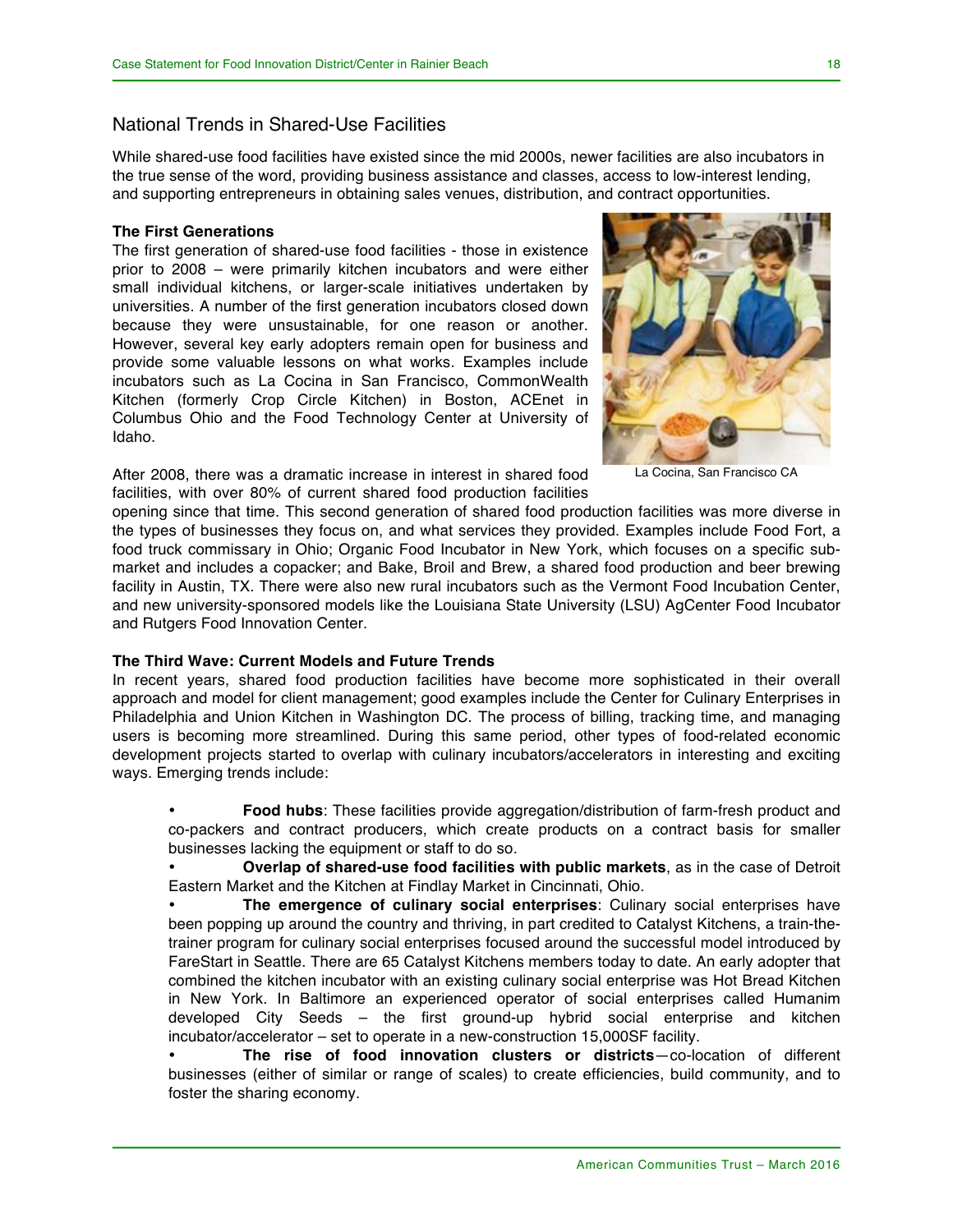The emergency of food innovation clusters or districts is especially pertinent for informing the Rainier Beach project. Innovation clusters/districts differ from incubators/accelerators in that rather than businesses cycling through a shared facility, the goal is to have permanent co-location of businesses (though nothing precludes clusters and innovation districts from including an incubator/accelerator as part of the mix). Some innovation districts are historic and seeing a rebirth, such as Detroit Eastern Market.

These clusters have varying degrees of services. For example, Artisan Exchange, just outside of Philadelphia, allows users to sell items at a shared weekly market and provides distribution and logistics for its member businesses. Common Market, a nonprofit distributor of local/sustainable farm product, has created the Philly Good Food Lab, clustering small and mid-size food production businesses within its warehouse and providing them access to its distribution network.

Other important examples of clustering include LA Prep featuring 50 boutique kitchen spaces for individual users in Los Angeles, and CommonWealth Kitchen in Boston, which features a combination of three state-of-the-art incubator/accelerator kitchens with permanent scale-up space for entrepreneurs within a 36,000 SF facility.

CommonWealth Kitchen and Common Market are nonprofit operators, while others such as Industry City, 630 Flushing, Artisan Exchange, and LA Prep are for-profit models, and others such as Detroit Eastern Market are hybrids that combine public/private partnerships and investments.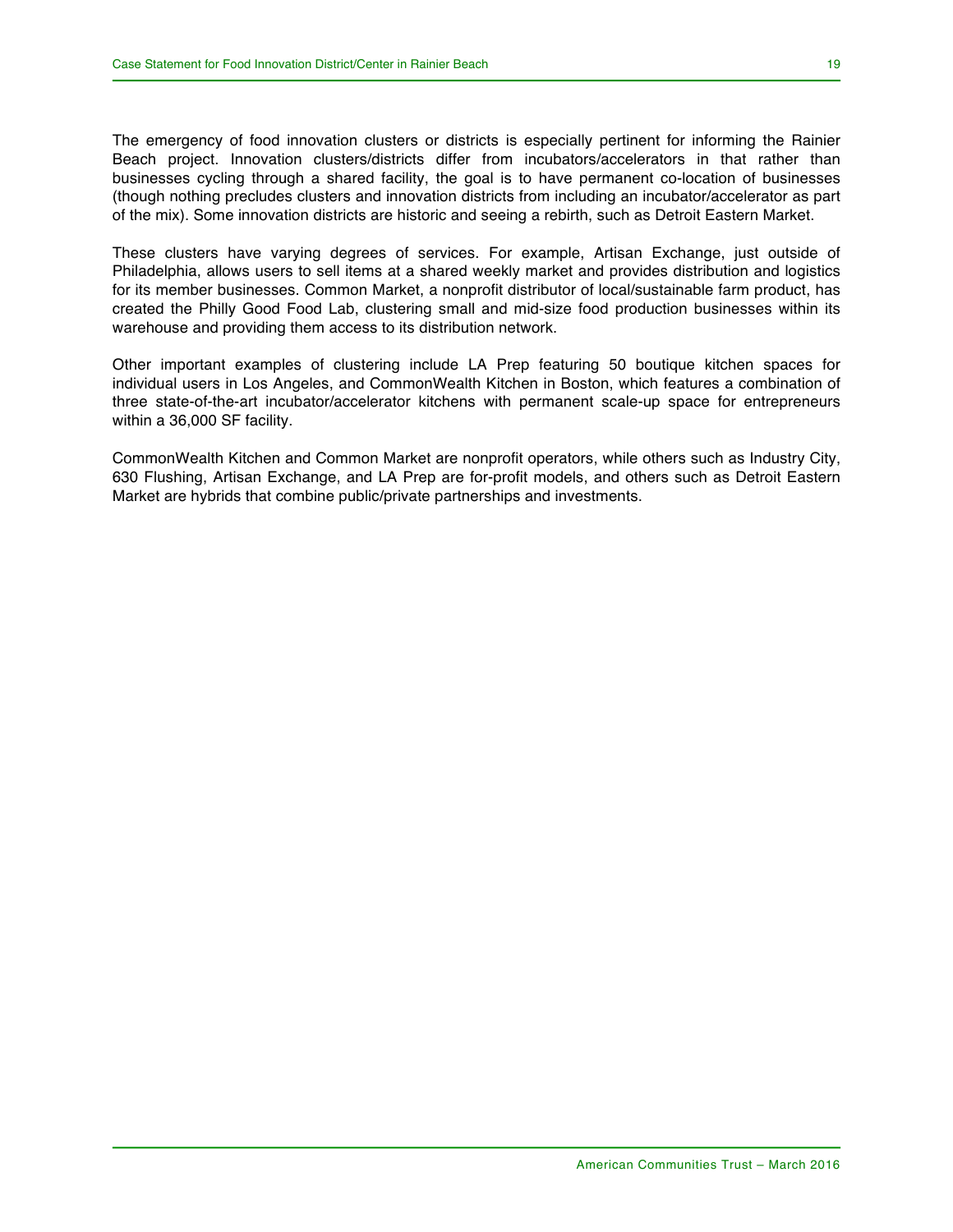### Case Studies in Food Innovation and Related Facilities

ACT examined five programs, across strong and weak economies, to capture best practices for successful food innovation centers and related social enterprises. ACT identified programs in communities with similar demographics and challenges as Rainier Beach. Case studies were also selected based on the following factors: educational opportunities, affiliation with anchor institutions, examples of public/private partnerships, existence of pathways to future employment, strong cultural ties, asset-based community development, job creation and skills pipeline, and transit-oriented/ accessible facilities.

Drawing from the markets presented within the national context (Boston, Cleveland, Detroit, Honolulu, and New York), ACT identified programs with varying degrees of success in areas similar to Rainier Beach. Case studies of the following programs provide lessons and precedents for the Rainier Beach Food Innovation District:

- CommonWealth Kitchen
- The Cleveland Model: Greater University Circle Initiative
- Detroit Eastern Market
- Pacific Gateway Center Culinary Kitchen Incubator
- The New York Model: La Marqueta and Hot Bread Kitchen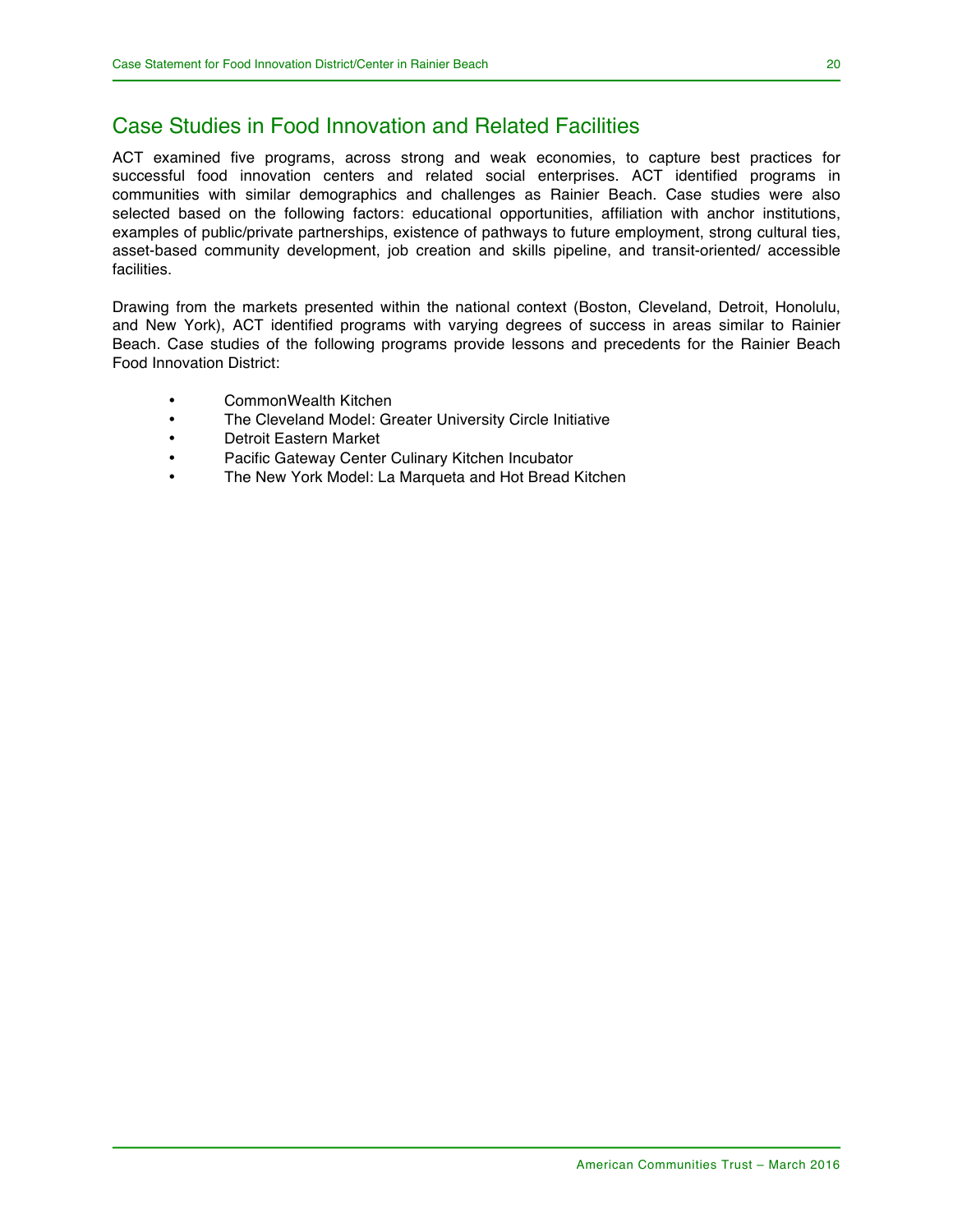### Case Study: CommonWealth Kitchen

CommonWealth Kitchen (CWK), formerly known as Crop Circle Kitchen, is a nonprofit that defines itself as a "collaborative community working to strengthen the local economy, particularly for people who have been impacted by racial, social, and economic inequality."

#### **Background/History**

CWK was established in August 2009, after taking over operations from the former Nuestra Culinary Ventures. CWK comprises of a culinary business incubator and contract manufacturing social enterprise. It initially operated only one facility in the neighborhood of Jamaica Plain, but was able to make a larger impact through its new flagship facility in the neighborhood of Dorchester. The construction of the new flagship facility began in 2014, which led to CommonWealth Kitchen's new name in order to reflect its additional service of contract manufacturing.

### **Location**

CommonWealth Kitchen is located in Southeast Boston, in the neighborhood of Dorchester. Dorchester is a diverse neighborhood, with a mix of both long-term residents and immigrants. In 2012, its total population is approximately 118,024. The median household income is \$46,173, and the unemployment rate is 16.2%. The racial composition of this neighborhood is 21% White, 44.7% African American, 10.8% Asian, 17% Hispanic or Latino, 3.9% Other, and 2.2% Two or More Races.

The educational attainment of this neighborhood for residents 25 years or older is 23% Less than High School, 29.6% High School Graduate, 25.3% Some College, 14.4% Bachelor's, 6.6% Master's or higher, and 1.1% Professional school degree. (Data from ACS 2008-2012 5-Year Estimates)

#### **Drivers**

The Dorchester flagship facility began through Dorchester Bay Economic Development Corporation's intention to turn the vacant Pearl Meats Factory into affordable housing. However, in meetings, residents resisted the idea to create more affordable housing and voiced a desire for job-creating uses, instead. Residents also recalled there were plenty of jobs provided when the Pearl Meats Factory was operating. This feedback helped push the idea to rebuild the facility into another food-related use, as the factory already the infrastructure, e.g. loading docks and coolers, in place. There were also city efforts to create more innovative food policies, such as the creation of the Mayor's Office of Food Initiatives in 2010. Through the community's desire for more jobs in its neighborhood, and the city's efforts to create a more resilient food system, CWK had the support it needed to provide another kitchen incubator facility in the neighborhood.

#### **Program Features**

### *Culinary Business Incubator*

CWK's Culinary Business Incubator is a kitchen incubator program that targets low-income or minority food entrepreneurs and emerging food businesses. In addition to providing shared commercial kitchen facilities, storage, and office space, CWK provides business assistance to help food businesses expand and grow beyond the incubator space. CWK also fosters a community of food entrepreneurs in order to promote a collaborative learning environment among the businesses. Business assistance includes but not limited to help with recipe development, lean manufacturing, marketing, accounting, and distribution and access to capital. Business trainings are offered in partnership with Boston-based organizations that provide business and technical assistance services, including Interise, JVS, ACCION, the Urban League, Community Servings, the Kroc Center, and the Boston Public Market Association. All businesses at the kitchen incubator are required to come to CWK when they have a job opening, which allows CWK to hire within the community and find qualified staff.

The Culinary Business Incubator currently has 45 businesses in the space, ranging from food trucks, caterers, and wholesalers. 68% are minority and/or women-owned businesses. In total, the 45 businesses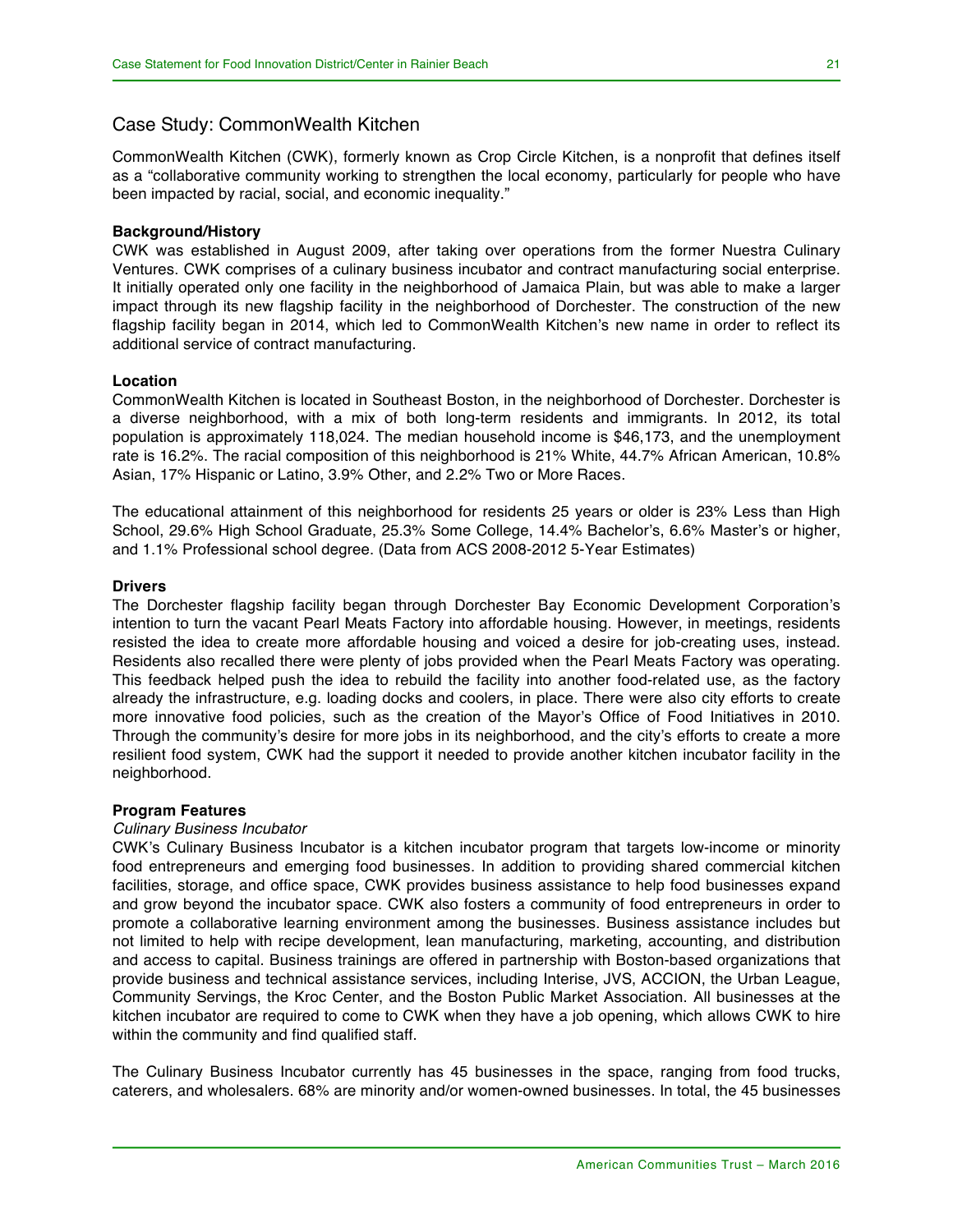employ 150 and more people, where 70% are minority and/or women workers, and over 35% are residents of the neighborhoods Dorchester, Roxbury, or Mattapan.

#### *Contract Manufacturing Social Enterprise (Commissary Kitchen)*

The Contract Manufacturing Social Enterprise provides small-batch contract manufacturing labor and cold and frozen warehousing for members, local farmers, and other food producers. CWK works with wholesalers, retailers, restaurants, caterers, and local farms to prepare and turn their recipes and ingredients into a pre-packaged valueadded product. CWK works with culinary training programs to hire its graduates to work for its contract-manufacturing program, where graduates learn transferrable manufacturing skills.

The Contract Manufacturing Social Enterprise is able to create sustainable full-time employment by aggregating



*Product from CWK*

part-time and intermittent jobs with different food companies. Aggregating the labor gives greater ability to train people and have less turnover. It also helps efficiently scale up businesses in the kitchen incubator program by providing a pool of skilled labor that they are able to hire from.

#### *Employment at CWK*

As of 2015, CWK has 170 staff, where 100-110 are full-time employees that provide support to the kitchen incubator businesses and contract manufacturing. These jobs are at an hourly rate between \$10 and \$14. These are low-barrier entry jobs, accessible to those with a criminal record or limited English capabilities. Employment at CWK gives staff credibility to transition over into a higher paying job in the culinary industry, where they can move onto working at a catering company or hotel. Those employed at the Commissary Kitchen learn skills in food manufacturing that are transferrable skills (e.g. measuring, following technical directions) to other industries, such as the biotech industry.

#### *Program Successes*

Since 2009, 32 businesses have "graduated," from CWK's facilities, ranging from retail, wholesale, and contract manufacturing businesses. This created over 450 new permanent jobs. Since 2015, three businesses moved out of the incubator space, where two went into retail, and one went into wholesale operations. Food businesses at CWK also continue to make an impact with hiring. For instance, one business at the incubator has a contract with Boston City Public Schools. The tenant hired within the city and created 25 new jobs at \$13.50/hour. 80-90% of the staff employed with this tenant are within walking distance to CWK's facility.

#### **Key Partners**

Key partnerships of the development of the Dorchester facility include the Dorchester Bay Economic Development Corporation and the city of Boston. Dorchester Bay Economic Development Corporation owns the facility, and the city of Boston applied for a U.S. Department Housing and Urban Development Choice Neighborhoods Planning Grant in order to leverage additional funding for the facility.

#### **Metrics for Success**

CWK's metrics for success are job creation, wages, and the non-monetary benefits of their programs. CWK's Culinary Business Incubator monitors success by implementing a comprehensive tracking system and requiring businesses to report on a regular basis. CWK also measures success through the personal stories of their employees as related to increased quality of life.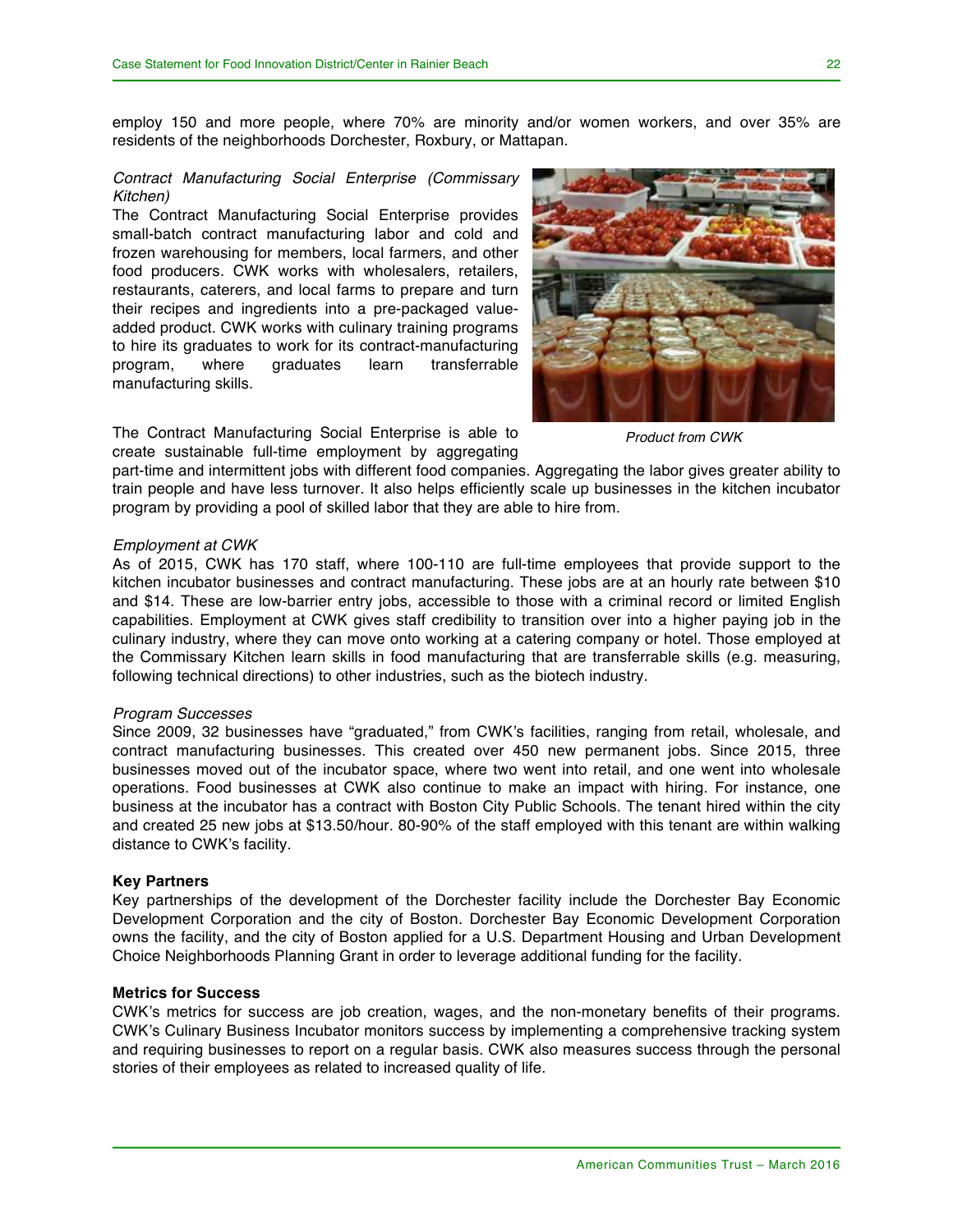#### **Capital Requirements**

CWK required \$15M in initial capital to start. The city of Boston successfully applied for a \$500M HUD Choice Neighborhoods Grant, and of that CWK was awarded a \$500K Implementation Grant to leverage other sources of funding for construction. The balance of the project was funded through New Markets Tax Credits equity and roughly 30 funding sources in total, including a grant from the federal Department of Health and Human Services, as well as other Federal and State grants.

The budget to cover ongoing operations in 2015 was \$975,800 for the Culinary Business Incubator, and \$208,950 for the Contract Manufacturing side of the businesses. The facility was able to break even with just the rent paid by tenants within 1.5 years, owing its success to the volume of small businesses it houses and diversity of the companies with respect to longevity and size. In 2015, 55% of CWK's 1.2 million annual budget came from earned income.

Currently, the facility is still 95% owned by Dorchester Bay Economic Development Corporation and CWK is a 5% owner – over time, goal for CWK is to own the facility.

#### **Lessons Learned**

In an interview with Executive Director Jen Faigel, she imparted the following information on key lessons learned.

#### *Be more Incremental*

Small incremental programming – building/scaling up to demonstrate results and demand limits the risk of investment and places less focus on the need to fundraise and more focus on building a better program.

#### *Diversity of companies*

It is better to have both experienced companies and brand new companies as it takes a long time for emerging food businesses to grow, and they need a lot of handholding and services. Having all new companies can be a drain on resources.

#### *Contract manufacturing*

CWK realized there is a lot of demand for this type of service and it created a great opportunity for the incubator to increase its income and profitability, especially in lean times.

#### *Transferrable Job Skills*

Contract Manufacturing teaches people baseline skills in manufacturing, not just food-related (example – measuring, following detailed/technical instructions). Job skills transfer over into other industries such as pharmaceutical industry:

For example, one ex-offender worked for the contracting manufacturing facility and was able to leverage his experience to get an electrician's apprenticeship with the union.

#### *Provide Space to Grow Into*

When CWK's entrepreneurs outgrow incubator space, they have the availability to move into the other permanent space, where they are still be part of the community but pay yearly rent, instead of hourly, and have access to services and shared equipment.

#### *Pool Administrative Resources*

Providing shared marketing services and other back of the office services is key to fostering successful small businesses within an incubator environment.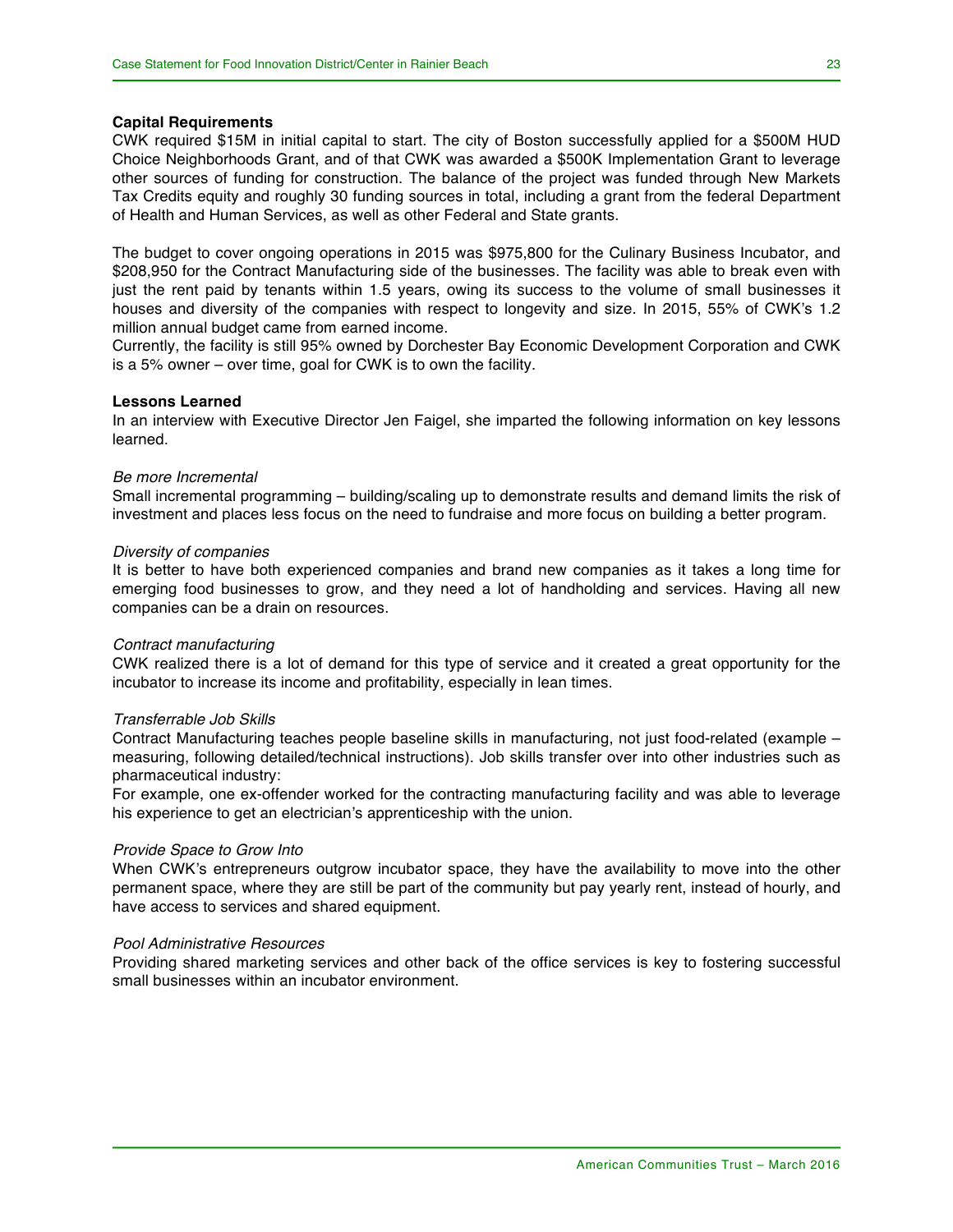### Case Study: The Cleveland Model: Greater University Circle and Evergreen **Cooperatives**

The Greater University Circle Initiative (GUCI) is a multi-intervention approach to community and economic development that focuses on creating institutional partnerships, implementing physical development, fostering economic inclusion, and building community engagement. The initiative involved multiple anchor institutions in around the Cleveland's University Circle district with the goal to rebuild neighborhoods and to improve the economic opportunities for residents.

The GUCI approach relies on two principles: the first is that a strategy that involves multiple anchor institution is inherently more effective than a single-anchor strategy, and that the limitations of physical development projects in that they alone do little to empower the people of low-income communities. The "Cleveland Model", a strategy focusing on the creation of cooperative businesses that leverage anchor institution procurement contracts, is a major part of this approach.

#### **Background/History**

The investment in, and presence of, a concentration of nineteen anchor institutions was in stark contrast relative to the conditions of the University Circle community in which these institutions were located. The socioeconomic divide was apparent in the juxtaposition of some of the city's most valuable cultural assets and the disinvested community in which they existed; this was the driving force for creating a plan to mitigate those disparities.



*The Cleveland Model (Source: Democracy Collaborative)*

In 2006, the Cleveland Foundation, in collaboration with two additional funders, awarded a grant to the Democracy Collaborative, a research center dedicated to community revitalization and renewal in ways that bolster democratic civic engagement, to organize a Community Wealth Building roundtable that brought together a range of stakeholders including representatives from the Mayor's office, the Chamber of Commerce, local community development corporations, existing employeeowned companies, anchor educational and medical institutions, and the Ohio Employee Ownership Center at Kent State University. The Democracy Collaborative team, lead by Ted

Howard, included Gar Alperovitz and Steve Dubb. It was from this interaction that the idea rose to connect the interests of anchor institutions to the need for local jobs, and in 2007 the Democracy Collaborative was tasked with conducting a feasibility analysis and to implement a strategy that has come to be known as the "Cleveland Model".

The Evergreen Cooperatives were created as part of the overall Greater University Circle strategy that included housing and transportation development, the creation of a health-tech corridor, workforce development strategies, and extensive community engagement. Cooperative businesses, like Evergreen's, are owned by and operated for the benefit of employees and/or those using its services. Employees or users often enter into the cooperative by purchasing shares, though the amount of shares they hold does not affect the weight of their vote. Profits and earnings generated by the cooperative are distributed among the members.

Typically, an elected board of directors and officers run the cooperative while regular members have voting power to control the direction of the cooperative.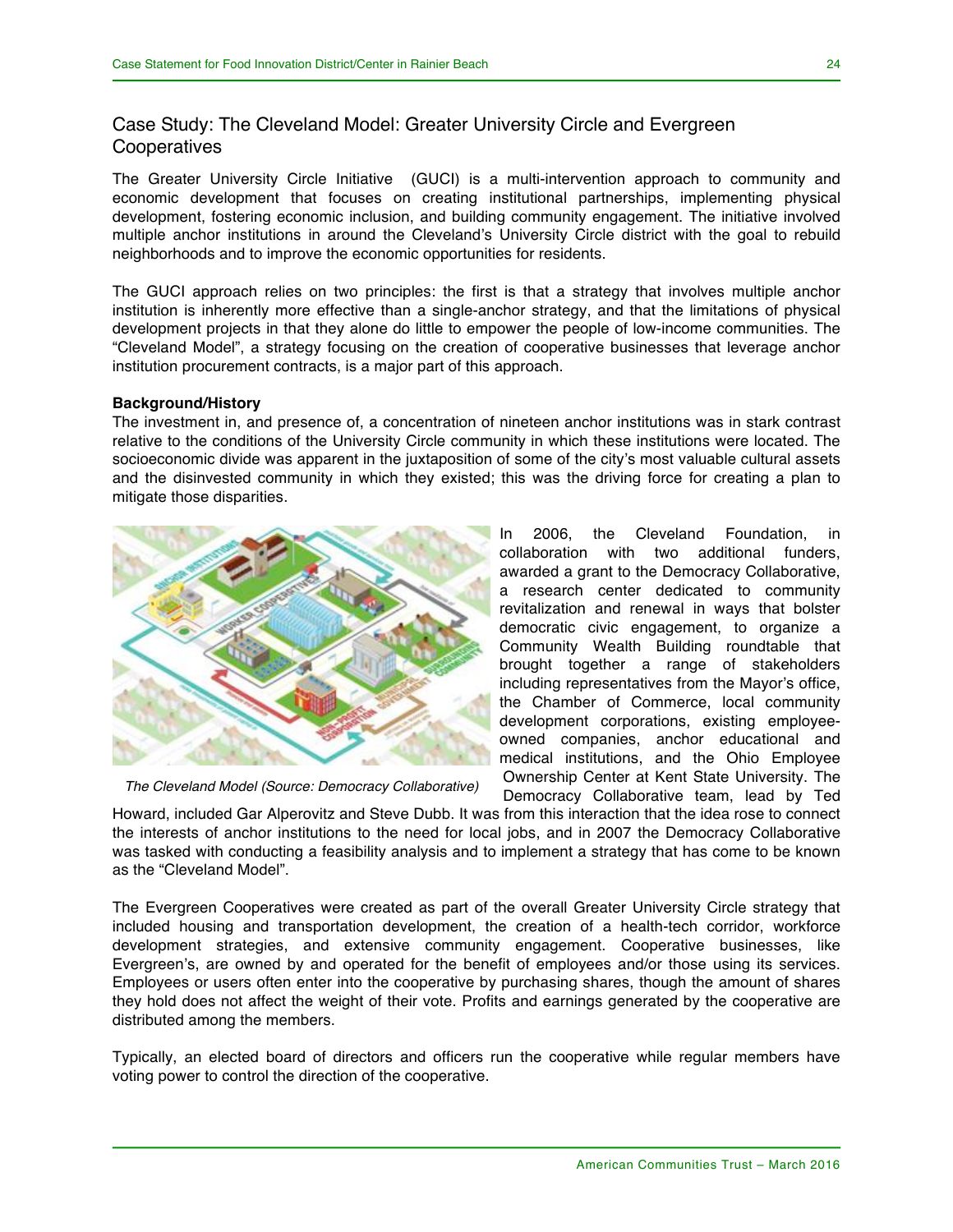#### **Location**

The University Circle District is 4 miles east of downtown Cleveland. In 2012, the median household income for the University Circle District was \$18,500 and the unemployment rate was 24%. As of the most recent census, the racial composition of the University Circle community was 40% White, 49.5% Black, 8% Asian, and 2.5% other races.

The Greater University Circle District features 19 major institutions. They are as follows:

Artists Archives of the Western Reserve Case Western Reserve University Children's Museum of Cleveland Cleveland Botanical Garden Cleveland Clinic Cleveland Cultural Gardens Cleveland Hearing and Speech Center Cleveland Institute of Art Cleveland Institute of Music Cleveland Museum of Art Cleveland Museum of Natural History Cleveland Orchestra Cleveland Sight Center Museum of Contemporary Art Cleveland The Music Settlement Sculpture Center University Hospitals Case Medical Center The Office of Veteran's Affairs Western Reserve Historical Society

#### **Drivers**

The striking contrast of gleaming institutional complexes against the backdrop of a highly disinvested community, with its racial segregation and income disparity, was cause for concern. Institutions that saw themselves as cultural pillars of the community desired to use their influence do more, but lacked the individual abilities to affect strategic change. The Cleveland Foundation recognized the gap and sought ways to bridge it, thus the organization of the initial roundtable that eventually birthed The Cleveland Model.

#### **Program Features**

The Cleveland Model strategy has three key features:

- 1) Leveraging the procurement needs of anchor institutions
- 2) Developing a network of community-based cooperatives owned and operated by Greater University Circle residents to meet the procurement needs

3) Utilizing emerging opportunities in the green economy to align with the sustainability goals of the anchor institutions

The cooperatives were designed to be owned, managed, and staffed by residents of the Greater University Circle district, residing within zip code 44106. Some employees were recruited through a workforce intermediary called Towards Employment, which is known for a sixteen week soft-skills training program for ex-offenders, others were recruited by word-of-mouth. Once hired and after a brief probation period, employees are invited to become members of the coop and subsequently invest through a payroll deduction over the course of three years. At the end of three years the employee will have contributed the total ownership stake of \$3,000 and as the businesses become profitable, earnings are distributed through capital accounts owned by each employee.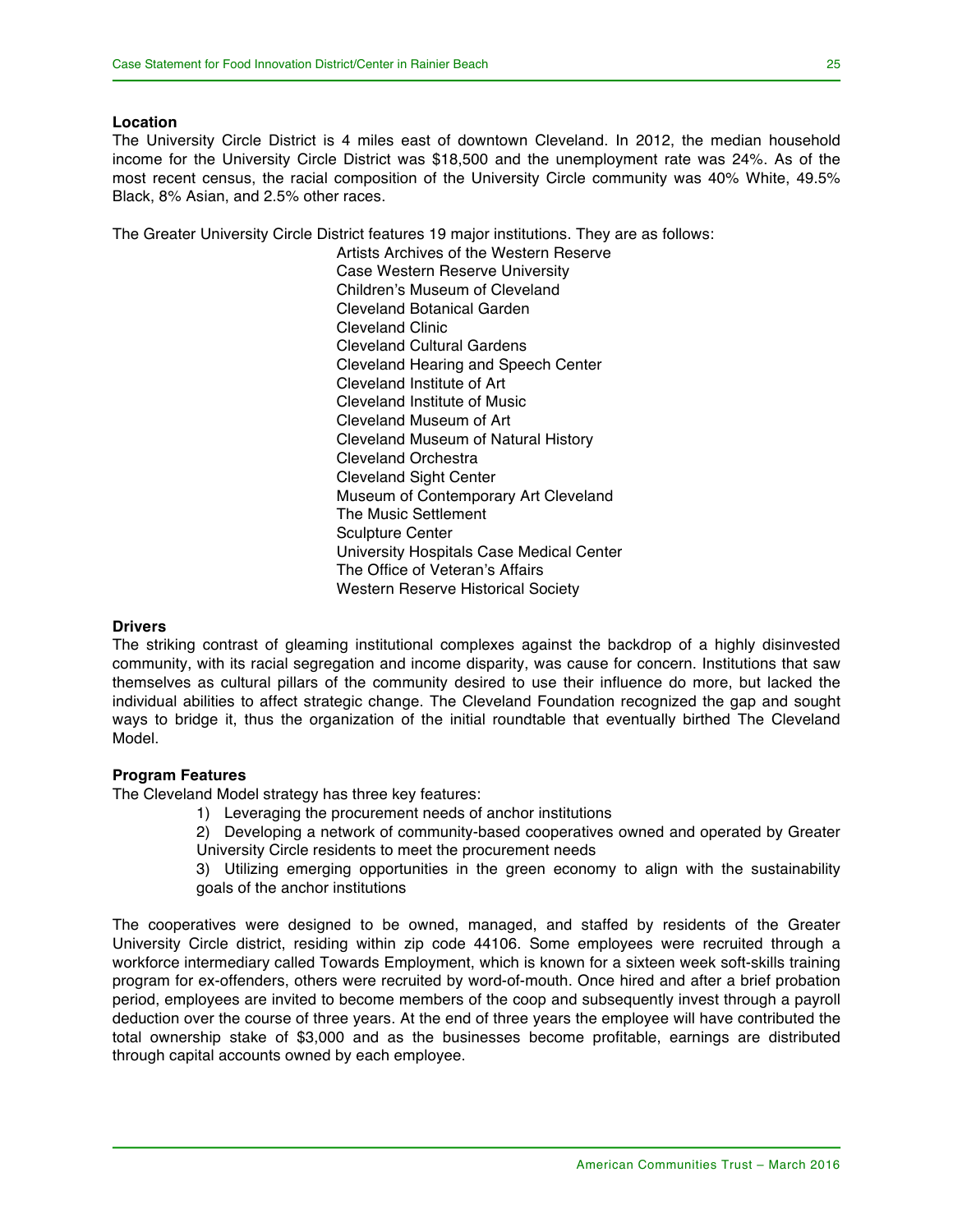In 2009, the first business The Evergreen Cooperative Laundry launched. The laundry uses green technology to provide laundry services to local institutions. Soon after the second business, Evergreen Energy Solutions, launched. Evergreen Energy Solutions leases, installs, and maintains equipment on institutional, government, and commercial buildings. The laundry was anticipated to employ up to 50 residents, though recent data show only 39 employed. The goal was for the energy company to employ up to 30 residents, as of 2014 the business had 14 employees.

The latest business, Green City Growers, launched in 2012 and features a 3.25 hydroponic greenhouse that grows pesticide-free produce year-round. Green City Growers has 31 employees and distributes to grocery stores, foodservice companies, restaurants and major institutions within a 150-mile radius of Cleveland. Green City Grower's institutional buyers are Case Western University, Cleveland Clinic, and University Hospitals; their retail clients include the regional grocery chains Kroger and Meijer. Sysco, a well-known national distributor, is among Green City Grower's wholesale distributor network.



*Employees at Green City Growers*

#### **Other Relevant Programs**

#### *The Greater Circle Living Program*

In an effort to create mixed-income communities and to leverage the existing employer-assisted housing programs, the GUCI sought to create a standard program built on consistency across institutions with greater inclusivity and flexibility. The program offers an incentive package to attract institutional employees to live in Greater University Circle to help build greater income diversity. Another key feature of the program is to provide existing residents assistance in making home improvements.

#### *NewBridge Cleveland Center for the Arts and Technology*

NewBridge is a workforce development facility, operated by the Cleveland Foundation (with investments from the University Hospitals, Cleveland Clinic, Key Bank, and the Kelvin and Eleanor Smith Foundation). It features adult and youth vocational training and is geared toward opportunities in health and tech.

#### **Community Involvement**

It took over two years to organize and forge the partnerships between the anchor institutions, other area nonprofits, consulting groups and community members. Much like the multi-intervention approach that defines the Greater University Circle Strategy, Evergreen's approach to Community Engagement was multi-leveled and multi-pronged. The Evergreen approach revolved around four main goals; creating shared ownership and responsibility (merging grassroots methods with institutional interests), building cross-neighborhood connections (unifying stakeholders), identifying and supporting local leadership (empowering community-level leaders), and deconstructing historical barriers between stakeholders (redefining relationships between anchors and communities, and breaking down social/cultural barriers).

These goals were implemented in the form of four strategies:

- Direct engagement
- Community grant making
- Leadership development
- Communications

#### *Direct Engagement*

This approach began with a six-month "Listening Campaign" which involved one-on-one interviews with anchor institution leadership and community members to assess not only the area's needs, but also its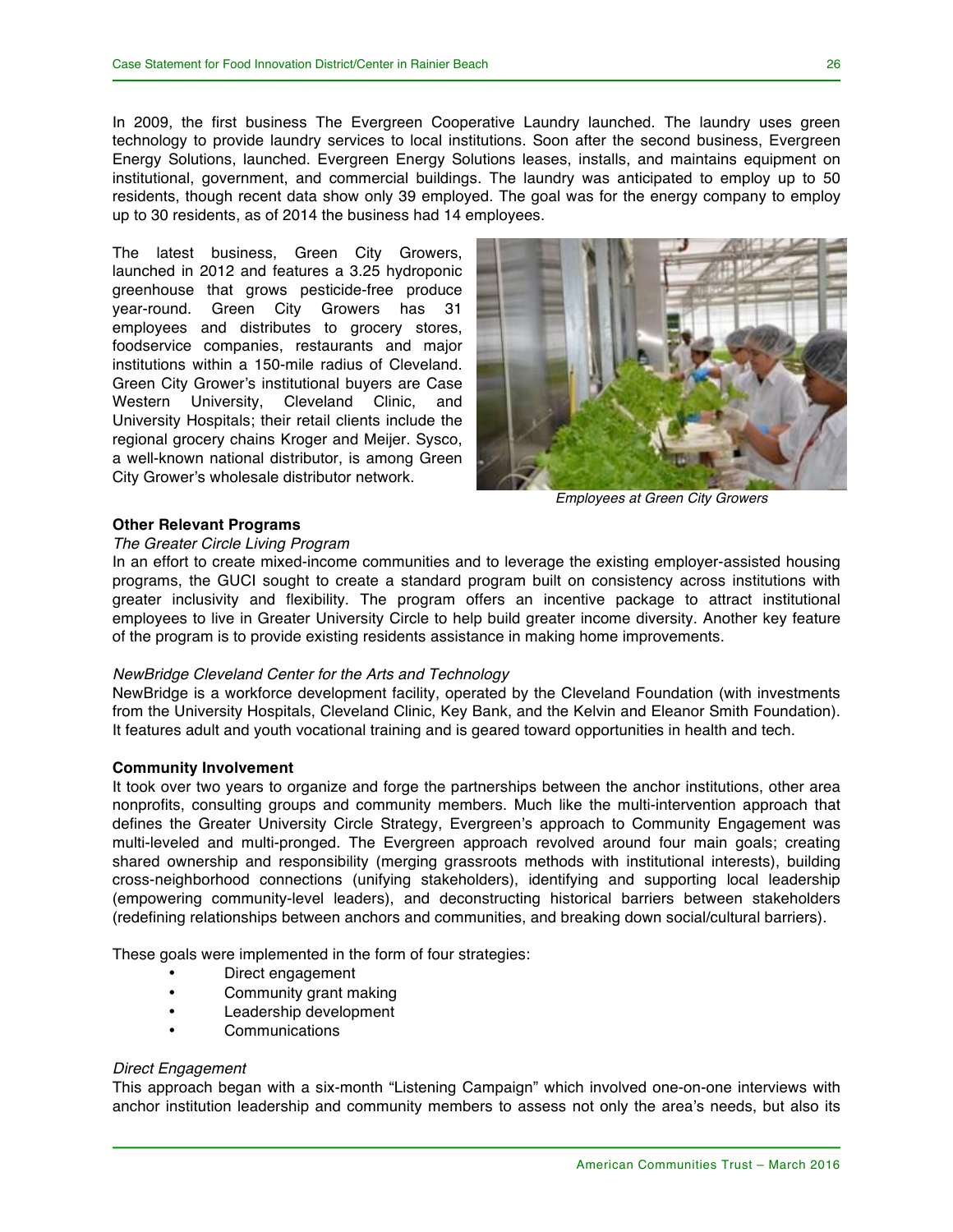strengths. The next phase of direct engagement involved hosting a series of community meetings and networking opportunities including networking nights, neighborhood lunch and learns, neighbor circles which was a tool developed to build relationships on individual streets and within organizations.

#### *Community Grantmaking*

A key component to community engagement that was deployed in the Cleveland Model was the award of community level grants to grassroots organizations, community groups, individuals, and faith-based organizations. In some cases the anchor institutions themselves, or in partnership with other anchor institutions, provided grant funds. Small grants ranging from \$500 to \$5,000 were used to fund activities that fostered connections between neighborhood groups within University Circle, connections across neighborhoods within the Greater University Circle footprint, and intersections between neighborhood groups and larger organizations including anchor institutions.

#### *Leadership Development*

Leadership and capacity building techniques were used to empower residents and develop strong neighborhood leaders. Types of leadership development opportunities included: coaching and technical assistance to neighborhood groups and grant recipients, referrals to other opportunities offering complementary education and training programs within the neighborhood or region, the creation of learning circles (small groups of people from various organizations designed to delve deep into an issue of importance to grant recipients).

#### *Communications*

Fostering an information rich environment where residents and stakeholders had access to up-to-date information about events, opportunities, and resources was key. The Democracy Collaborative created *Neighborhood Voice*, a hyper-local community-based information source that integrated print and online media that served the Greater University Circle footprint. *Neighborhood Voice* was based on a citizen journalism model that empowered residents to create and share content about the changes in the community.

#### **Key Partners**

Key partnerships in the Evergreen Cooperatives and the greater initiative include Case Western University, University Hospitals, the Cleveland Clinic, the City of Cleveland (Mayor's Office), and the Cleveland Foundation.

#### **Metrics for Success**

The Cleveland Model, as well as the overall strategy of the Greater University Circle Initiative, has been evaluated on the basis of jobs created, adults enrolled in programs (in the case of NewBridge), housing units purchased (in the case of the Greater Circle Living program), and additional real estate investment in the Health-Tech corridor. As of 2014, Evergreen Cooperatives created 84 permanent jobs; 127 adults enrolled in NewBridge training programs; \$2.6 million in home-buyer incentives were awarded through the GCL program; and 80,000 SF of new or renovated space was under development.

According to CEO John McMicken, Evergreen is still evolving in how it measures success beyond the bottom line.

#### **Capital Requirements**

The program was funded through a number of public, philanthropic, and private sources. Grants from philanthropic sources are estimated at \$6M for startup capital, and the real estate projects received over \$9M in funds from federal sources including HUD Section 108 loan guarantees and New Markets Tax Credits. HUD section 108 loan guarantees were utilized as one of the sources to capitalize both the laundry and the greenhouse facilities. The greenhouse also utilized Brownfield Economic Development Initiative (BEDI) funds, another HUD program. US Bank CDE was the entity that provided New Markets Tax Credits for the laundry. National Development Council (NDC) and PNC both provided new market tax credits for the greenhouse.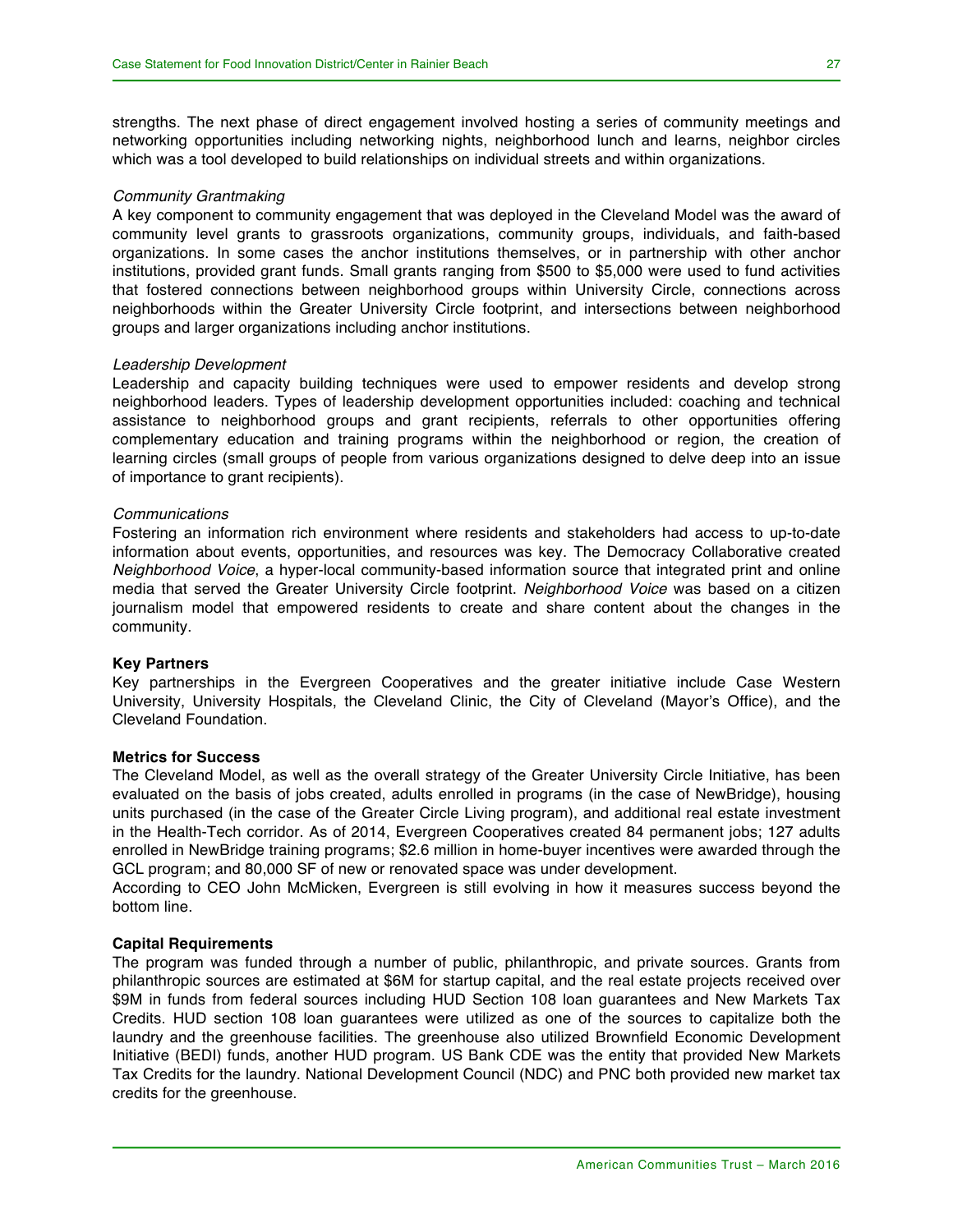Additionally, in 2009 the City of Cleveland's Economic Development Office stepped in to provided a lowinterest loan to assist in the structuring of a \$5M New Markets Tax Credit deal for the laundry when funders backed out due to the recession.

More specifically, the initial capital investments for each of are as follows; \$5.5M for Evergreen Cooperative Laundry, \$1.5M for Evergreen Energy Solutions, and \$17M for Green City Growers. In an interview with Mr. McMiken he stressed that these figures did not include sufficient working capital to carry the businesses to break even. For example, of the \$17M capital for Green City Growers, \$16M went to building the facility while merely \$1M was set aside as working capital, which proved to be insufficient as Green City Growers has yet to break even. Evergreen Energy Solutions proved to be the least capital intensive of the three and was closest to being adequately sourced.

#### **Operations**

A 2014 report produced for the Cleveland Foundation detailed payroll and wage information for the cooperatives. In 2014, the total payroll for the cooperatives was \$1.94 million. Evergreen Cooperative Laundry (ECL) had an annual payroll of \$862,278 in 2014 with an average hourly wage of \$10.8. At the time of the report, 27 of the 39 ECL employees were members. At the time there was \$4,213 in the employee capital account, an average of \$108 per employee.

Evergreen Energy Solutions had a total payroll of \$420,151 in 2014. Hourly wages were higher for E2S workers, averaging \$12.48. At the time of the report there was \$3,349 in in the employee capital account, an average of \$239 per employee. Nine of the 14 employees were members.

In 2014, Green City Growers yearly payroll was \$658,495 with an average wage of \$21,242 or \$10.55/hour. Of the 31 employees, only 5 were members at the time and, due to the age of the cooperative, there was not yet profit in the employee capital account.

|                           | <b>Evergreen</b><br>Cooperative<br>Laundry | Evergreen<br><b>Energy</b><br><b>Solutions</b> | <b>Green City</b><br><b>Growers</b> | Total       |
|---------------------------|--------------------------------------------|------------------------------------------------|-------------------------------------|-------------|
| Company Payroll (FY 2014) | \$862,278                                  | \$862,278                                      | \$862,278                           | \$862,278   |
| # of Employees            | 39                                         | 14                                             | 31                                  | 84          |
| # of Members              | 27                                         | 9                                              | 5                                   | 41          |
| Average Wage (Hourly)     | \$10.81                                    | \$12.48                                        | \$10.55                             | \$12.95     |
| Average Wage (Yearly)     | \$22,110                                   | \$30,011                                       | \$21,242                            | \$23,106    |
| Value of Capital Account  | \$4,213                                    | \$3,349                                        | \$0                                 | \$7,562     |
| Average per Employee      | \$108                                      | \$239                                          | \$0                                 | \$90 (avg.) |

The table below provides an overview:

As stated, each business fell short of raising enough working capital to carry them to break even, creating a situation where additional grants and loans were required for operations above and beyond the initial fundraising.

#### **Lessons Learned**

ACT interviewed Steven Dubb from the Democracy Collaborative, and Evergreen CEO John McMicken, to gain insight into lessons learned from the Cleveland Model. Mr. Dubb had the following insight to offer: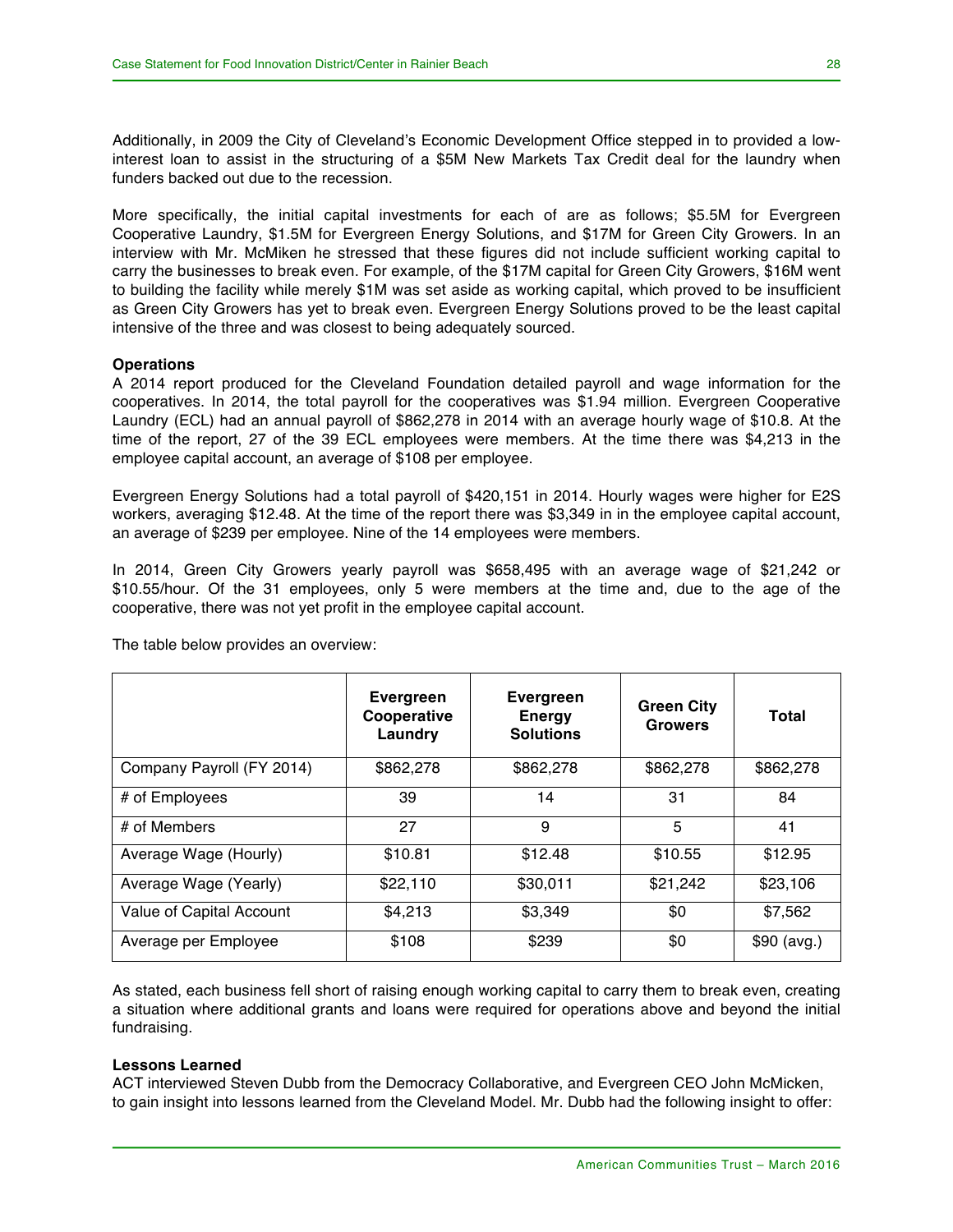#### *Strong leadership and clear direction*

The need for a strong political or philanthropic leadership to answer "why" is key – establish the "why" from the top down and other organizations will follow. In the case of the Cleveland Model, the Cleveland Foundation was key in the organization and leadership of the strategy. It was also noted that geography was key in attracting the support of the anchor institutions in that they were already in the neighborhood. In the absence of such a situation, it was recommended that the political leadership designate the subject area as a priority and provide incentives for anchor institutions to invest.

#### *Focus on the entire strategy*

A less than favorable strategy would be to isolate Evergreen Cooperatives from the greater picture of the GUCI approach. When looking at Greater University Circle it is important to note that it is a multiintervention strategy (in which the programs are mutually supportive) and it would be counter productive to focus solely on the business development piece. For instance, workforce housing is being developed to maintain affordability and programs to improve the homes of existing residents were created to stave off gentrification.

#### *Provide support for businesses*

One of the key lessons learned with respect to operations was to create and maintain back-office support systems (e.g. accounting, contracts, etc.) for the businesses. The need for this type of business support was so evident that Evergreen retroactively created Evergreen Business Services, a separate entity to provide services and administrative assistance for the coops.

#### *Budget for losses*

Cooperatives are difficult to finance and it takes longer for businesses of this type to break even. In the cases of both the laundry and energy company it took four years. Green City Growers has yet to break even but is expected to do so in 2016.

#### *Provide adequate education and training*

In the case of the Evergreen Cooperatives, Mr. Dubb felt that the education and training could have been stronger and that training at all levels of the organization, especially regarding what it does and doesn't mean to be an "owner", is key. Cooperatives are unique in that employees are expected to have additional knowledge of how companies are run in order to vote strategically.

#### *Hyper-local hiring can be tricky*

Evergreen Cooperative found it difficult to maintain a strategy of hiring exclusively from the neighborhood and has since relaxed the requirement. They also found it difficult to maintain the high level of employee involvement in management decisions. Criteria have since been loosened to hire the best people, regardless of the neighborhood, and to have the employees less involved in certain areas of decisionmaking.

Mr. McMicken shared many of the same sentiments and offered additional perspective in the following areas:

#### *Make conservative projections*

Mr. McMicken expressed regret over being too aggressive in Evergreen's approach to operating projections. For example, the laundry was projected to break even after nine months but in the end took closer to 45 months. In that time much energy was expended to raise capital from other sources, which included significant debt, as grant resources were unavailable.

#### *Scale accordingly*

With Green City Growers it was too big too fast. Mr. McMicken felt that the 3.5-acre operation would have benefited from starting as a one-acre operation built in a modular way that allowed for expansion. Though in the years since its creation the business has experienced remarkable growth, but because the initial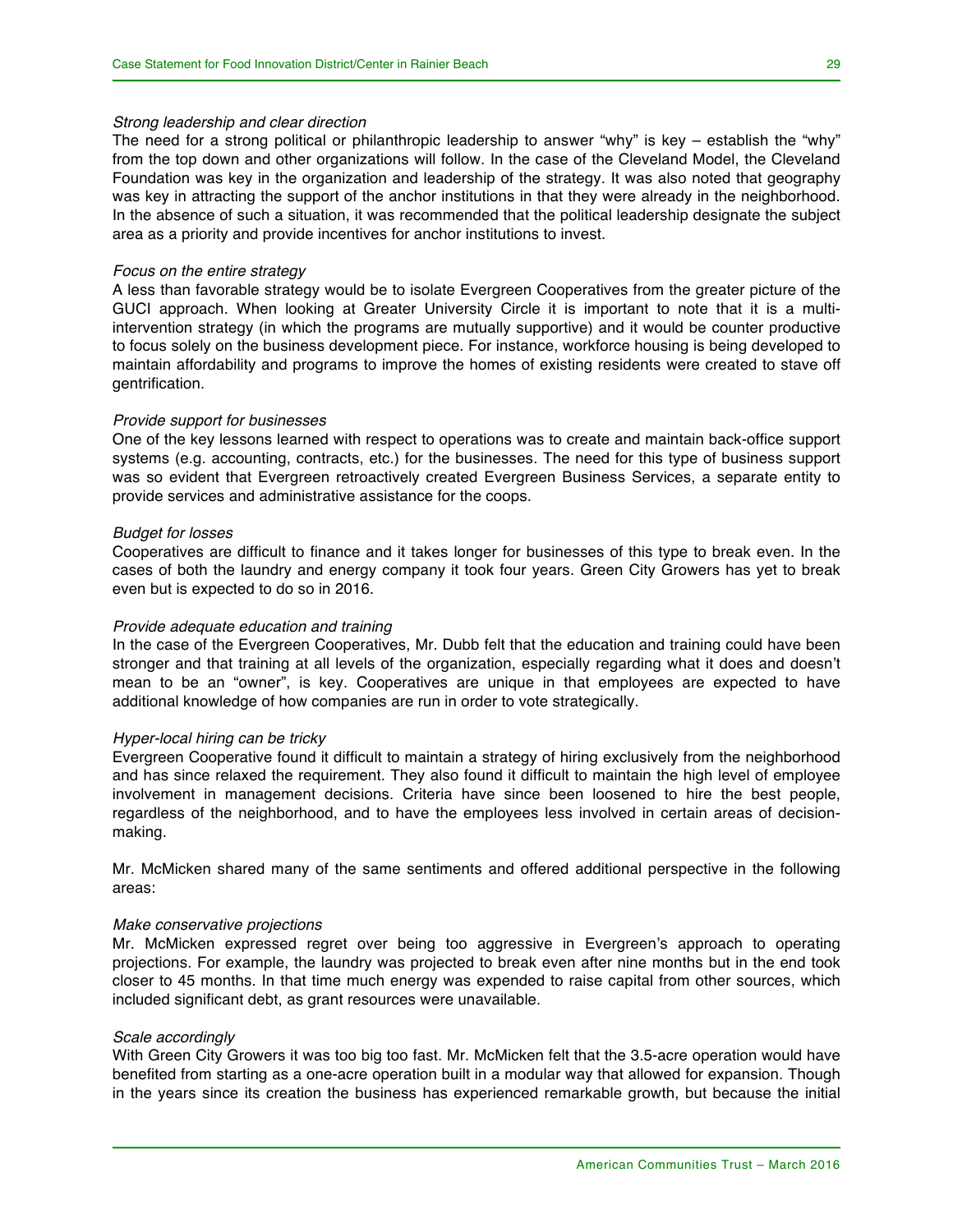where the business tended to "get in its own way" meaning that the facility was so undercapitalized that the ability to obtain large contracts was stifled by the lack of resources to fill those orders. For example, if 2,000 plastic shell containers were required for an order but the business could not afford to purchase the packaging, then they would ultimately have to refuse the order.

#### *Anchors are slow to change*

One surprising lesson was that it wasn't merely enough to get the buy-in from the anchor institutions. There were issues with the anchor's leadership making the commitment, but did not easily trickle down to the department that handles procurement or other vendors that served as intermediaries. In the case of Green City Growers it was found that even with the blessing of the leadership, relationships needed to be earned in the old fashioned way and that trust still had to be built by delivering consistent quality. Ultimately, the anchor strategy does work but the transition is not always smooth.

#### *Set realistic expectations for worker-ownership and returns*

If he had to do it again, Mr. McMicken expressed that he would wait at least until the viability/break-even period until the business converts to a worker owned cooperative. Ideally this would occur after approximately 2 years of sustained profitability, meaning that it may take up to 4 years to convert. This period would allow leadership to operate the business as needed to ensure survival and reduce complications when it comes to decision-making. Additionally, it would relieve pressure to profit-share when no profit yet exists and therefore better manage expectations.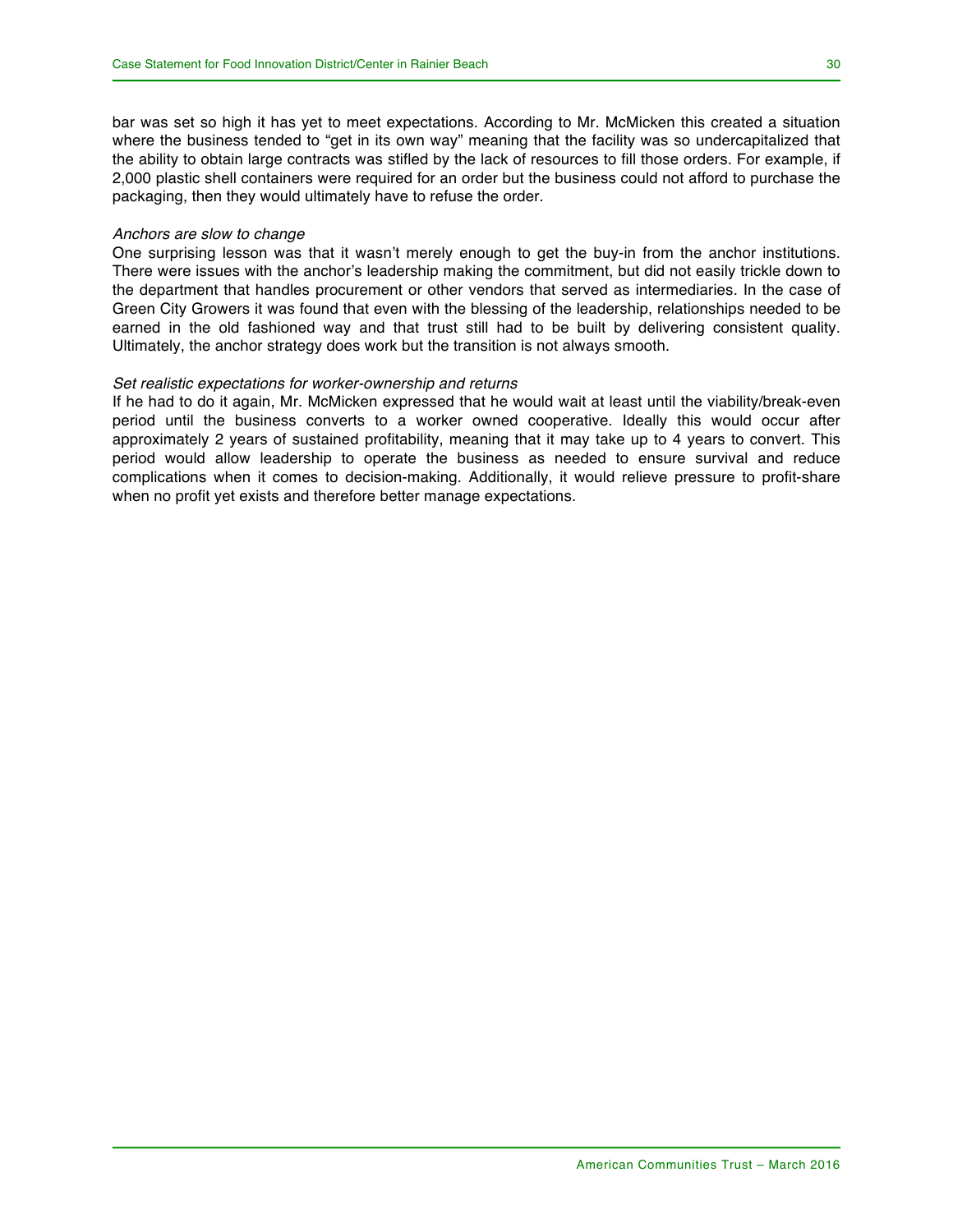#### Case Study: Detroit Eastern Market

#### **Background/History**

Detroit Eastern Market is the nation's oldest and largest public market, in operation since 1891. The site is 4.5 acres, which includes five sheds for retail/market space, programming, and events. Eastern Market was originally operated by the city of Detroit; however the city was unable to generate enough revenue from stall rentals to maintain the market. In 1998, the city of Detroit hired Project for Public Spaces to help determine the future of the market. In 2006, Project for Public Spaces and the Downtown Detroit Partnership coordinated a master planning and transition process to run the market as a public-private partnership. Eastern Market secured funding from two major Detroit



foundations, the Kresge and Kellogg Foundations. The foundations provided \$1 million each under the condition that the City pass the market's management on to a new nonprofit entity with a board that included private sector and public sector representation, creating the Eastern Market Corporation (EMC). This allowed the market to obtain funding from other sources, including donations, corporate sponsorship, and other public/private grants. EMC operates under a 10-year lease agreement held by the City.

EMC is governed by a cross-sector group of City officials, residents, vendors, business owners, and other stakeholders. EMC released its 2025 Strategic Plan in January of 2016, utilizing a participatory planning approach that determined the vision using feedback from key stakeholders and taskforce meetings. The Plan highlighted that food businesses employ a high number of entry-level, living wage jobs that are critically needed for Detroit, making Eastern Market an important player for fostering entrepreneurism across economic classes. Currently, over 1,300 individuals are employed through food businesses associated with Eastern Market.

#### **Community Demographics**

Eastern Market is located a mile from downtown Detroit. It is its own commercial/historic district. In 2012, the total population located within the Eastern Market district was 2,287. Based on recent ACS data the median household income is \$14,327, and the unemployment rate 43.5%. The racial composition of the district is 4.3% White, 90.3% African American, 0.4% Asian, and 4.4% Two or More Races.

The educational attainment for residents 25 years or older is 24.9% Less than High School, 28.9% High School Graduate, 38% Some College, 3.7% Bachelor's, 3.8% Master's, and 0.8% Professional school degree.

#### **Program Features**

Eastern Market Corporation plays a multi-faceted role in the renovation and revitalization of Eastern Market as it continues to grow. EMC forged partnerships to renovate and improve the physical infrastructure of the 4.5-acre Eastern Market district, developed programming to serve the needs of entrepreneurs and businesses, and engaged in street-scaping efforts to improve the accessibility of the market through the Link Detroit! Project. ACT interviewed Christine Quane, EMC's Food Innovation Program and Regional Food Hub Director. According to Ms. Quane, "EMC is best at forging partnerships with organizations that have operational capacity. EMC seeks funding for the program, and eventually passes on the operational capacity to its partnering organization, allowing it to seek funding for other projects to complement Eastern Market." Since EMC has numerous programs, below are selected programs operated or funded by EMC, relevant to Rainier Beach.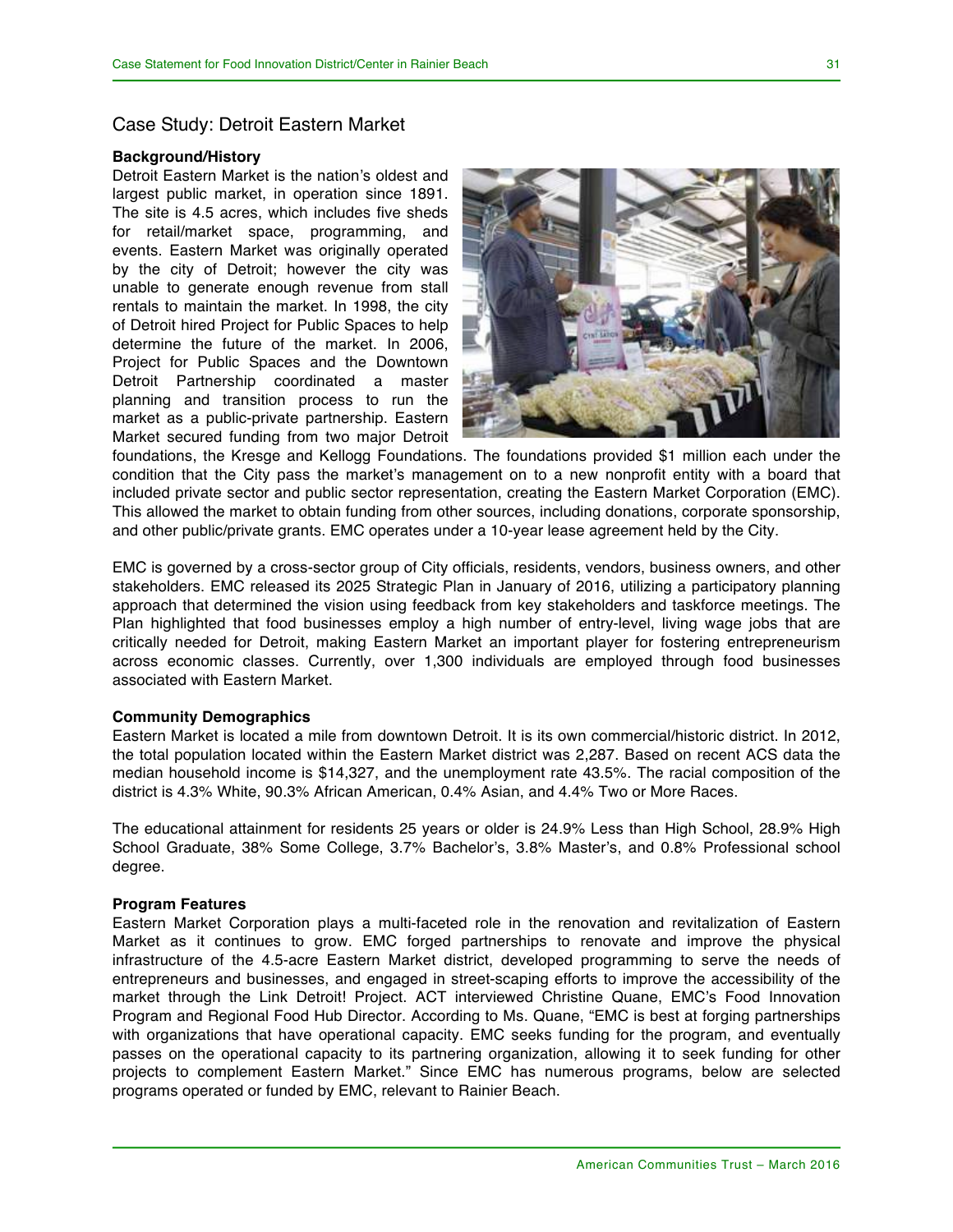Eastern Market Farm Stand was one of Eastern Market's first programs and continues to operate through EMC. Seasonally, Eastern Market Farm Stand hires 20 Food and Health Fellows to disperse to approximately 21 locations – a mix of healthcare facilities, neighborhoods, and corporate sites. EMC buys wholesale from the market and sets up a mobile farm stand to distribute the produce in these areas that lack access to healthy foods. Over the years, the farm stand program was able to develop financial stability through corporate sponsorship fees paid to bring the farm stand to their site. The farm stand participates in the Double Up Food Bucks program, allowing SNAP benefits recipients to receive matching funds to spend up \$20. This allows those on food assistance to spend more on healthy foods.

#### *Detroit Kitchen Connect*

Detroit Kitchen Connect is Eastern Market's kitchen incubator program in partnership with Food Lab Detroit, a community of food businesses and allies working towards improving Detroit's food system. This program offers commercial kitchen space (located within Eastern Market), technical assistance, and workshops for food entrepreneurs ready to start or expand their food business. Food entrepreneurs also receive assistance in obtaining a ServSafe Certification and General Business License. Detroit Kitchen Connect currently has 18 food entrepreneurs.

#### *Detroit Food Academy*

Detroit Food Academy is a non-profit that partners with EMC working with local educators, chefs, and business owners to foster food entrepreneurism in Detroit youth (ages 13-24). In 2014, it served over 200 students in Detroit, and provided employment for 20 students in summer of 2014. It has three programs, the Academy, the Summer Leadership Program, and Small Batch Detroit. The Academy is an afterschool leadership development program that teaches youth a range of skills: business and financial literacy, culinary skills, nutrition, and leadership. The Summer Leadership Program is a paid summer internship open to graduates of the Academy. The Small Batch Detroit Line is a social enterprise that features and sells products designed by the Detroit Food Academy high school students, with starting wages of \$12.50/hour.

#### **Metrics for Success**

Eastern Market's food businesses currently employ 1,300 permanent employees. According to the January 2016 release of the EMC Strategic Plan, \$360 million of wholesale foods were sold in the market in 2015, and approximately \$418 million of meat sold in the market each year.

#### **Initial Capital/Financing**

ACT communicated with Jela Ellefson, Grants and Community Development Director for EMC, to obtain information regarding capital and operations support. Ms. Ellefson provided the following insights.

• Major renovations included Shed 2 (\$2M), Shed 3 (\$6M), Red Truck Fresh Produce grocery (\$600K), and Link! Detroit project (EM Streetscape Improvements) (\$5M). Shed 5 (\$8.5M) was 60% funded at the time construction began, and fundraising continued during construction of Phase 1, however a delay in funding caused a pause in development six months prior to starting phase 2.

• All shed renovation projects were paid for through a combination of philanthropic, City, State, and Federal grants. No private construction financing was used. The total cost of Link! Detroit was \$24M citywide and was funded in part by a \$10M Federal TIGER grant. The portion of funds implemented within the EM district was approximately \$5M, of which EMC was required to contribute \$400K.

• In terms of tracking sustainability and viability, Ms. Ellefson offered the following, "The shed renovations have not been tracked along these lines. We operated the different markets (retail/wholesale) in them before and after renovations but haven't been able to measure this. The rents we charge farmers and vendors are not based on any operating pro forma, we [EMC] keep(s) them artificially low and would love to raise them, but [EMC] need(s) to do it in an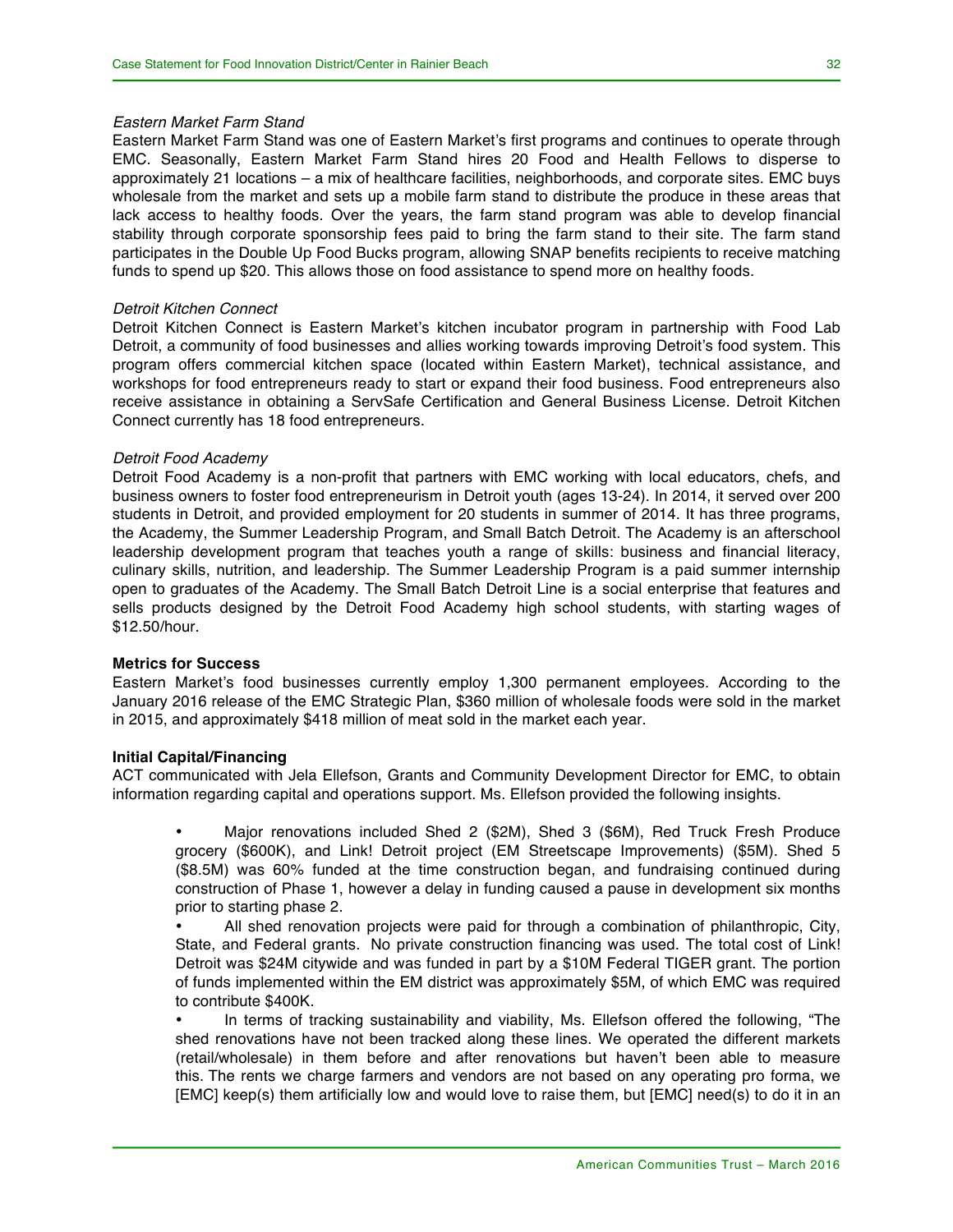incremental and staggered manner. It is important to remember that Eastern Market was managed by the City of Detroit for decades and even though EMC has been in place since 2006, we're changing long-term established institutional practices. Where we do see significant increase in usage, we have been able to adjust the fees to reflect our operating costs and rental fees. With two of the sheds being enclosed, they get rented for weddings, trade shows, you name it and after the renovations they have been incredibly popular. For examples, we are already booking weddings for fall 2017 and there are only two days available as of now."

#### **Lessons Learned**

In her interview with ACT, Christine Quane provided the following insights.

#### *Moving Too Fast*

Ms. Quane described the entire process of both creating the spaces and implementing the programs as "building a 747 while flying it." According to her, at the project level things were moving so fast that there was little time to adequately research and to think through the entire entrepreneurial process. This created a situation where growth was occurring rapidly but inefficiently. Her recommendation would be to create and test meaningful programs first.

#### *Focus on the Full Entrepreneurial Process*

According to Ms. Quane, some cities just want an incubator and fail to answer the important questions to really foster businesses and to create meaningful change. Some of those questions are: What type of food processing jobs are the good jobs? How do you get this individual from Point A to Point B on the road to becoming a successful food business owner? In thinking about economic development – Who's out there? What skillsets they need? How can other organizations help foster that growth?

#### *Work with Local Financial Institutions*

Ms. Quane suggested working with local banks to establish what they require from good small-business loan candidates and to tailor programs to getting entrepreneurs to that point. It's in both the self-interest of the banks to be able to finance more small businesses, and in the interest of programs to build strong candidates for bank loans.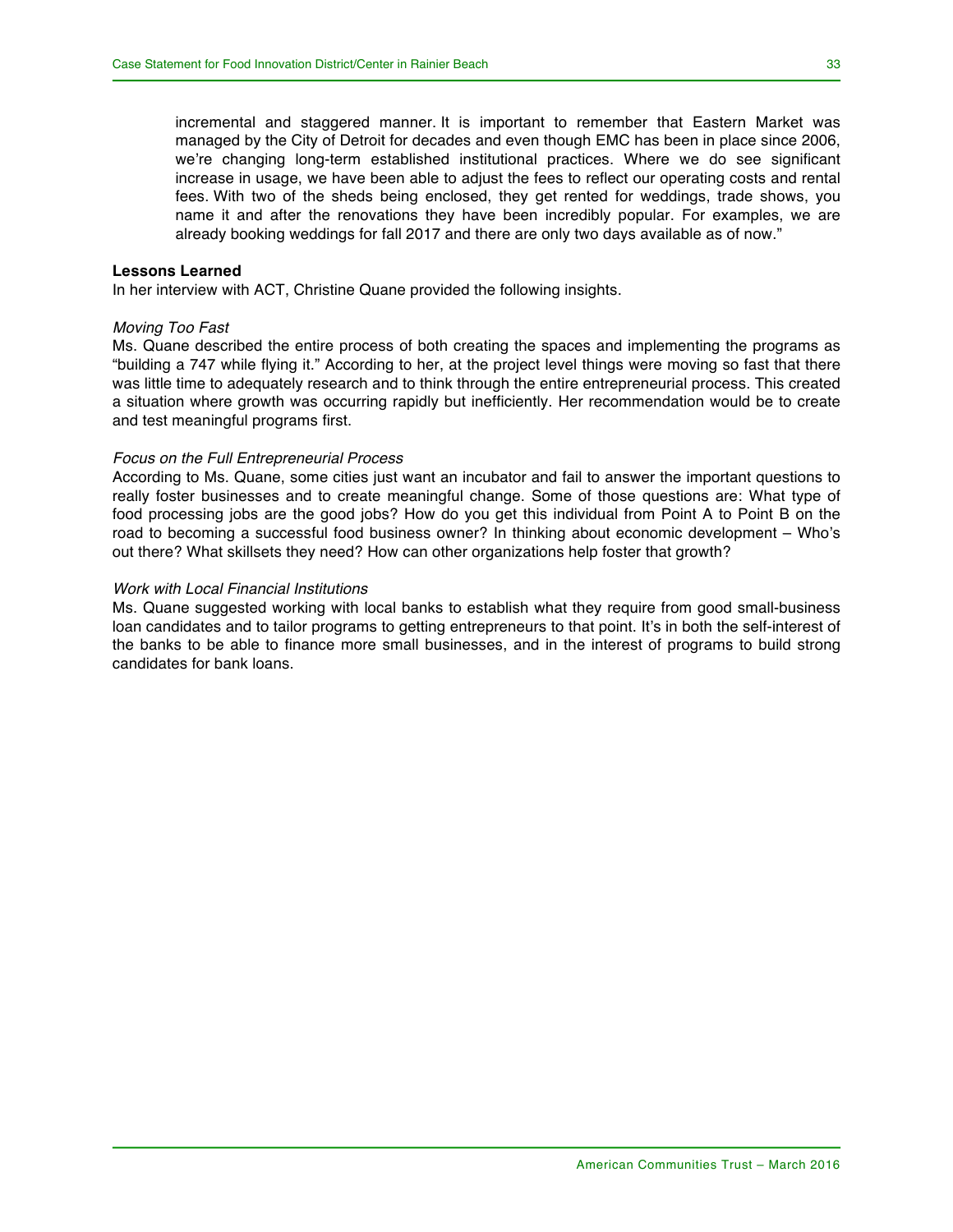### Case Study: Pacific Gateway Center Culinary Kitchen Incubator

Pacific Gateway Center's Culinary Kitchen Incubator in the low-income neighborhood of Kahlihi-Palama, Honolulu is a 20,000SF facility that includes twelve commercial kitchens for food prep, baking, and other resources to serve emerging food businesses, particularly low-income entrepreneurs. Rental rates range from \$17 to \$55 per hour, depending on the lease agreement and time spent using the kitchen (the longer an entrepreneur uses the kitchen, the lower the rate) – and boasts the lowest commercial kitchen rental rates in the state. Production includes a wide variety of foods from high-end wedding cakes to food-truck fare.

#### **Background/History**

Pacific Gateway Center (PGC) is a non-profit organization that serves recent immigrants, refugees, victims of human trafficking, and economically distressed persons. PGC provides numerous services that include social services, economic development initiatives, and education and training to targeted populations. Ultimately, the goal of these services is to help these groups reach self-sufficiency through the education and training.

One of PGC's organizational values includes food, which is due to the diverse racial/ethnic groups that make up the targeted populations of PGC service area. Food is seen as a way that ties immigrants and refugees back to their home country and connects all of them together, regardless of their race/ethnicity. The Executive Director, Dr. Tin Myaing Thein, had informal conversations with women who were using PGC's other services, where they stated a desire to cook but could not access an appropriate kitchen that met necessary health and safety standards. Through Dr. Myaing's travels to the mainland, she brought back the idea of a kitchen incubator for people interested in preparing and selling their food products.

In 2000, PGC began a capital campaign to get funding for their kitchen incubator. After successfully financing the kitchen incubator, it opened in 2003, becoming one of the largest kitchen incubators in the country. The Culinary Kitchen Incubator is located in a low-income neighborhood with five public housing complexes. When it initially opened, priority was given to public housing residents. The goal of the Culinary Kitchen Incubator is to help the food entrepreneurs eventually transition or "graduate" into their own space, and to further secure loans from banks to expand their food businesses.

#### **Location**

PGC's Culinary Kitchen Incubator is located in the neighborhood of Kahlihi-Palama, east of Honolulu International Airport, and northwest of downtown Honolulu. In 2012, the median household income was \$47,737, and the unemployment rate was 5.4%. The racial composition of this neighborhood is 2.8% White, 0.6% Black, 65% Asian, 17% Native Hawaiian and Other Pacific Islander alone, 10.2% Two or More Races, and 4.3% Hispanic or Latino.

The educational attainment of the population is 29.1% Less than High School, 34.8% High School graduate, 23.9% Some college, 10.4% Bachelor's, 1.4% Master's, 0.3% Professional school degree, 0.3% Doctorate. (Data from ACS 2008-2012 5-Year Estimates)

#### **Drivers**

The drivers behind the idea of the Culinary Kitchen Incubator are from community input and feedback on ideas for economic development in the neighborhood. Dr. Myaing's conversations with the refugee groups included multiple ways they attempted to access a commercial kitchen, such as using a Pizza Hut and other businesses after hours. Refugee women also stated that food was the most accessible way to achieve self-sufficiency, due to the educational and language barriers they generally faced with finding a job. After their attempts to access a commercial kitchen were unsuccessful, Dr. Myaing conducted further research and came to the idea of a kitchen incubator based on her travels to the mainland. Gail Fujita, from the United States Department of Commerce's Economic Development Administration (EDA), approached Dr. Myaing after hearing that PGC was pursuing funds to build a kitchen incubator facility.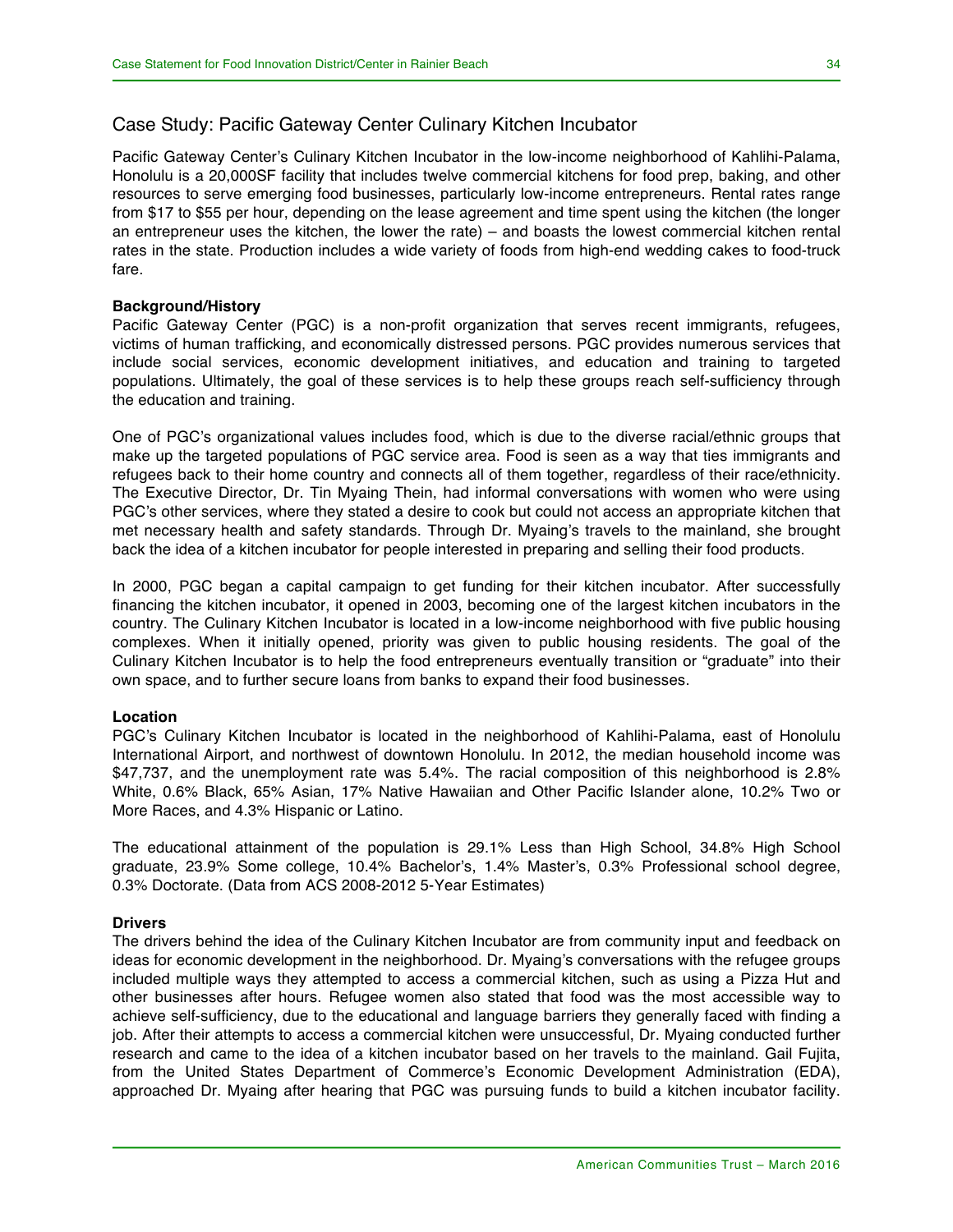EDA was interested in funding the project, and Ms. Fujita helped PGC located additional funding sources for the kitchen incubator.

Dr. Myaing said in a 2013 interview with PBS Hawaii:

"But the Kitchen Incubator was conceived through many community discussions with our clients. The refugee women said, We'll never get off welfare -- this was a long time ago. And we don't have enough English, and we don't have the education to get a good job. But we can cook; and we've tried, but we haven't been able to do anything, because we have to have a certified kitchen. And they tried to work with Pizza Hut and cook during the hours that Pizza Hut wasn't using. They tried to use bars, because the bars are shut down during the day or in the morning. And it didn't work because of the insurance. And I just tucked that idea in the back of my mind, and when we went to the mainland, I found out that there was such a thing as kitchen incubators. And so, I did [more] further research on it. And I'll tell you [Leslie] people come to you because everything is the right timing. I was looking for funds, but I didn't know where to look. And along came this wonderful woman named Gail Fujita from EDA, the Department of Commerce. And she said, I heard that you've been talking about this kitchen incubator, we want to fund you. And I almost fell off my chair. And she helped me look for other funders, because it wasn't enough what she could give us. And she looked for other partners that we could partner with, and just walked me through the whole process. And we had so much support. Central Pacific Bank was also key, and so was the Harry and Jeanette Weinberg Foundation. And we were able to build it. That money today would be triple if we build it today."

#### **Program Features**

PGC's Culinary Kitchen Incubator has twelve certified commercial kitchens.



*Typical Rentable Kitchen Space*

When PGC's Culinary Kitchen Incubator program began in 2003, it was a requirement of their federal funding to provide technical assistance and training programs to participants. There were substantial wraparound services that included assistance in creating a business plan, instruction on how to use commercial kitchen facilities, and education around how to finance food businesses. Through their initial funding, PGC was able to create a team dedicated to helping participants; however, as funding expired or was cut, they are no longer able to provide formal technical assistance for users of the kitchen space. Program Manager, Avemaia A'asa (with whom ACT spoke)**,** leverages his own business experience to provide informal support, such as help creating a business plan, in the absence of structured programs and technical assistance. Currently the facility operates as strictly commercial kitchen space for rent as a result of the loss of funding.

#### **Other Relevant Programs**

PGC was able to create a retail incubator in Chinatown**,** which was also funded in part by a \$1M grant from the Harry and Jeanette Weinberg Foundation. The retail incubator, Lemongrass Café, exists to assist small entrepreneurs and start-up businesses branded "Gifts from Paradise." It is a "shared service environment featuring local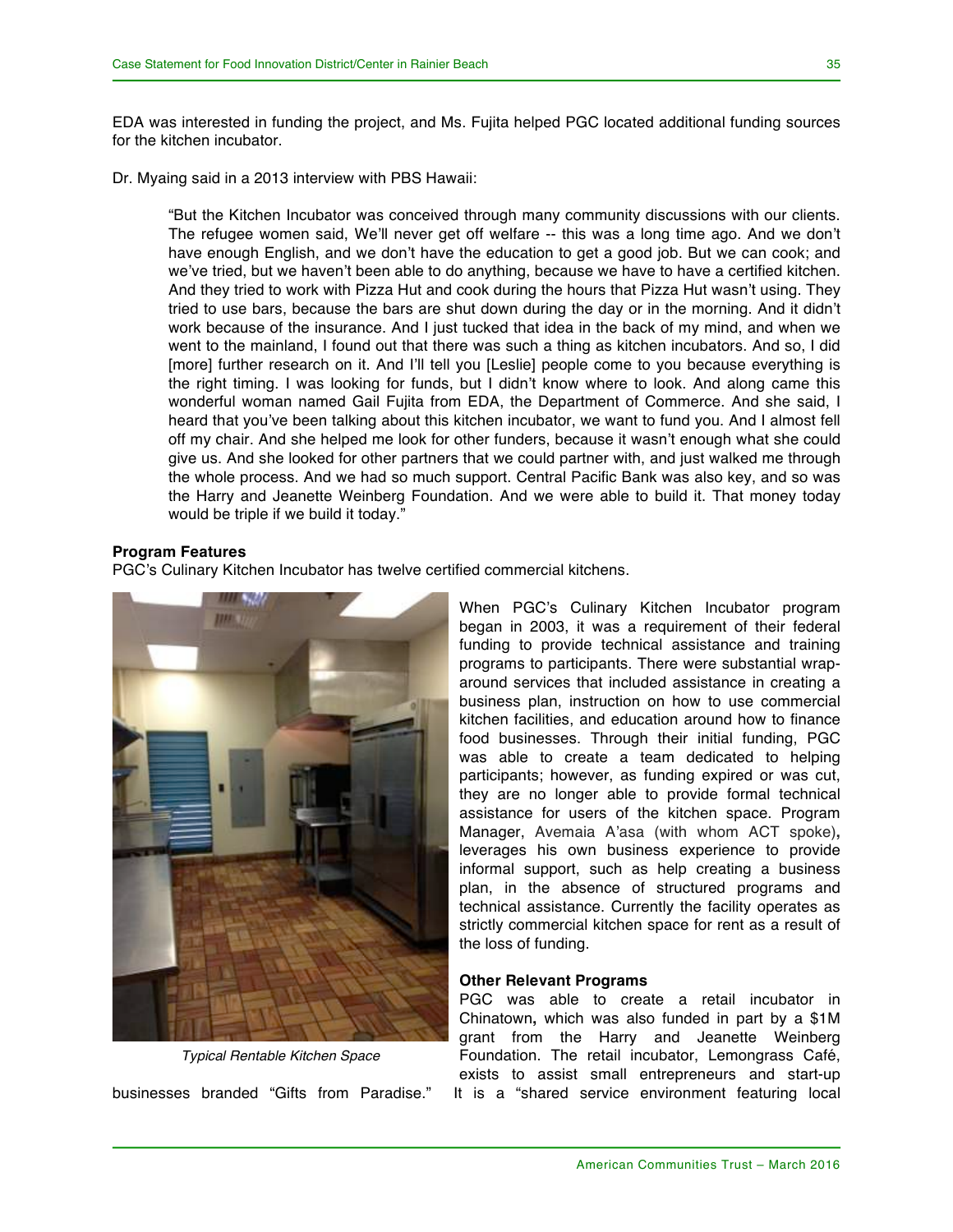entrepreneurs and their products". The facility is equipped with high-speed Internet service, state of the art security and surveillance systems, and Point-of-Sale (POS) software. PGC staff provides on-site retail sales training, foster small-business networks, and provide community support.

#### **Community Involvement**

The idea of a kitchen incubator was based on continued conversations with PGC's clients. PGC felt obligation to respond to the feedback from the community and their desire to have access to commercial kitchen space to start and/or grow businesses. PGC's efforts to create a kitchen incubator enjoyed great support from the community bringing together different community groups, including churches and civic organizations. Community members and groups continued to show their support for the kitchen incubator after it opened by using the facilities for their functions or events.

#### **Key Partners**

Key partners for PGC's kitchen incubator program were two major funders, the Harry and Jeanette Weinberg Foundation and the Economic Development Administration.

#### **Metrics for Success**

In ACT's Interview with Avemaia A'asa, the Program Manager stated that the sheer amount of program graduates was a testament to the success of the program. According to Mr. A'asa, in one year 50 businesses were created, and in another as many as 175. PGC performs a six-month follow-up for businesses that moved beyond the kitchen space, and some businesses were still going strong after two to three years. He said that the real reward was seeing individuals and businesses go "from ground zero and then able to move into their own facility/kitchen space." In her 2013 PBS Interview, Dr. Myaing reported that between 400 and 500 businesses were created from the program's inception.

#### **Capital Requirements**

In 2001 PGC engaged in a major capital campaign to complement EDA grant of \$500K. The two-story, 20,000SF culinary incubator building cost \$5M – largely paid for in grants from the Harry & Jeanette Weinberg Foundation, McInerny Foundation, U.S. Department of Commerce, and federal money that flowed through the city in the form of Community Development Block Grants. The Harry and Jeannette Weinberg Foundation provided \$1 million in capital funds. Additionally, the Hawaii Community Foundation made several small grants for operations in the amounts of \$25,000, \$45,000, and \$87,500.

#### **Lessons Learned**

Mr. A'asa was very open in the interview to discussing the limitations of the current program.

#### *Set a Time Limit for Users of Culinary Business Incubator (Kitchen Incubator)*

The kitchen now serves more as a commercial kitchen, rather than an incubator, for people with knowledge of the food industry who need an affordable space to produce their food products. As a result, people stay longer in the space rather than "graduating" to their own kitchen space, which limits access to other people who are waiting to use PGC's kitchen facilities. Thus, a time limit of three to five years should be set for users of the facilities, in order to keep the facilities open to more people. Additionally, the current rental model promotes long-term tenancy by reducing the rental rate based on time, offering little incentive for businesses to leave.

#### *Stable/Sustainable Funding for Equipment and Technical Assistance*

Pacific Gateway Center's Culinary Business Incubator's aim is to help low-income residents achieve selfsufficiency by being self-employed as a food entrepreneur in the food industry. However, as funding sources dried up, PGC was no longer able to provide the services need to help individuals with culinary experience but no business knowledge, grow into a self-sustaining business. Mr. A'asa stressed the need for stable and sustainable funding to provide business education training. Additionally, after thirteen years the incubator is still operating using the equipment it was originally outfitted with. This severely limits the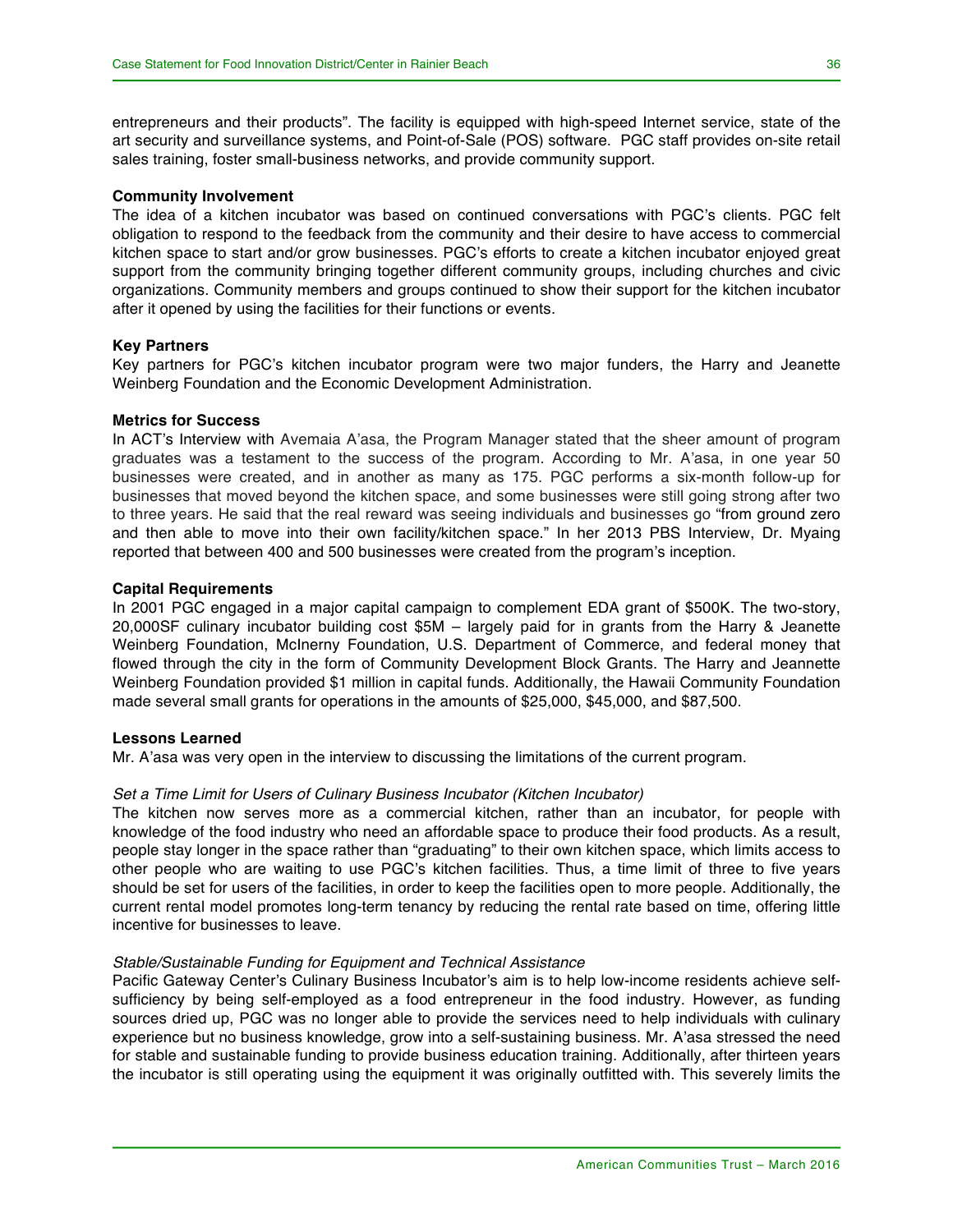types of processing that can take place in the facilities, preventing access to the latest advances in food technology. There is simply no budget for the replacement or upgrade of equipment.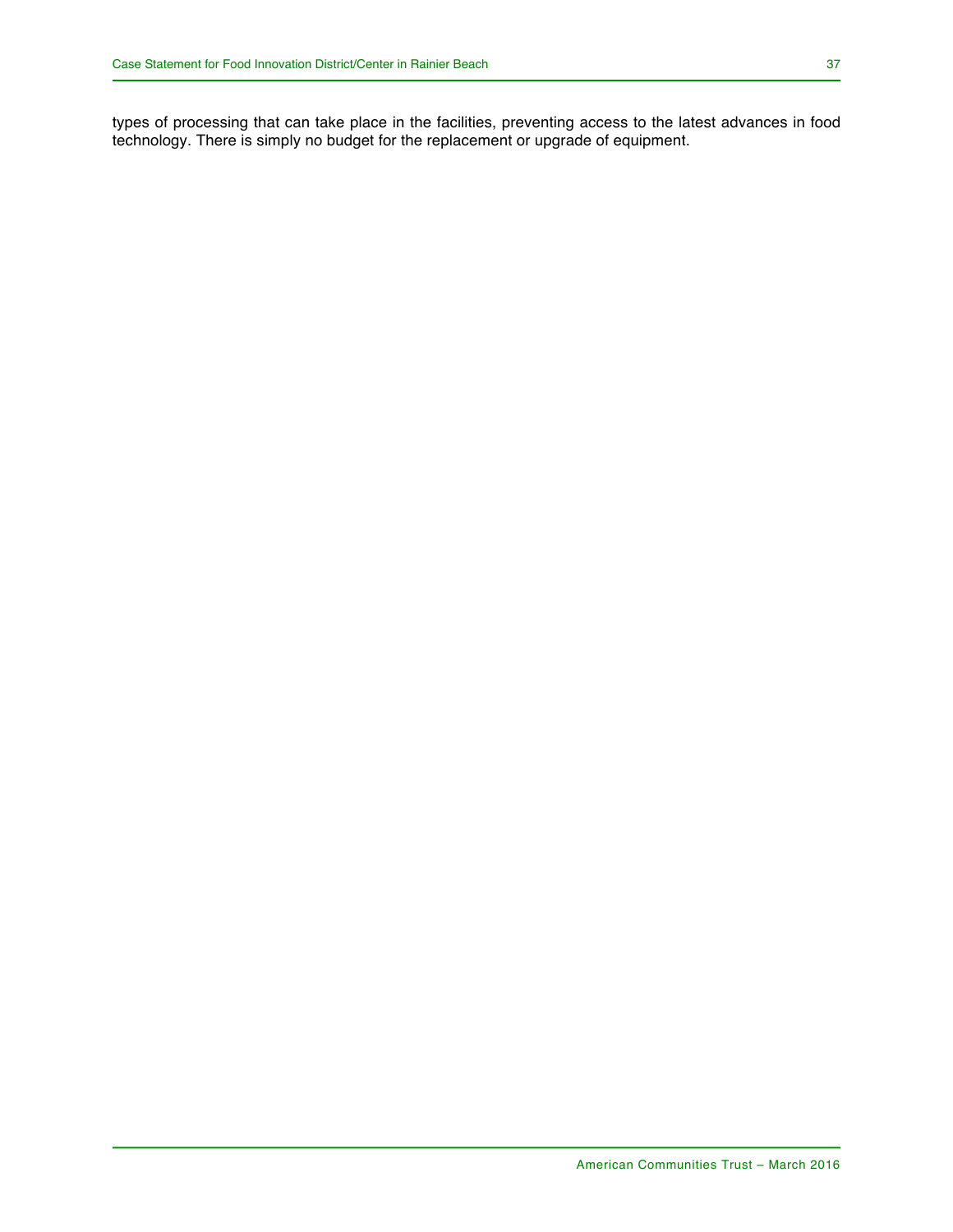### Case Study: The New York Model: La Marqueta and Hot Bread Kitchen

### **Background/History**

Opening in 1936, La Marqueta is a historic public market that was once a hub for ethnic food products and goods unavailable elsewhere in the city catering to the Hispanic and Latino populations. As bodegas and other stores began to import ethnic foods, the market no longer served as the sole access point. After a fire devastated parts of the market, the rest slowly declined and became underutilized. In 2014, the New York City Council and NYC Economic Development Corporation sought out to revitalize the market through converting it for use as a kitchen incubator space for emerging or expanding small food businesses, modernizing it for greater retail space, and implementing programming to serve the needs of the neighborhood.

#### **Community Demographics**

La Marqueta is located in East Harlem, known as El Barrio/Spanish Harlem, a predominantly Hispanic and Latino neighborhood in upper Manhattan. The median household income for this neighborhood is approximately \$31,504. The neighborhood's racial composition is 40.1% Hispanic or Latino, 30.9% Black, 13.4% White, 6.6% Asian, 1.4% 2 or more races, and 0.5% Other. The unemployment rate is 12.5%.

#### **Drivers**

In the New York Model, food innovation projects are often driven by the City and bid through an RFP process. In the case of La Marqueta, the New York City Council and the New York City Economic Development Corporation led the charge, specifically former Council Speaker Christine Quinn, and Council Member Melissa Mark-Viverito (La Marqueta is located within her district).

In 2009, the City Council announced plans to create a kitchen incubator program in La Marqueta to be operated by Hot Bread Kitchen, a social enterprise running its Bakers in Training program since 2007, initially operating out of the home of founder Jessamyn Rodriguez. Interest in revitalizing the market stemmed from a desire to help food entrepreneurs get a jump-start in the growing food manufacturing industry by providing access to commercial kitchen facilities and business support.

Hot Bread Kitchen opened the kitchen incubator program as HBK Incubates in 2011, and became the anchor tenant in La Marqueta. In August of 2014, current Council Speaker Melissa Mark-Viverito announced \$3 million of additional capital funding to go towards continuing to revitalize La Marqueta creating additional cultural programming and more retail space for food entrepreneurs.

#### **Program Features**

Hot Bread Kitchen serves as the anchor business in La Marqueta. Hot Bread Kitchen's two programs include the Bakers in Training program and HBK Incubates. The Bakers in Training program is a workforce development program; a paid training program in artisan bread baking that serves low-income, minority, and immigrant women. This program prepares women to begin their own culinary careers or food businesses. In addition to learning bread baking, this program provides additional classes, such as baker's Math, Science, job readiness, and English as a second language. After completion of the program, Hot Bread Kitchen helps place them in full time jobs with benefits.



*The "Harlem Pie Man": Tenant in HBK Incubates*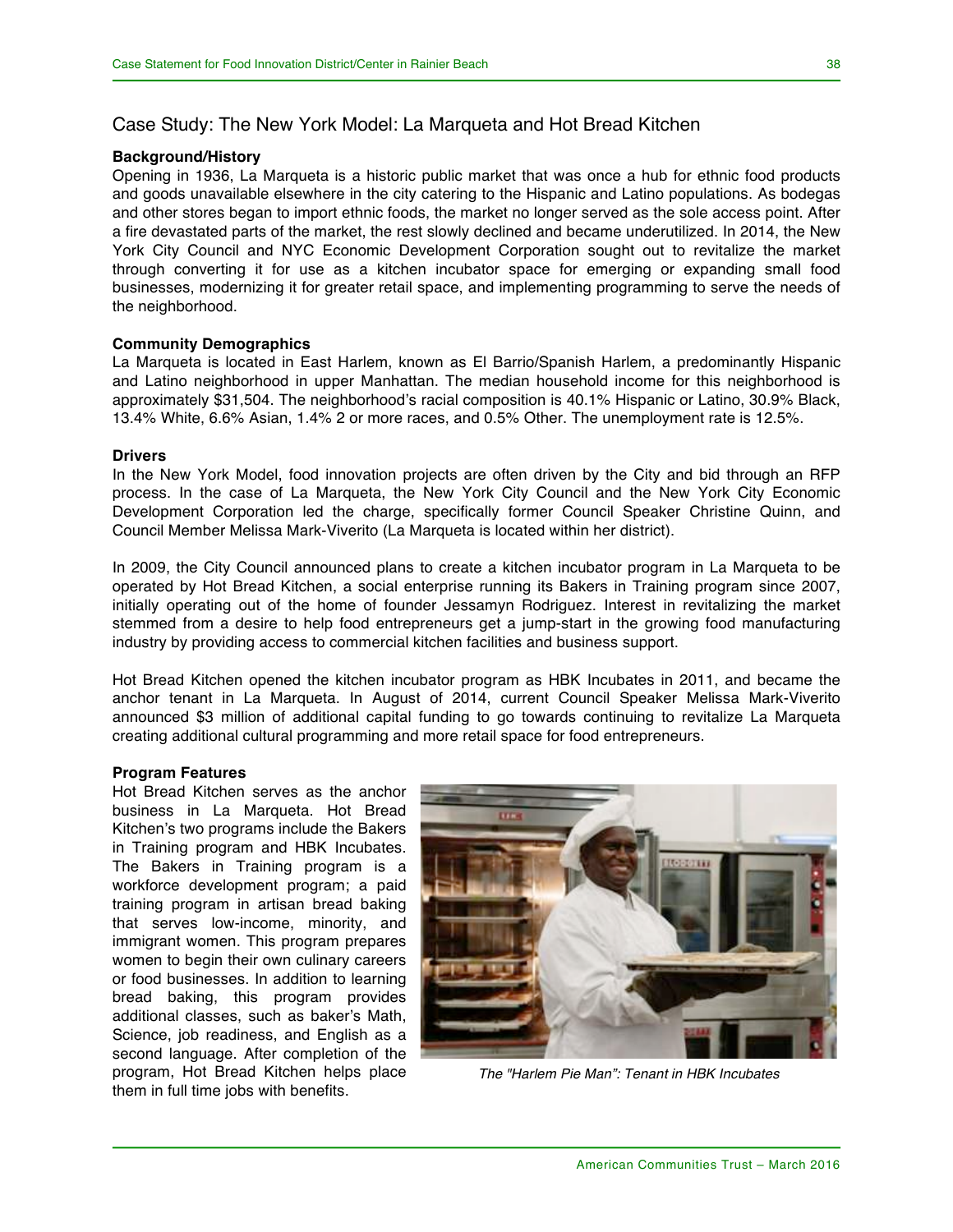HBK Incubates began in January 2011 to "help people with small, artisanal, and ethnic food businesses make the transition from working in their home kitchens to using fully-equipped, professional facilities". HBK Incubates takes on a four-pronged approach in supporting emerging food businesses: commercial kitchen access, business development support, culinary community, and market access. Business development support consists of assistance with developing business plans or products, and obtaining access to capital through support to applying for a loan from the Small Business Association or banks. The culinary community provides a network of emerging food businesses, where best practices, distributors, and resources are shared. Market access includes access to catering opportunities and introductions to buyers from major retailers. Since 2011, HBK Incubates has supported the growth of 120 businesses, which created nearly 200 new jobs

Additionally, GrowNYC operates a youth market in La Placita, a revitalized plaza in conjunction with La Marqueta. Another program, Youthmarket, employs youth from ages 16-24 to operate a farm stand of New York-grown produce. The Youthmarket program prepares young people how to plan and operate a farm stand business while educating them about health, nutrition, the environment, and regional agriculture.

#### **Key Partnerships**

In the case of La Marqueta and Hot Bread Kitchen, the City continues to play a role. Whereas Hot Bread Kitchen is the operator, the Economic Development Council is the landholder and manages the overall market. Within the market, Small Business Services (SBS) manages the individual vendor contracts. Any business and entrepreneur within the NYC public market system gains access to SBS's services for free. SBS partners with organizations to provide education and business training.

#### **Other Projects within the Model**

The New York model of public-private partnership where the City maintains ownership of the facilities through the Economic Development Council and utilizes the Department of Small Business Services as management, lowers operating costs to ensure the success small business projects in a cost-prohibitive markets such as New York. This is an innovative approach in that it does not involve the sale or transfer of property, lightening the burden on upfront capital costs and freeing operators to focus fundraising efforts on programming. This arrangement also enables the City to maintain control of the property and the ability to intervene in the decision-making process regarding expansion. Below are additional examples of this model:

#### *Flatbush-Caton Market*

Located in Brooklyn, Flatbush-Caton Market is another market that is operated by a public-private partnership—in this case between the NYC Department of Small Business Services, and the Caribbean American Chamber of Commerce and Industry. The Flatbush-Caton Market targets former street vendors and micro-entrepreneurs with a strong social, cultural, and economic interest in the community by providing them vendor space and technical business assistance offered by Small Business Services. While the Flatbush-Caton Market primarily sells dry goods, there are plans to expand the market to accommodate more vendors, which may lead to the addition of food entrepreneurs.

#### *Brooklyn Army Terminal Building*

The Economic Development Council owns and leases out the Brooklyn Army Terminal Building, a warehouse and commercial building focused on maker-spaces and business innovation. An anchor tenant is Uncommon Goods, a large 21<sup>st</sup> Century online catalogue, which occupies 3 floors and employs 200 individuals in permanent positions and up to 700 during the holidays with a focus on hiring persons of color.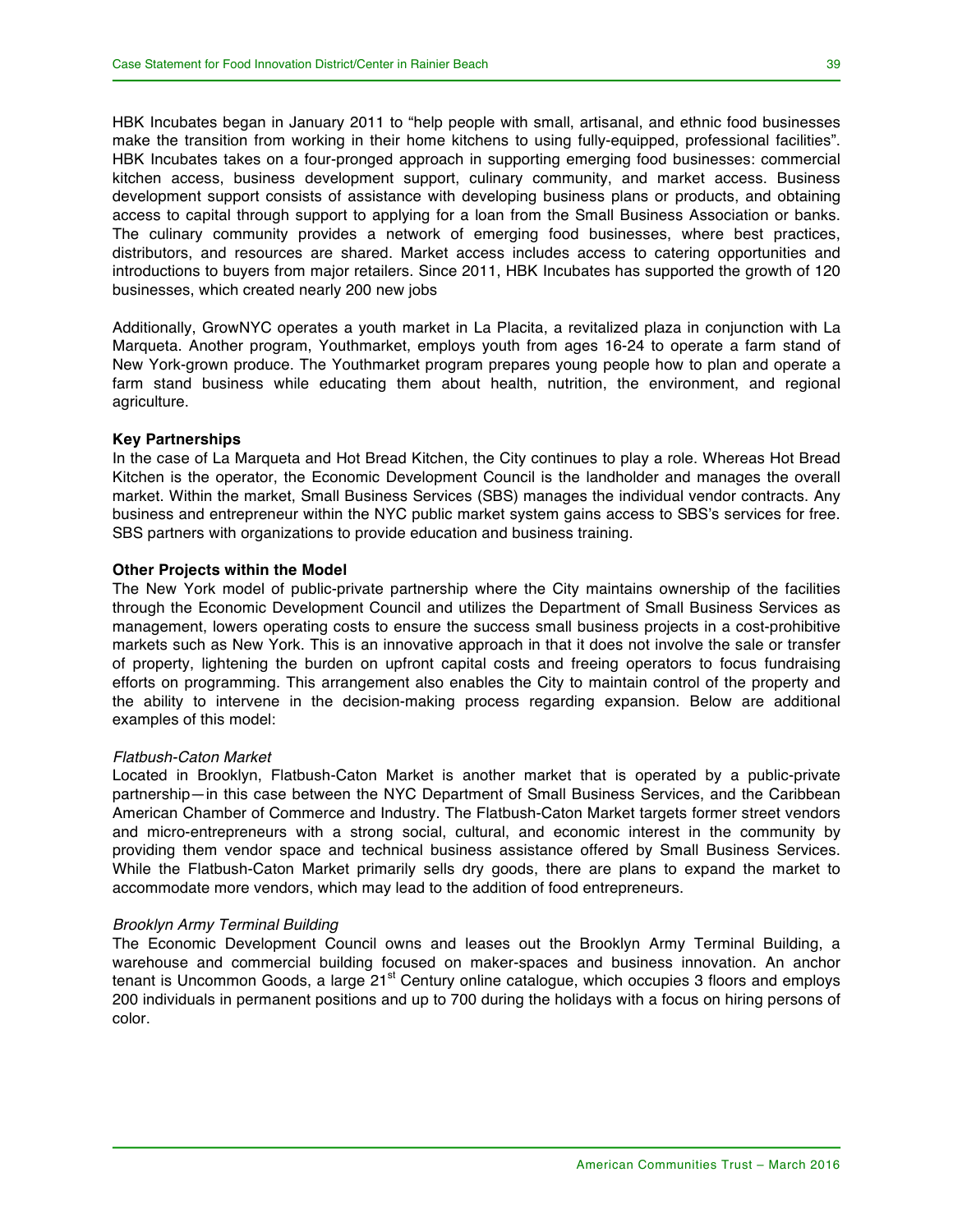Why Now?: Recommendations for Rainier Beach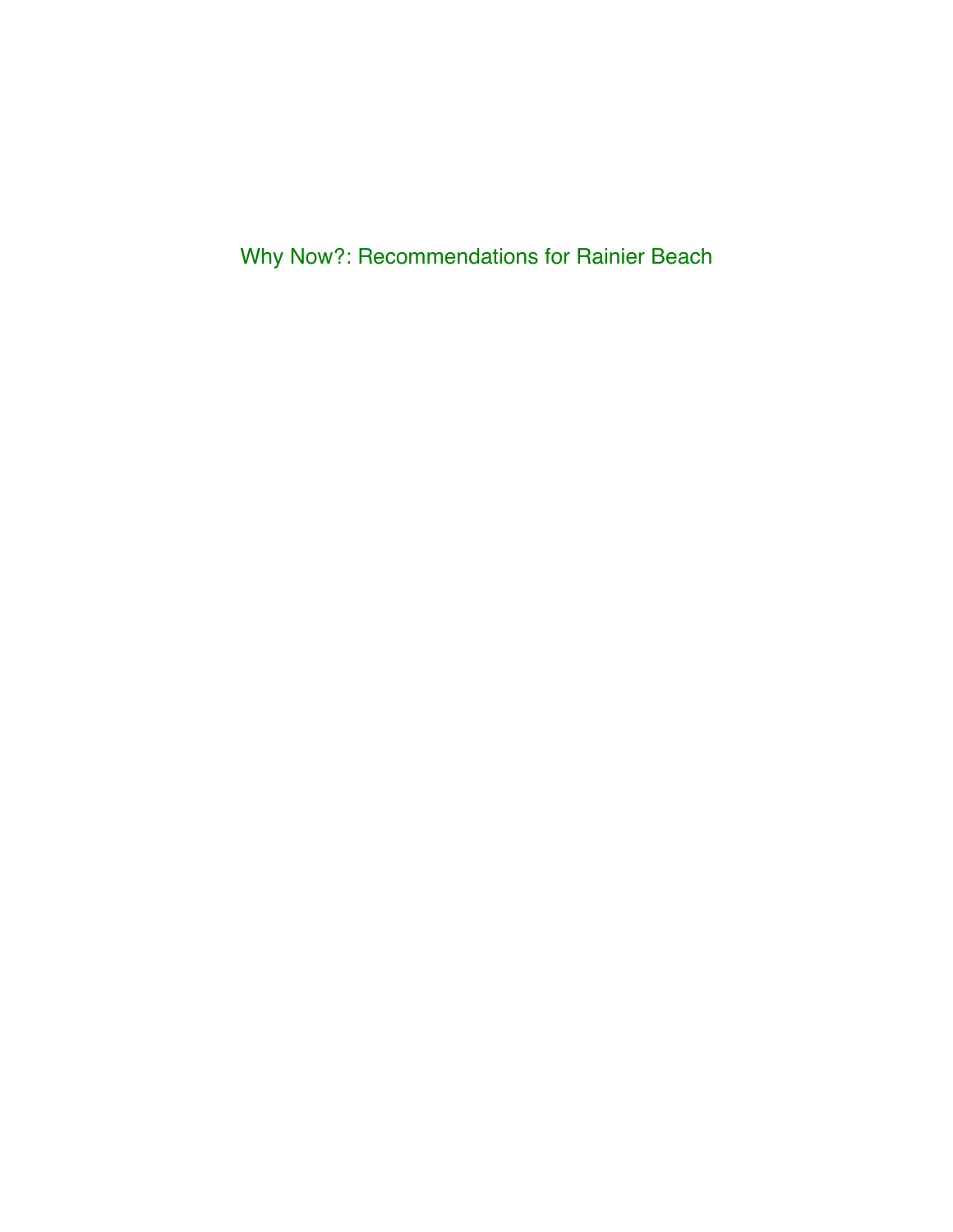### Next Steps and Recommendations

After reviewing the background material and speaking with stakeholders, it appears that an array of community organizations and stakeholders are supportive of the Rainier Beach Food Innovation District concept, and several key funders and institutional partners are interested in supporting the project. The Rainier Beach Food Innovation District has received more than enough study at the concept level, and it is time to look more specifically at the economics and potential structuring of a project on a particular site. ACT heard loud and clear that community stakeholders have considerable planning fatigue on this project.

The national context for local food production suggests that food is a major driver of jobs and economic development in both strong and weak-market cities. Food innovation projects that empower communities and provide opportunities for low-income residents in other cities provide lessons and precedent for Rainier Beach.

### Next Steps

The following next steps are needed to advance the FID from planning concept to implementation:

#### **Next Steps:**

1. City leadership to support FID in Rainier Beach

Support from the City's leadership is needed as the project progresses to ensure its success, longevity, and ability to have a meaningful impact for the residents of Rainier Beach and the city of Seattle as a whole. Without the City's continued support this project will not advance from planning concept to implementation.

2. Economic feasibility modeling

The most immediate next step is to undergo some economic feasibility modeling. Despite all of the excellent plans and studies to-date, it appears that none has actually put pen to paper to model what this project could look from a financial perspective. A key next step is to create an order-of-magnitude construction budget, sources/uses, and operating pro forma. This step will allow everyone to understand what degree of subsidy the project may need on the capital side, and to identify the most efficient ways to integrate the subsidy. There is additional study required before anyone is able to reach a go/no go decision, and this next phase of work would explore the most effective and efficient financing mechanisms in order to give the project the greatest chance of success and to reduce project risk.

3. Select developer/operator

Draft RFQ and select a developer/operator to conduct economic modeling and other tasks. The role of the developer/operator is to assume the risk in project and program implementation and manage the creation of and day-to-day operations of facilities within the food innovation district. Qualified developer/operators will have experience building and operating food-related facilities and/or large-scale projects. The RFP should specify the level of experience desired.

4. Secure site control

To move ahead, it will be important for the project team to secure land. The developer/operator would identify parcels that it believes would be a good fit for the project; these should be evaluated further and reserved for future development.

5. Continue to partner with RBAC and other community organizations The City should continue to partner with RBAC and other community organizations.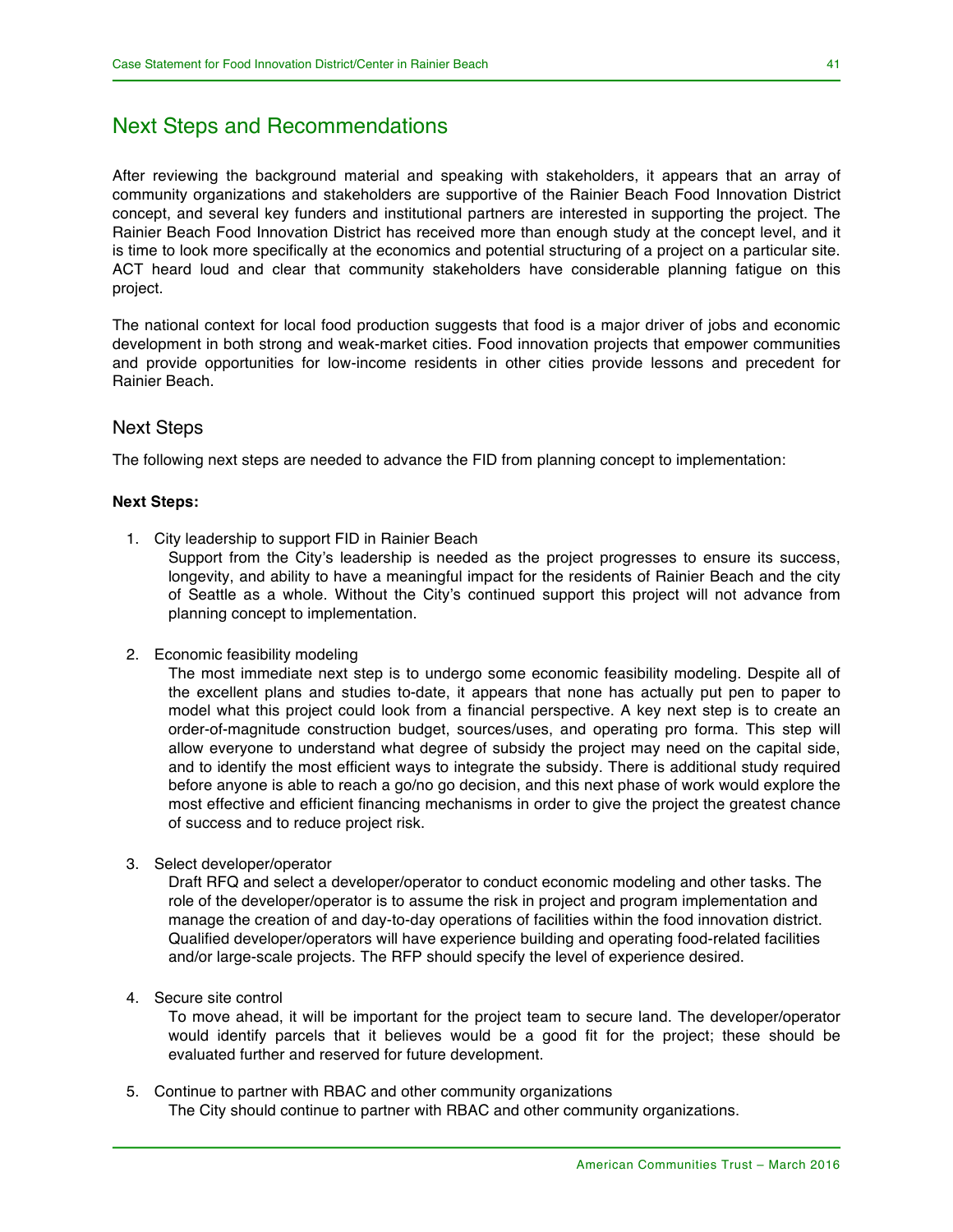### Recommendations

Common themes of sufficient planning, capital reserves, and business support arose through the case study research.

The lessons learned can be boiled down to:

- Plan for incremental growth, providing opportunity for businesses to scale up
- Build sufficient operating reserves for lean times
- Include back-office business services as part of the program (e.g. accounting, marketing)
- Assess market demand for space and skills available within the community
- Tailor business development programs to real world opportunities
- Incorporate community feedback

#### *Plan for Incremental Growth*

For Rainier Beach, it would be better to focus on one facility or one phase at a time to ensure that the program doesn't suffer in the attempt to grow too big too fast.

The key takeaway from the CommonWealth Kitchen project is that they started with a very large project that required years of fundraising to pull off. If she had it to do all over again, Jen Faigel stresses that she would have created a project that was more incremental in its development. Though it seemed to have a relatively short break-even period, the project was in predevelopment for many years due to the excessive need to fundraise. This created not only donor fatigue, but fatigue for the community at large. Ms. Faigel cautions that it was a steep hill to climb to front load the project in that way. This damaged the ability to focus on building a more effective program with respect to services for businesses and participants.

#### *Build Sufficient Operating Reserves*

A food innovation district project in Rainier Beach will likely need for-profit users to be both financially viable and also to have a significant job creation impact on the community. The Jonathan Rose study talks about the potential of private businesses in the project—especially specialty food manufacturers and microbreweries and in both the Evergreen Cooperatives and Pacific Gateway models; the need for sufficient operating reserves was stressed repeatedly. In the interview with Evergreen CEO, John McMiken, Mr. McMiken stated that he built in only nine months of operating reserves into the initial Green City Growers budget, expecting the project to take off. Nearly three years later, the project has yet to break even and never-ending capital campaigns drain the capacity of management to focus strictly on running a successful program. A similar issue arose with Pacific Gateway Center, but on the back end. After running a successful program for nearly a decade, funding sources for providing business and technical assistance dried up, leaving Pacific Gateway Center with no choice but to discontinue the services side of their program. Operators of the Rainier Beach facility will also need to pursue enough capital to keep programs running outside of the availability of commercial kitchen space. If funding for technical assistance were to run out, the population that would feel the most pain would be start-ups, which could disproportionally hurt the targeted population for the facility.

#### *Include Office Support and Services*

Back office support and administrative services are key to the success of any business. The lesson for Rainier Beach is to include these types of business services in its program, or to provide access through partnerships with organizations. These activities generally fall under overhead and may be difficult to fund through traditional grant sources.

In the examples of CommonWealth Kitchen and Evergreen Cooperatives the lesson of providing backoffice services, such as accounting, marketing, and human resources, was learned far too late in the game. Developing a centralized business support program, in addition to training and technical assistance, is credited with saving many of the businesses.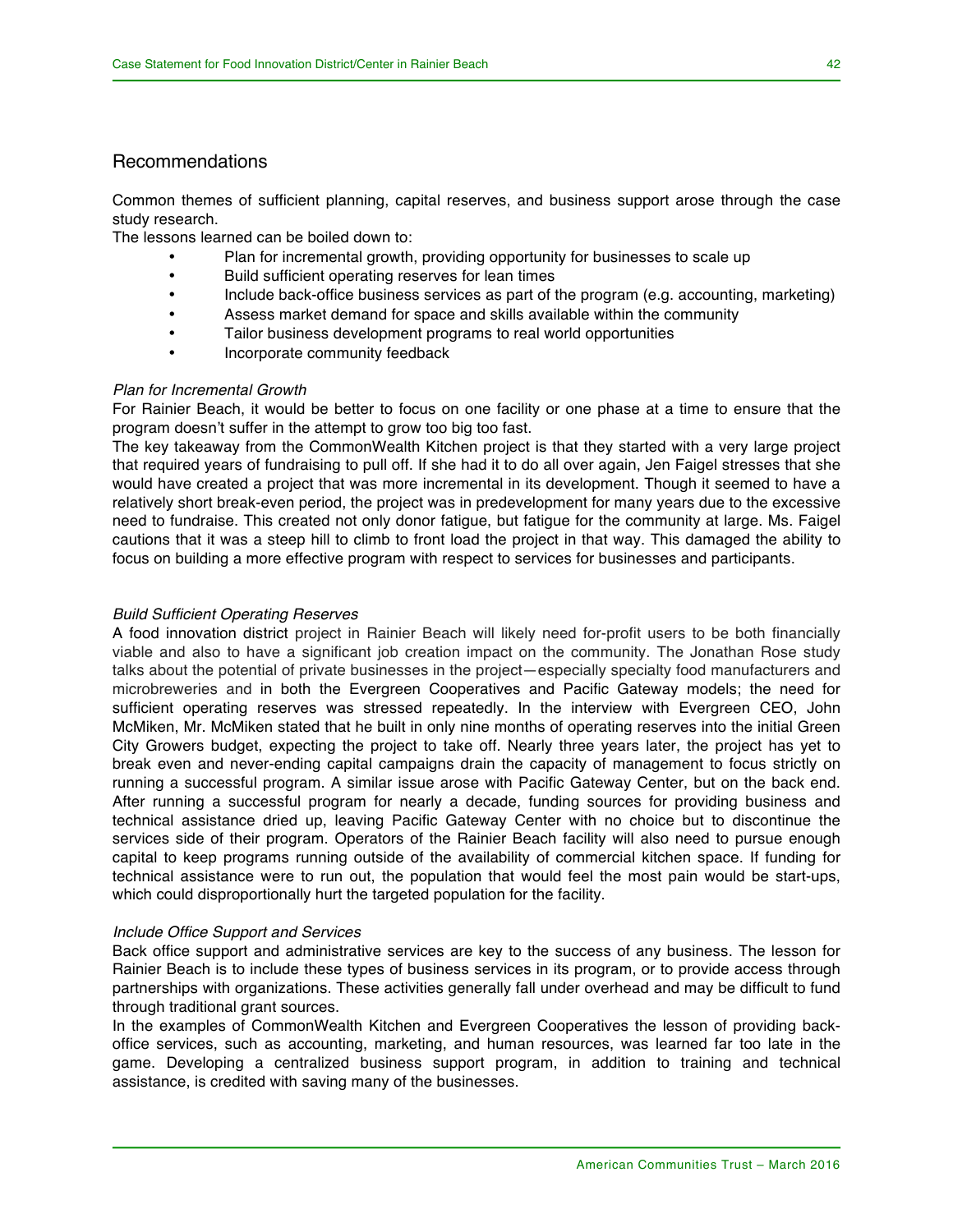#### *Assess Market Demand and Skillsets*

Analysis of market demand for commercial kitchen space in Rainier Beach, with respect to space required to operate and times of day businesses plan to be most active, would provide clarity on the program for FID.

For the Pacific Gateway Center model, Mr. A'asa stressed the importance and value of community feedback in planning for the amount of kitchen space required and what hours it would be used. PGC's kitchen incubator continues to be overwhelmed by demand, in spite of outdated equipment and lack of services.

#### *Tailor Business Development Resources to Real World Opportunities*

The goal of providing entrepreneurship courses and technical assistance is to ultimately create successful businesses, however these courses must be rooted in the reality of the climate in which the businesses will be operating. The lesson for Rainier Beach is to create a program with education opportunities that align with local standards for small business lending and other Seattle-specific business practices that will prepare participants for entry into the local business community.

Christine Quane of Eastern Market made an excellent point to tie what education and program offerings to real world scenarios, such as working with local financial institutions to tailor programs to their small business lending requirements. Another suggestion from Christine was to evaluate the entire entrepreneurial process and asking the tough questions regarding what it really takes to get an individual from Point A to Point B in the creation of a business.

#### *Incorporate Community Input*

Community input is invaluable when creating both programs and spaces. It is important to engage the community, not only at the beginning of a project, but as planning progresses to the point of implementation. Community feedback can inform decisions such as the amount of kitchen space required and what hours it would be used. A lesson for Rainier Beach would be to continued open communication with the community on how members envision interacting with the space and opportunities for increased collaboration.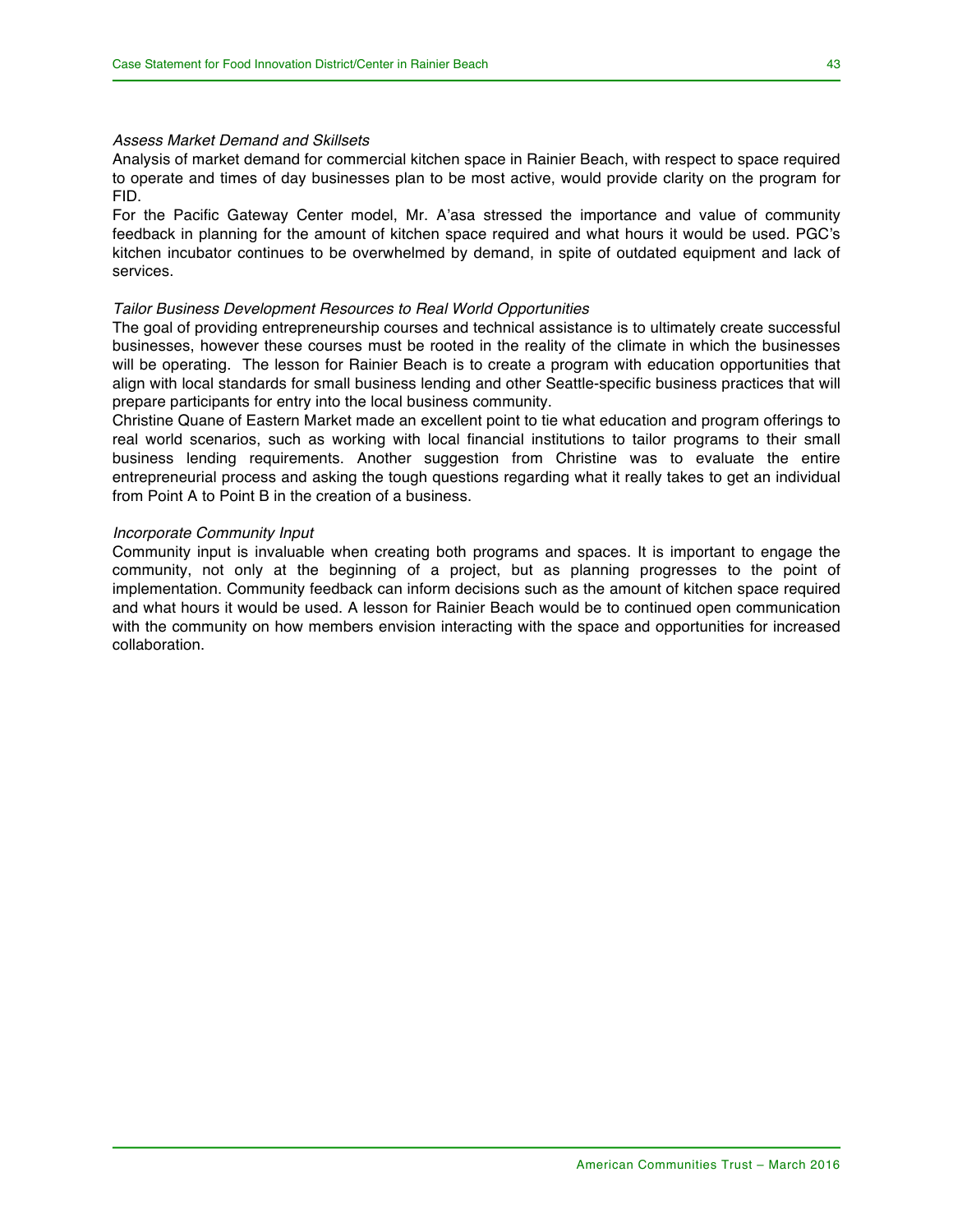## Appendix A: Methodology

#### Methodology

The research for this study consisted of primary source interviews, secondary source reports and documents prepared on behalf of the City of Seattle, and a literature review of case studies and other materials in relationship to the selected sites. ACT began its research by reviewing materials provided by the OPCD that were as follows:

- Jonathan Rose Company Development Strategy Study (2013)
- Rainier Beach Neighborhood Plan Update (2012)
- Rainier Beach Neighborhood Plan (1999)
- Presentation of the 2014 Rainier Beach Neighborhood Plan and Plan Directory
- Promise Zone Briefing (2014)
- Kitchen Incubator Business Plan (2014)
- Food Innovation District Business Model (2014)
- Lessons Learned (2011)
- Recommendations (2012)
- Collaborations Matrix (2012)
- Funders Meeting Notes (2012)
- Fund Development Plan (2012)
- What's Happening Now Document (2015)
- Mayor Murray's State of the City Address transcript (2015)
- Plan Amendment Ordinance (2015)
- The Rose Center for Public Leadership Presentation (2015)
- Draft Description of Rainier Beach Food Innovation Center (2015)
- Two handouts on the Rainier Beach FID branded with Made in Rainier Beach (2015)
- Rainier Beach Area Map (2014)

In October 2015, ACT participated in a site visit, led by OPCD staff, to gain neighborhood and geographic context to supplement data collected from the US Census Bureau. ACT gathered data from multiple sources (cited within the report) to illustrate the national context for local food production. The markets analyzed within the national context were chosen based on the case study selections. The case study selections were chosen after a review of a comprehensive list of food innovation districts/centers nationwide, then narrowed to match conditions similar to that of Rainier Beach. Of the list five were ultimately selected for case study level research. ACT relied on a number of sources, listed in Sources below, for each case study as well as primary source interviews.

ACT conducted primary source interviews with the following:

- **John McMiken, Evergreen Cooperatives**
- **Steven Dubb, Democracy Collaborative**
- **Jen Faigel, CommonWealth Kitchen**
- **Avemaia A'asa, Pacific Gateway Center**
- **Christine Quane, Detroit Eastern Market**
- **James Johnson-Piet, Flatbush-Caton Market**

Despite best efforts, ACT was unable to obtain primary source interviews with representatives of La Marqueta and Hot Bread Kitchen and sourced information for those locations through other forms of research. Features of the New York model were rounded out via interview with James Johnson-Piet of Flatbush-Caton Market.

#### Sources

Below are links to articles diving deeper into the various models presented: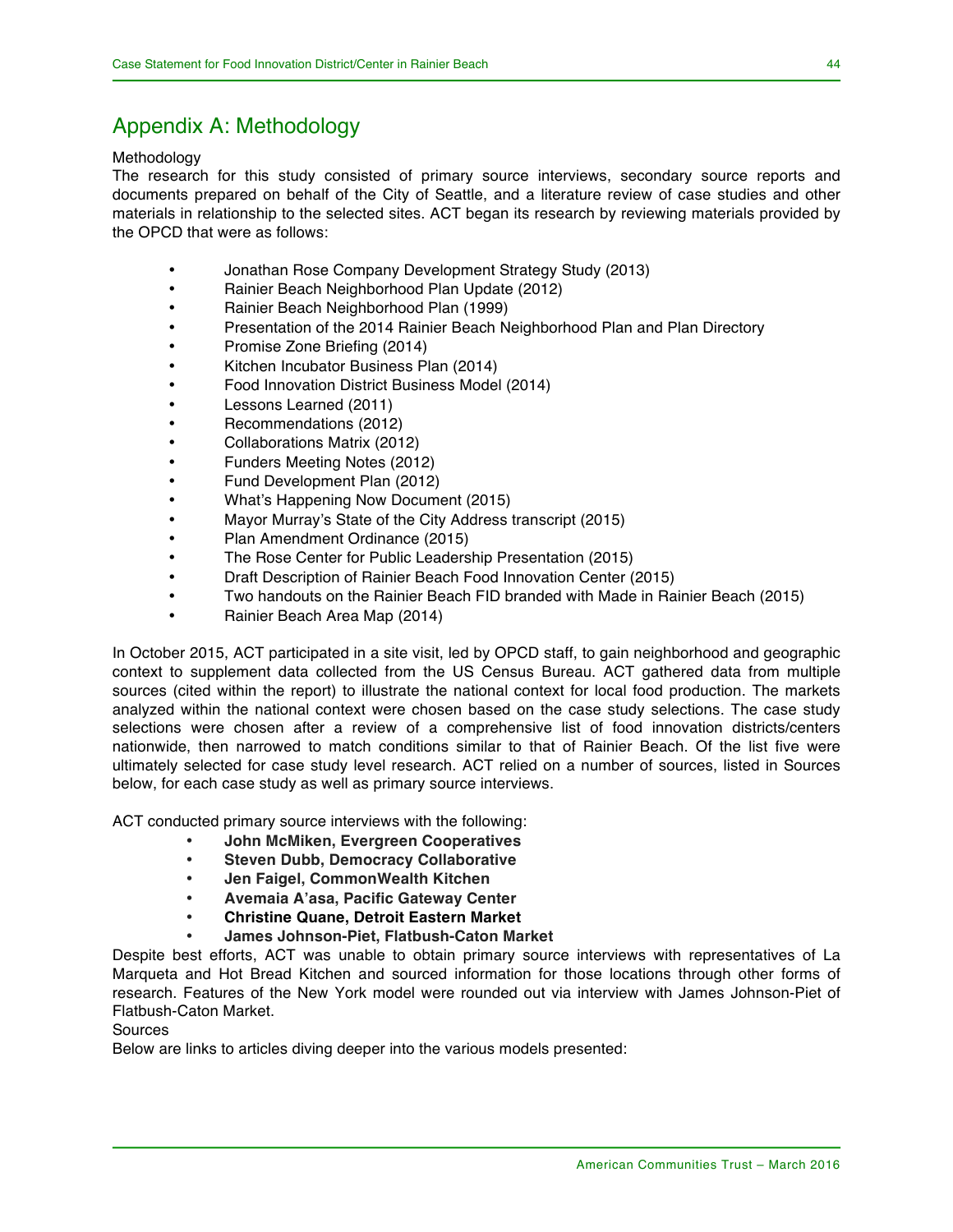**CommonWealth Kitchen** *Financial data* http://www.givingcommon.org/profile/1127125/commonwealth-kitchen-cropcircle-kitchen-inc/

*Articles on Job numbers and History*

http://www.tbf100.org/stories/commonwealth-kitchen/ http://www.sbane.org/sbane-innovation-finalist-cropcircle-kitchen-to-commonwealth-kitchen-bostons-foodbusiness-accelerator-is-expanding-changing-its-name-and-being-honored-for-its-impact/

More info on CWK https://www.bostonglobe.com/business/2015/12/15/kitchen/WC97omKKg76WkhTBowHPrK/story.html Primary Source Contact Information: Jen Faigel Executive Director Email: jen@commonwealthkitchen.org Web: www.commonwealthkitchen.org

**Cleveland Model and The Greater University Circle Initiative** *Adapting the Evergreen Model* http://library.uniteddiversity.coop/Money\_and\_Economics/Cooperatives/Evergreen/Evergreen-3.020- PartnersandCommunity.pdf

*Learning from Evergreen and Mondragon and Key Differences* http://community-wealth.org/content/learning-evergreen-and-mondragon-and-key-differences

*Cleveland's Greater University Circle Initiative* http://community-wealth.org/sites/clone.communitywealth.org/files/downloads/Cleveland%27s%20Greater%20University%20Circle%20Anchor%20Initiative. %20Case%20Study.pdf

*Greater University Circle Initiative, Year 4 Report* http://engagedscholarship.csuohio.edu/cgi/viewcontent.cgi?article=2290&context=urban\_facpub

Primary Source Contact Information: Steve Dubb Director of Special Projects & Senior Advisor to the President Phone: (301) 237-2135 Email: steve@democracycollaborative.org Web: www.community-wealth.org

John McMicken CEO, Evergreen Cooperatives Phone: (216) 268-0200 Email: jmcmicken@evgoh.com Web: http://www.evgoh.com

#### **Detroit Eastern Market**

*Places in the Making* http://dusp.mit.edu/cdd/project/placemaking

*EMC's 2025 Strategic Plan* http://9b32aa63de0c5aa2a1c4-ac3abd6e34c389d1c003fbc359fc9e18.r96.cf1.rackcdn.com/Final-Report-Digital-high-res-160204.pdf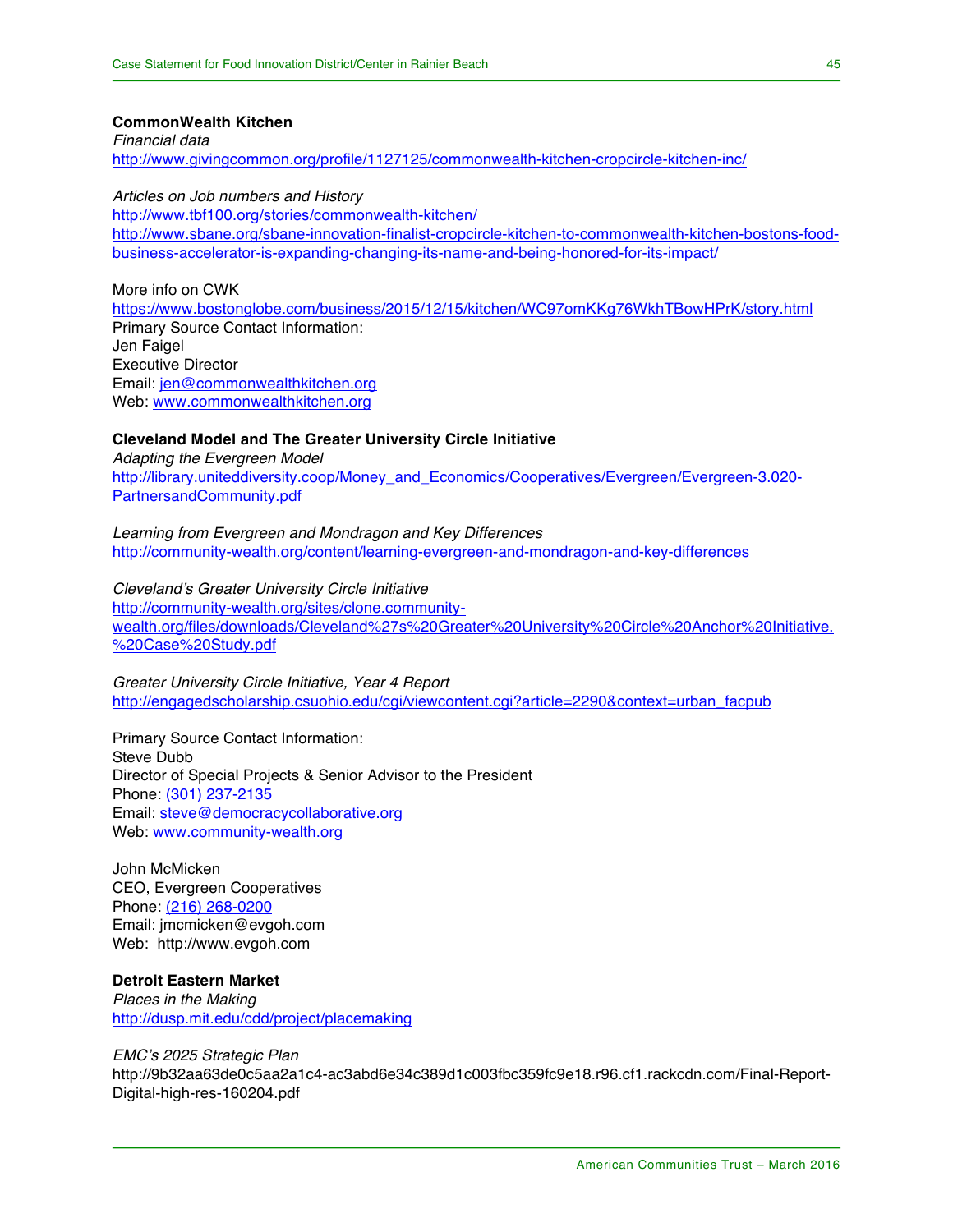Primary Source Contact Information: Christine Quane Director, Food Innovation Program and Regional Food Hub Email: cquane@easternmarket.com Web: www.easternmarket.com

Primary Source Contact Information: Jela Ellefson Grants / Community Development Director Email: jellefson@easternmarket.com Web: www.easternmarket.com

#### **Pacific Gateway Center Culinary Kitchen Incubator**

*2013 Interview with PBS Hawaii*  http://www.pbshawaii.org/ourproductions/longstory\_transcripts/LSS%20614%20%20Thien%20- %20Forthright%20-%20Transcript.pdf

*Hawaii Community Foundation Annual Reports* http://www.hawaiicommunityfoundation.org/file/pdfs/2002\_HCF\_AR.pdf; http://www.hawaiicommunityfoundation.org/knowledge-center/annual-reports-archives

EDA Annual Report https://www.eda.gov/pdf/annual-reports/EDA\_FY\_2007\_Annual\_Report.pdf

Primary Source Contact Information: Avemaia A'asa, Jr. Program Manager Email: ave@pacificgatewaycenter.org Web: www.pacificgatewaycenter.org

### **La Marqueta and Hot Bread Kitchen**

*Article on the market's revitalization* http://www.capitalnewyork.com/article/city-hall/2014/08/8550404/mark-viverito-announces-3m-revitalizela-marqueta *Press Release* http://www.nycedc.com/press-release/speaker-quinn-nycedc-announce-new-kitchen-incubator-lamarquetta-east-harlem

Primary Source Contact Information: James Johnson-Piet Principal/CEO Urbane Development, LLC Email: jjp@urbane-dev.com Web: www.urbane-dev.com